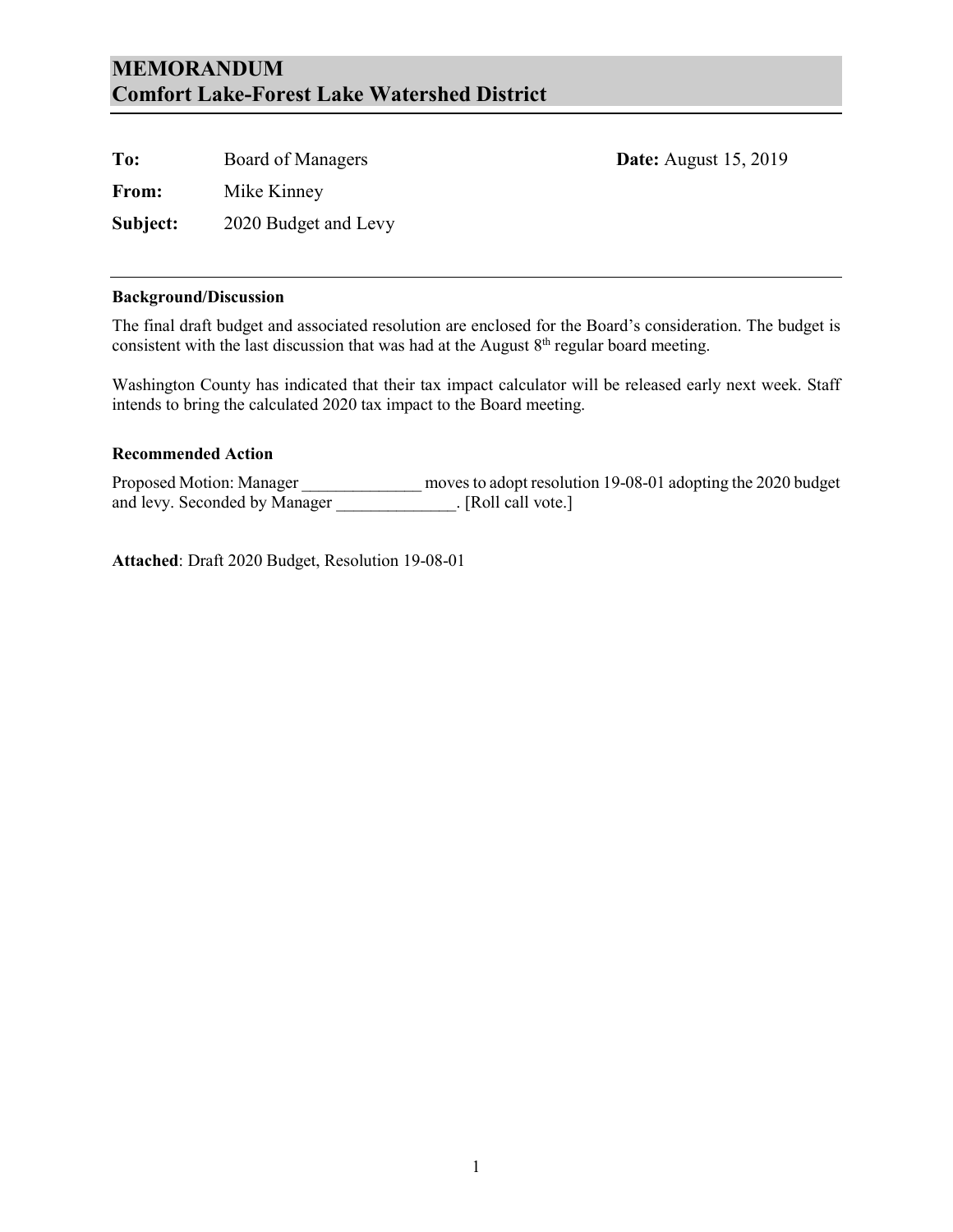8/15/2019



# Draft 2020 Budget

# Comfort Lake-Forest Lake Watershed District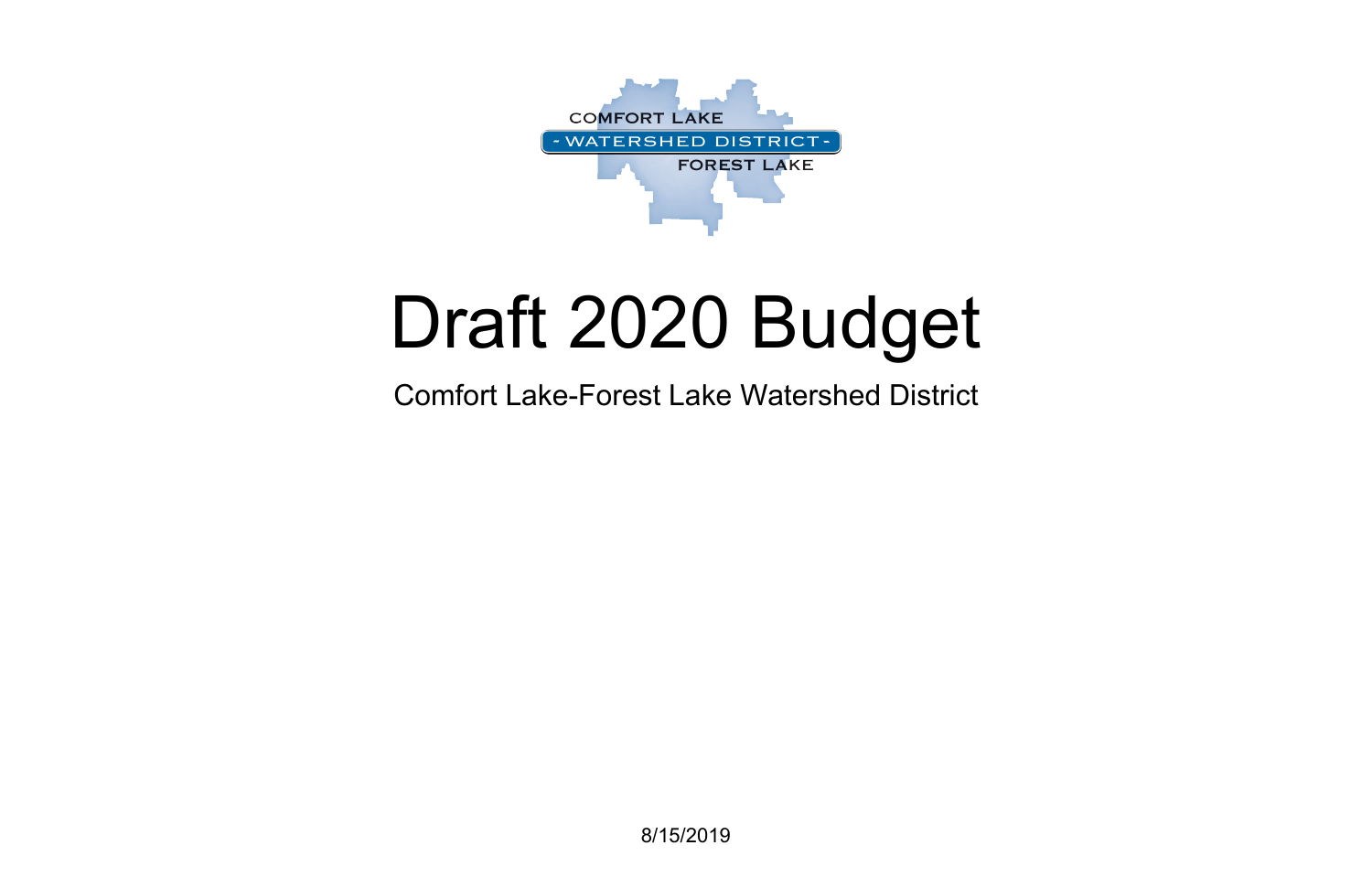

Comfort Lake-Forest Lake Watershed District

# Budget Overview

| <b>Account</b><br>Code | <b>Budget Item</b>                                                  | 2018 Audited<br>Yearend<br><b>Expense</b> | <b>Revised 2019</b><br><b>Total Expense</b><br><b>Budget</b> | <b>2019 YTD</b><br><b>Expense (July)</b> | 2019 Est.<br>Yearend<br><b>Expense</b> | <b>2020 WMP</b>  | 2020 Est.<br><b>Grant Spend</b> | 2020 Est.<br>Other Inc.<br><b>Spend</b> | 2020 Ongoing<br><b>Expenses</b> | <b>2020 New</b><br><b>Expenses</b> | <b>Draft 2020</b><br><b>Total Expense</b><br><b>Budget</b> |
|------------------------|---------------------------------------------------------------------|-------------------------------------------|--------------------------------------------------------------|------------------------------------------|----------------------------------------|------------------|---------------------------------|-----------------------------------------|---------------------------------|------------------------------------|------------------------------------------------------------|
|                        |                                                                     |                                           |                                                              |                                          |                                        |                  |                                 |                                         |                                 |                                    |                                                            |
|                        | Staff/Consultant Summaries (pulled out from budget below)           |                                           |                                                              |                                          |                                        |                  |                                 |                                         |                                 |                                    |                                                            |
|                        | District Staff Wages/Benefits (Rolled in to each subcategory below) | \$439,939                                 | \$370,563                                                    | \$232,733                                | \$398,971                              | N/A              | 30                              | \$60,309                                | \$439,691                       | \$0\$                              | \$500,000                                                  |
|                        | Engineering Costs (Rolled in to subcategories below)                | \$533,720                                 | \$494,000                                                    | \$218,477                                | \$448,930                              | N/A              | \$60,000                        | \$65,000                                | \$421,988                       | \$0\$                              | \$542,500                                                  |
|                        | Legal Costs (Rolled in to subcategories below)                      | \$84,944                                  | \$86,000                                                     | \$44,116                                 | \$80,593                               | N/A              | \$5,000                         | \$5,000                                 | \$91,810                        | \$0                                | \$87,000                                                   |
|                        |                                                                     |                                           |                                                              |                                          |                                        |                  |                                 |                                         |                                 |                                    |                                                            |
|                        |                                                                     |                                           |                                                              |                                          |                                        |                  |                                 |                                         |                                 |                                    |                                                            |
| $1 - 000$              | <b>ADMINISTRATION</b>                                               | \$238,155                                 | \$214,410                                                    | \$131,458                                | \$227,157                              | \$143,545        | \$0                             | \$0                                     | \$314,140                       | \$5,600                            | \$319,740                                                  |
| $1 - 001$              | <b>BOARD ADMINISTRATION</b><br><b>GENERAL OFFICE EXPENSES</b>       | 31,466                                    | 39,265                                                       | 26,425                                   | 39,383                                 | 30,532           |                                 |                                         | 66,942                          | $\overline{0}$                     | 66,942                                                     |
| $1 - 002$<br>$1 - 003$ | <b>GENERAL ADMINISTRATIVE</b>                                       | 75,411                                    | 80,612                                                       | 45,681<br>13,687                         | 85,026<br>23,463                       | 28,013<br>60,000 |                                 |                                         | 90,900<br>73,798                | 5,600                              | 96,500<br>73,798                                           |
| $1 - 004$              | PROFESSIONAL SERVICES                                               | 52,936<br>78,342                          | 53,533<br>41,000                                             | 45,666                                   | 79,284                                 | 25,000           |                                 |                                         | 82,500                          | 0<br>$\Omega$                      | 82,500                                                     |
|                        |                                                                     |                                           |                                                              |                                          |                                        |                  |                                 |                                         |                                 |                                    |                                                            |
|                        |                                                                     |                                           |                                                              |                                          |                                        |                  |                                 |                                         |                                 |                                    |                                                            |
| $3 - 000$              | <b>PROGRAMS</b>                                                     | \$654,196                                 | \$1,101,899                                                  | \$442,969                                | \$1,173,772                            | \$954,205        | \$16,500                        | \$139,309                               | \$1,214,010                     | \$25,000                           | \$1,394,818                                                |
| $3 - 000$              | <b>GENERAL PROGRAM DEVELOPMENT</b>                                  | 14,990                                    | 30,614                                                       | 17,636                                   | 30,234                                 | 10,438           | $\overline{0}$                  | 0                                       | 38,417                          | $\Omega$                           | 38,417                                                     |
| $3 - 001$              | DISTRICT RULES AND RULEMAKING                                       | 12,354                                    | 581                                                          | 514                                      | 881                                    | 7,829            | $\overline{0}$                  | $\Omega$                                | 801                             | $\Omega$                           | 801                                                        |
| $3 - 002$              | <b>PERMITTING</b>                                                   | 128,273                                   | 166,032                                                      | 65,058                                   | 127,563                                | 102,610          | $\overline{0}$                  | 57,309                                  | 133,720                         | 20,000                             | 211,029                                                    |
| $3 - 003$              | <b>MONITORING &amp; DATA ASSESSMENT</b>                             | 137,018                                   | 247,794                                                      | 62,562                                   | 251,140                                | 109,966          | $\overline{0}$                  | $\Omega$                                | 217,688                         | $\overline{0}$                     | 217,688                                                    |
| $3 - 004$              | NON-POINT SOURCE POLLUTION ABATEMENT                                | 34,076                                    | 84,180                                                       | 27,979                                   | 97,393                                 | 157,225          | $\overline{0}$                  | $\Omega$                                | 90,156                          | $\Omega$                           | 90,156                                                     |
| $3 - 005$              | <b>EDUCATION AND OUTREACH</b>                                       | 72,553                                    | 93,638                                                       | 56,449                                   | 112,454                                | 73,610           | $\overline{0}$                  | $\Omega$                                | 111,983                         | $\Omega$                           | 111,983                                                    |
| 3-006                  | TECH. RESOURCE SHARING/INTERAGENCY COMMUN.                          | 26,924                                    | 123,138                                                      | 40,745                                   | 158,292                                | 81,549           | $\overline{0}$                  | 33,000                                  | 158,865                         | 5,000                              | 196,865                                                    |
| 3-007                  | <b>RESEARCH</b>                                                     | 7,033                                     | 9,166                                                        | 12,368                                   | 35,383                                 | 32,619           | $\overline{0}$                  | $\Omega$                                | 135,544                         | $\overline{0}$                     | 135,544                                                    |
| 3-008                  | <b>MEASUREMENT OF PROGRESS</b>                                      | 3,862                                     | 7,045                                                        | 2,795                                    | 5,791                                  | 6,524            | $\overline{0}$                  | $\Omega$                                | 8,077                           | $\Omega$                           | 8,077                                                      |
| 3-009                  | <b>GRANT RESEARCH &amp; PREPARATION</b>                             | 27,800                                    | 20,731                                                       | 8,680                                    | 17,643                                 | 26,095           | $\overline{0}$                  | $\Omega$                                | 24,793                          | $\Omega$                           | 24,793                                                     |
| $3 - 010$              | <b>OPERATIONS &amp; MAINTENANCE</b>                                 | 28,296                                    | 64,786                                                       | 19,577                                   | 67,063                                 | 26,095           | $\overline{0}$                  | $\Omega$                                | 67,164                          | $\Omega$                           | 67,164                                                     |
| $3 - 011$              | AQUATIC INVASIVE SPECIES (AIS) PREVENTION & MANAGEMENT              | 161,017                                   | 254,194                                                      | 128,607                                  | 269,936                                | 319,645          | 16,500                          | 49,000                                  | 226,802                         | $\Omega$                           | 292,302                                                    |
|                        |                                                                     |                                           |                                                              |                                          |                                        |                  |                                 |                                         |                                 |                                    |                                                            |
| $5 - 000$              | <b>PROJECTS</b>                                                     | \$1,028,618                               | \$897,432                                                    | \$233,272                                | \$822,729                              | \$1,867,503      | \$173,600                       | \$0                                     | \$235,795                       | \$519,500                          | \$928,895                                                  |
| 5-000                  | <b>GENERAL PROJECT DEVELOPMENT</b>                                  | 126,792                                   | 47,097                                                       | 29,662                                   | 50,849                                 | 43,058           | $\Omega$                        | $\Omega$                                | 49,784                          | $\Omega$                           | 49,784                                                     |
| $5 - 100$              | <b>FLOODPLAIN</b>                                                   |                                           |                                                              |                                          | $\Omega$                               |                  | $\Omega$                        |                                         | $\Omega$                        |                                    | $\Omega$                                                   |
| 5-200                  | <b>LAKES</b>                                                        | 738,152                                   | 738,755                                                      | 159,521                                  | 694,218                                | 1,010,379        | 144,600                         | $\Omega$                                | 148,479                         | 474,500                            | 767,579                                                    |
| 5-300                  | <b>STREAMS</b>                                                      | 3,451                                     | 5,291                                                        | 304                                      | 5,520                                  | 1,044            | $\overline{0}$                  | $\overline{0}$                          | 5,401                           | $\overline{0}$                     | 5,401                                                      |
| 5-400                  | <b>WETLANDS</b>                                                     | 127,818                                   | 77,732                                                       | 37,908                                   | 51,148                                 | 653,431          | 29,000                          | $\overline{0}$                          | 15,713                          | 30,000                             | 74,713                                                     |
| 5-500                  | <b>UPLAND RESOURCES</b>                                             | $\Omega$                                  | $\overline{0}$                                               |                                          | $\Omega$                               | $\overline{0}$   | $\Omega$                        | $\Omega$                                | $\overline{0}$                  | $\overline{0}$                     | $\overline{0}$                                             |
| 5-600                  | <b>GROUNDWATER</b>                                                  | 3,617                                     | 10,291                                                       | 229                                      | 392                                    | 6,305            | $\overline{0}$                  | $\overline{0}$                          | 5,401                           | 5,000                              | 10,401                                                     |
| 5-700                  | <b>PUBLIC EDUCATION</b>                                             | 1,478                                     | 10,872                                                       | 599                                      | 11,027                                 | 78,286           | $\overline{0}$                  | $\Omega$                                | 1,202                           | 10,000                             | 11,202                                                     |
| 5-800                  | INTERAGENCY COMMUNICATION                                           | 8,538                                     | 6,814                                                        | 4,118                                    | 7,837                                  | $\overline{0}$   | $\overline{0}$                  | $\overline{0}$                          | 9,014                           | $\overline{0}$                     | 9,014                                                      |
| 5-900                  | LAND ACQUISITION AND MANAGEMENT                                     | 18,772                                    | 581                                                          | 932                                      | 1,738                                  | 75,000           | $\overline{0}$                  | $\Omega$                                | 801                             | $\Omega$                           | 801                                                        |

**000-2900 RESERVE FUND \$379,851** 

| <b>TOTAL BUDGET</b> | \$1,920,969 | \$2,593,593 | \$807,699 | \$2,223,658 | \$2,965,253 | \$190,100 | \$139,309 | \$1,763,945 | \$550,100 | \$2,643,454 |
|---------------------|-------------|-------------|-----------|-------------|-------------|-----------|-----------|-------------|-----------|-------------|
|                     |             |             |           |             |             |           |           |             |           |             |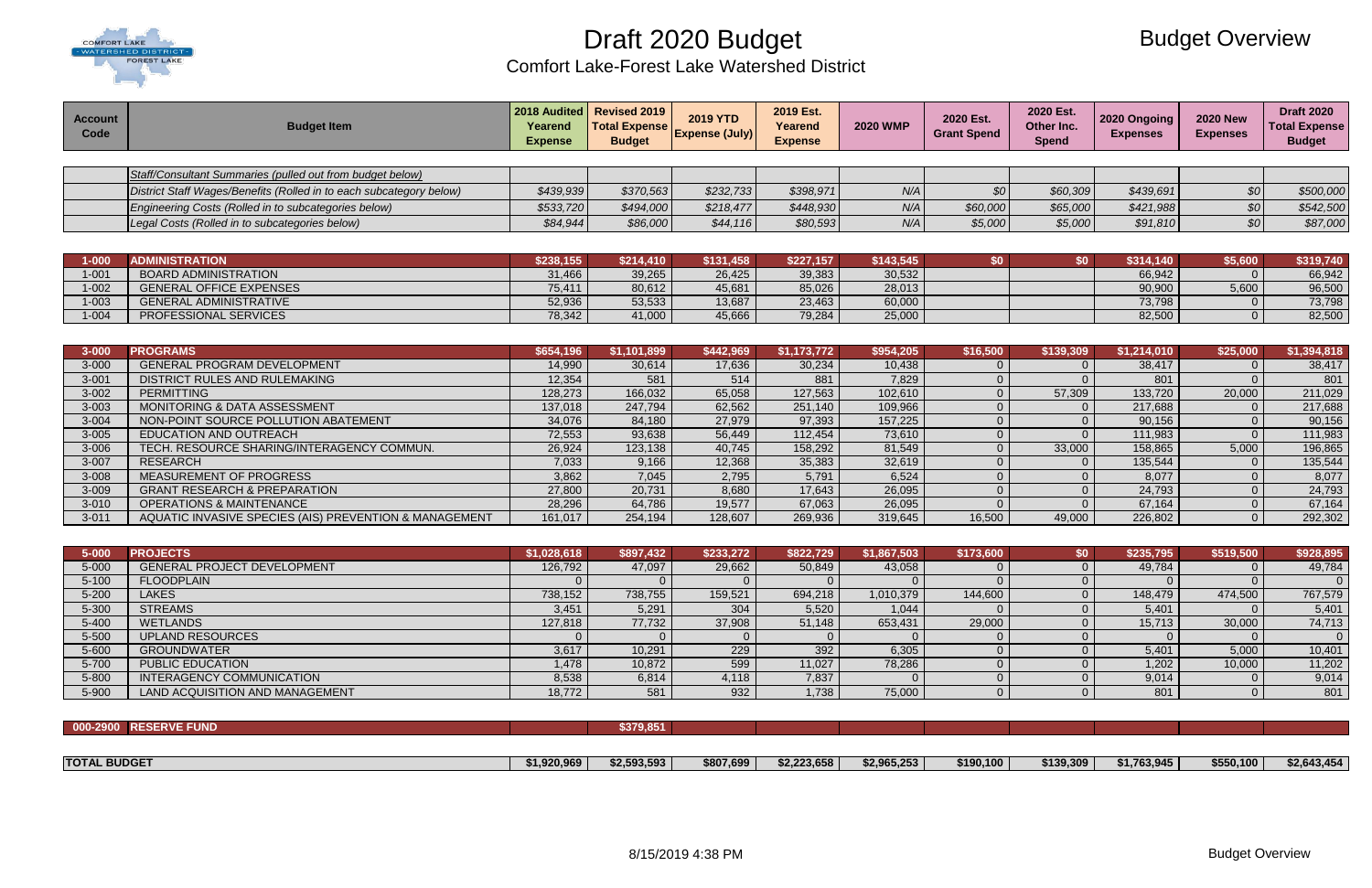

### 1000 - Administrative Budget

#### **Comments**

#### papers, No Till Mag, NALMS Mag

| <b>Number</b><br><b>Expense (July)</b><br><b>Expenses</b><br><b>Budget</b><br><b>Budget</b><br><b>Expenses</b><br><b>Expense</b><br><b>Expense</b><br><b>Board Administration</b><br>\$31,466<br>\$39,265<br>\$26,425<br>\$39,383<br>\$30.532<br>\$66,942<br>\$0<br>\$66,942<br>500<br>1-001-4800 Advisory Committee<br>54<br>100<br>100<br>100<br>$\Omega$<br>7,828<br>5.825<br>5,825<br>7.600<br>8,050<br>8,050<br>AEM 2019 proposal: \$7,825. 2020 proposal = \$8,050<br>1-001-4330 Annual Audit<br>1-001-4245 MAWD Dues<br>4.194<br>4.383<br>4.383<br>4.964<br>4.964<br>Received dues memo from MAWD on 7/29/19<br>4.194<br>1-002-4245 LMC Dues<br>1,775<br>1,878<br>1,878<br>1,878<br>1,878<br>Based on 2018 dues<br>$\overline{0}$<br>1-001-4270   Insurance (LMCIT and workers comp)<br>6,718<br>8,947<br>8,947<br>8,200<br>8,200<br>8.144<br>Liability & workers comp. Based on 2018 YE<br>1-001-4000 Managers Per Diem & Payroll Tax<br>15,750<br>15,750<br>41,250<br>5.475<br>41.250<br>8,400<br>796<br>1.000<br>1,000<br>Travel & accomodations for MAWD Annual Meeting etc.<br>1-001-4010 Manager Expenses<br>1.000<br>1.010<br>1,000<br>785<br>1-001-4265   Managers Training/Conferences<br>1.500<br>1,500<br>1,500<br>1,500<br>Registration fees (\$185 ea. MAWD Annual Meeting, additional \$\$ for other training). Same as 2019<br>400<br><b>General Office Expenses</b><br>\$75,411<br>\$80,612<br>\$45,681<br>\$85,026<br>\$28,013<br>\$90,900<br>\$5,600<br>\$96,500<br>1-002-4240 Cell Phone/office phone/internet/Web Hosting<br>6,000<br>6,000<br>6,000<br>6,071<br>3,270<br>5,606<br>11,000<br>6,752<br>12,000<br>5.600<br>17,600<br>1-002-4203 Computer Supplies/Software/IT Support<br>12,179<br>12,000<br>3,632<br>5,000<br>5,000<br>Incl. monthly lease & ink costs (not paper)<br>1-002-4635 Copier (lease)<br>4,733<br>5,000<br>5,000<br>1-002-4200 General Office/Meeting Supplies<br>3,800<br>1,155<br>1,980<br>2.715<br>3,800<br>3,800<br>Consumables (pens, paper, refreshments)<br>283<br>1-002-4245 Dues/Fees/subscriptions<br>1.059<br>800<br>165<br>1.100<br>1.100<br>Newspaper/magazine subscriptions: local papers, No Till Mag, NALMS Mag<br>1-002-4265 Conferences & Workshops/Staff Training & Education<br>10.000<br>3,520<br>10,000<br>10.000<br>6,035<br>10,000<br>Registration fees (same as 2019)<br>1-002-4320 Staff Expenses/Travel (Mileage)<br>6,000<br>2,647<br>6,000<br>7,000<br>7,000<br>6,902<br>500<br>892<br>600<br>1-002-4280 Postage<br>611<br>520<br>600<br>Administrative postage (monthly checks, admin mailers etc); add postage costs for annual newsletter under 3005<br>100<br>78<br>250<br>250<br>1-002-4208 Printing<br>248<br>100<br>Professional printing services for admin items (e.g. business cards)<br>700<br>700<br>750<br>750<br>1-002-4290<br>747<br>Legal notices for board/admin related items (i.e. budget hearings)<br>Notices<br>$\Omega$<br>27,912<br>18.381<br>31,510<br>35,600<br>35,600<br>1-002-4210 Office Space (Rent)<br>29,547<br>New: New office space and buildout? Dependent on board action<br>1-002-4220 Office Improvements/Furniture & Fixtures<br>2,500<br>2,075<br>5,000<br>2,500<br>533<br>2,500<br>Ongoing updates as needed<br>5,855<br>1-002-4300 Utilities/Office Upkeep<br>3,779<br>6,200<br>3,416<br>6,200<br>6,200<br>1-002-4295 Bank Fees<br>250<br>100<br>70<br>100<br>100<br>100<br>No paper statement fee for Lakes Area Bank, budget \$100 for unexpected issues<br>\$23,463<br><b>General Administration</b><br>\$52,936<br>\$53,533<br>\$13,687<br>\$60,000<br>\$73,798<br>\$0<br>\$73,798<br>1-003-4100 Salary/Benefits General Admin - District Administrator<br>8.696<br>2.308<br>3.957<br>11.988<br>11.988<br>District Administrator salary for Administrative work only (includes PERA, Payroll Taxes & Benefits)<br>18.835<br>11.379<br>61,810<br>34,101<br>44.837<br>19,506<br>Other District staff salaries for Administrative work only (includes PERA, Pavroll Taxes & Benefits)<br>1-003-4335 Salary/Benefits General Admin - Other Staff<br>61,810<br><b>Professional Services</b><br>\$78,342<br>\$45,666<br>\$79,284<br>\$25,000<br>\$82,500<br>\$41,000<br>\$0<br>\$82,500<br>25,000<br>$1 - 004 - 4330$<br>CPA/bookkeeping<br>20,393<br>25,000<br>13,255<br>22,723<br>25,000<br>Same as 2019<br><b>Consultant/Professional Services</b><br>1,000<br>3,000<br>$1 - 004 - 4337$<br>5,196<br>1,000<br>3,000<br>HR Support (e.g. from Career Enhancement Solutions).<br>$\Omega$<br>7,500<br>5,000<br>3,816<br>6,542<br>7,500<br>Consulting engineer<br>6,418<br>1-004-4500<br>Meeting attendance only, general prog/proj development items in 3000/5000<br>47,000<br>10.000<br>28,595<br>49.019<br>47,000<br>1-004-4410 Legal<br>46,335 | <b>Account</b><br><b>Budget Item</b> | 2018 Audited<br>Yearend | Revised 2019<br><b>Total Expense</b> | <b>2019 YTD</b> | 2019 Est.<br>Yearend | <b>2020 WMP</b> | 2020<br>Ongoing | <b>2020 New</b> | <b>Draft 2020</b><br><b>Total Expense</b> | Comments                                                                                                                                 |
|----------------------------------------------------------------------------------------------------------------------------------------------------------------------------------------------------------------------------------------------------------------------------------------------------------------------------------------------------------------------------------------------------------------------------------------------------------------------------------------------------------------------------------------------------------------------------------------------------------------------------------------------------------------------------------------------------------------------------------------------------------------------------------------------------------------------------------------------------------------------------------------------------------------------------------------------------------------------------------------------------------------------------------------------------------------------------------------------------------------------------------------------------------------------------------------------------------------------------------------------------------------------------------------------------------------------------------------------------------------------------------------------------------------------------------------------------------------------------------------------------------------------------------------------------------------------------------------------------------------------------------------------------------------------------------------------------------------------------------------------------------------------------------------------------------------------------------------------------------------------------------------------------------------------------------------------------------------------------------------------------------------------------------------------------------------------------------------------------------------------------------------------------------------------------------------------------------------------------------------------------------------------------------------------------------------------------------------------------------------------------------------------------------------------------------------------------------------------------------------------------------------------------------------------------------------------------------------------------------------------------------------------------------------------------------------------------------------------------------------------------------------------------------------------------------------------------------------------------------------------------------------------------------------------------------------------------------------------------------------------------------------------------------------------------------------------------------------------------------------------------------------------------------------------------------------------------------------------------------------------------------------------------------------------------------------------------------------------------------------------------------------------------------------------------------------------------------------------------------------------------------------------------------------------------------------------------------------------------------------------------------------------------------------------------------------------------------------------------------------------------------------------------------------------------------------------------------------------------------------------------------------------------------------------------------------------------------------------------------------------------------------------------------------------------------------------------------------------------------------------------------------------------------------------------------------------------------------------------------------------------------------------------------------------------------------------------------------------------------------------------------------------------------------------------------------------------------------------------------------------------------------------------------------------------------------------------------------------------------------------------------------------------------------------------------------------------------------------------------------------------------------------------|--------------------------------------|-------------------------|--------------------------------------|-----------------|----------------------|-----------------|-----------------|-----------------|-------------------------------------------|------------------------------------------------------------------------------------------------------------------------------------------|
|                                                                                                                                                                                                                                                                                                                                                                                                                                                                                                                                                                                                                                                                                                                                                                                                                                                                                                                                                                                                                                                                                                                                                                                                                                                                                                                                                                                                                                                                                                                                                                                                                                                                                                                                                                                                                                                                                                                                                                                                                                                                                                                                                                                                                                                                                                                                                                                                                                                                                                                                                                                                                                                                                                                                                                                                                                                                                                                                                                                                                                                                                                                                                                                                                                                                                                                                                                                                                                                                                                                                                                                                                                                                                                                                                                                                                                                                                                                                                                                                                                                                                                                                                                                                                                                                                                                                                                                                                                                                                                                                                                                                                                                                                                                                                                            |                                      |                         |                                      |                 |                      |                 |                 |                 |                                           |                                                                                                                                          |
|                                                                                                                                                                                                                                                                                                                                                                                                                                                                                                                                                                                                                                                                                                                                                                                                                                                                                                                                                                                                                                                                                                                                                                                                                                                                                                                                                                                                                                                                                                                                                                                                                                                                                                                                                                                                                                                                                                                                                                                                                                                                                                                                                                                                                                                                                                                                                                                                                                                                                                                                                                                                                                                                                                                                                                                                                                                                                                                                                                                                                                                                                                                                                                                                                                                                                                                                                                                                                                                                                                                                                                                                                                                                                                                                                                                                                                                                                                                                                                                                                                                                                                                                                                                                                                                                                                                                                                                                                                                                                                                                                                                                                                                                                                                                                                            |                                      |                         |                                      |                 |                      |                 |                 |                 |                                           |                                                                                                                                          |
|                                                                                                                                                                                                                                                                                                                                                                                                                                                                                                                                                                                                                                                                                                                                                                                                                                                                                                                                                                                                                                                                                                                                                                                                                                                                                                                                                                                                                                                                                                                                                                                                                                                                                                                                                                                                                                                                                                                                                                                                                                                                                                                                                                                                                                                                                                                                                                                                                                                                                                                                                                                                                                                                                                                                                                                                                                                                                                                                                                                                                                                                                                                                                                                                                                                                                                                                                                                                                                                                                                                                                                                                                                                                                                                                                                                                                                                                                                                                                                                                                                                                                                                                                                                                                                                                                                                                                                                                                                                                                                                                                                                                                                                                                                                                                                            |                                      |                         |                                      |                 |                      |                 |                 |                 |                                           | Used for meeting supplies/expenses, could be used for CAC member travel expense reimbursement (workshop/event attendance)                |
|                                                                                                                                                                                                                                                                                                                                                                                                                                                                                                                                                                                                                                                                                                                                                                                                                                                                                                                                                                                                                                                                                                                                                                                                                                                                                                                                                                                                                                                                                                                                                                                                                                                                                                                                                                                                                                                                                                                                                                                                                                                                                                                                                                                                                                                                                                                                                                                                                                                                                                                                                                                                                                                                                                                                                                                                                                                                                                                                                                                                                                                                                                                                                                                                                                                                                                                                                                                                                                                                                                                                                                                                                                                                                                                                                                                                                                                                                                                                                                                                                                                                                                                                                                                                                                                                                                                                                                                                                                                                                                                                                                                                                                                                                                                                                                            |                                      |                         |                                      |                 |                      |                 |                 |                 |                                           |                                                                                                                                          |
|                                                                                                                                                                                                                                                                                                                                                                                                                                                                                                                                                                                                                                                                                                                                                                                                                                                                                                                                                                                                                                                                                                                                                                                                                                                                                                                                                                                                                                                                                                                                                                                                                                                                                                                                                                                                                                                                                                                                                                                                                                                                                                                                                                                                                                                                                                                                                                                                                                                                                                                                                                                                                                                                                                                                                                                                                                                                                                                                                                                                                                                                                                                                                                                                                                                                                                                                                                                                                                                                                                                                                                                                                                                                                                                                                                                                                                                                                                                                                                                                                                                                                                                                                                                                                                                                                                                                                                                                                                                                                                                                                                                                                                                                                                                                                                            |                                      |                         |                                      |                 |                      |                 |                 |                 |                                           |                                                                                                                                          |
|                                                                                                                                                                                                                                                                                                                                                                                                                                                                                                                                                                                                                                                                                                                                                                                                                                                                                                                                                                                                                                                                                                                                                                                                                                                                                                                                                                                                                                                                                                                                                                                                                                                                                                                                                                                                                                                                                                                                                                                                                                                                                                                                                                                                                                                                                                                                                                                                                                                                                                                                                                                                                                                                                                                                                                                                                                                                                                                                                                                                                                                                                                                                                                                                                                                                                                                                                                                                                                                                                                                                                                                                                                                                                                                                                                                                                                                                                                                                                                                                                                                                                                                                                                                                                                                                                                                                                                                                                                                                                                                                                                                                                                                                                                                                                                            |                                      |                         |                                      |                 |                      |                 |                 |                 |                                           |                                                                                                                                          |
|                                                                                                                                                                                                                                                                                                                                                                                                                                                                                                                                                                                                                                                                                                                                                                                                                                                                                                                                                                                                                                                                                                                                                                                                                                                                                                                                                                                                                                                                                                                                                                                                                                                                                                                                                                                                                                                                                                                                                                                                                                                                                                                                                                                                                                                                                                                                                                                                                                                                                                                                                                                                                                                                                                                                                                                                                                                                                                                                                                                                                                                                                                                                                                                                                                                                                                                                                                                                                                                                                                                                                                                                                                                                                                                                                                                                                                                                                                                                                                                                                                                                                                                                                                                                                                                                                                                                                                                                                                                                                                                                                                                                                                                                                                                                                                            |                                      |                         |                                      |                 |                      |                 |                 |                 |                                           |                                                                                                                                          |
|                                                                                                                                                                                                                                                                                                                                                                                                                                                                                                                                                                                                                                                                                                                                                                                                                                                                                                                                                                                                                                                                                                                                                                                                                                                                                                                                                                                                                                                                                                                                                                                                                                                                                                                                                                                                                                                                                                                                                                                                                                                                                                                                                                                                                                                                                                                                                                                                                                                                                                                                                                                                                                                                                                                                                                                                                                                                                                                                                                                                                                                                                                                                                                                                                                                                                                                                                                                                                                                                                                                                                                                                                                                                                                                                                                                                                                                                                                                                                                                                                                                                                                                                                                                                                                                                                                                                                                                                                                                                                                                                                                                                                                                                                                                                                                            |                                      |                         |                                      |                 |                      |                 |                 |                 |                                           | Based on 42 meetings (board mtgs or liaison mtgs), 5 managers, \$125 per diem. Plus prep days for 24 meetings                            |
|                                                                                                                                                                                                                                                                                                                                                                                                                                                                                                                                                                                                                                                                                                                                                                                                                                                                                                                                                                                                                                                                                                                                                                                                                                                                                                                                                                                                                                                                                                                                                                                                                                                                                                                                                                                                                                                                                                                                                                                                                                                                                                                                                                                                                                                                                                                                                                                                                                                                                                                                                                                                                                                                                                                                                                                                                                                                                                                                                                                                                                                                                                                                                                                                                                                                                                                                                                                                                                                                                                                                                                                                                                                                                                                                                                                                                                                                                                                                                                                                                                                                                                                                                                                                                                                                                                                                                                                                                                                                                                                                                                                                                                                                                                                                                                            |                                      |                         |                                      |                 |                      |                 |                 |                 |                                           |                                                                                                                                          |
|                                                                                                                                                                                                                                                                                                                                                                                                                                                                                                                                                                                                                                                                                                                                                                                                                                                                                                                                                                                                                                                                                                                                                                                                                                                                                                                                                                                                                                                                                                                                                                                                                                                                                                                                                                                                                                                                                                                                                                                                                                                                                                                                                                                                                                                                                                                                                                                                                                                                                                                                                                                                                                                                                                                                                                                                                                                                                                                                                                                                                                                                                                                                                                                                                                                                                                                                                                                                                                                                                                                                                                                                                                                                                                                                                                                                                                                                                                                                                                                                                                                                                                                                                                                                                                                                                                                                                                                                                                                                                                                                                                                                                                                                                                                                                                            |                                      |                         |                                      |                 |                      |                 |                 |                 |                                           |                                                                                                                                          |
|                                                                                                                                                                                                                                                                                                                                                                                                                                                                                                                                                                                                                                                                                                                                                                                                                                                                                                                                                                                                                                                                                                                                                                                                                                                                                                                                                                                                                                                                                                                                                                                                                                                                                                                                                                                                                                                                                                                                                                                                                                                                                                                                                                                                                                                                                                                                                                                                                                                                                                                                                                                                                                                                                                                                                                                                                                                                                                                                                                                                                                                                                                                                                                                                                                                                                                                                                                                                                                                                                                                                                                                                                                                                                                                                                                                                                                                                                                                                                                                                                                                                                                                                                                                                                                                                                                                                                                                                                                                                                                                                                                                                                                                                                                                                                                            |                                      |                         |                                      |                 |                      |                 |                 |                 |                                           |                                                                                                                                          |
|                                                                                                                                                                                                                                                                                                                                                                                                                                                                                                                                                                                                                                                                                                                                                                                                                                                                                                                                                                                                                                                                                                                                                                                                                                                                                                                                                                                                                                                                                                                                                                                                                                                                                                                                                                                                                                                                                                                                                                                                                                                                                                                                                                                                                                                                                                                                                                                                                                                                                                                                                                                                                                                                                                                                                                                                                                                                                                                                                                                                                                                                                                                                                                                                                                                                                                                                                                                                                                                                                                                                                                                                                                                                                                                                                                                                                                                                                                                                                                                                                                                                                                                                                                                                                                                                                                                                                                                                                                                                                                                                                                                                                                                                                                                                                                            |                                      |                         |                                      |                 |                      |                 |                 |                 |                                           |                                                                                                                                          |
|                                                                                                                                                                                                                                                                                                                                                                                                                                                                                                                                                                                                                                                                                                                                                                                                                                                                                                                                                                                                                                                                                                                                                                                                                                                                                                                                                                                                                                                                                                                                                                                                                                                                                                                                                                                                                                                                                                                                                                                                                                                                                                                                                                                                                                                                                                                                                                                                                                                                                                                                                                                                                                                                                                                                                                                                                                                                                                                                                                                                                                                                                                                                                                                                                                                                                                                                                                                                                                                                                                                                                                                                                                                                                                                                                                                                                                                                                                                                                                                                                                                                                                                                                                                                                                                                                                                                                                                                                                                                                                                                                                                                                                                                                                                                                                            |                                      |                         |                                      |                 |                      |                 |                 |                 |                                           | Midcontinent, Bufflehead web hosting charge, AiTech, include employee reimbursement for personal cell phone usage                        |
|                                                                                                                                                                                                                                                                                                                                                                                                                                                                                                                                                                                                                                                                                                                                                                                                                                                                                                                                                                                                                                                                                                                                                                                                                                                                                                                                                                                                                                                                                                                                                                                                                                                                                                                                                                                                                                                                                                                                                                                                                                                                                                                                                                                                                                                                                                                                                                                                                                                                                                                                                                                                                                                                                                                                                                                                                                                                                                                                                                                                                                                                                                                                                                                                                                                                                                                                                                                                                                                                                                                                                                                                                                                                                                                                                                                                                                                                                                                                                                                                                                                                                                                                                                                                                                                                                                                                                                                                                                                                                                                                                                                                                                                                                                                                                                            |                                      |                         |                                      |                 |                      |                 |                 |                 |                                           | Bufflehead support, computer equipment purchase (laptops, monitors), Adobe, Microsoft, Smartsheet, new accounting software               |
|                                                                                                                                                                                                                                                                                                                                                                                                                                                                                                                                                                                                                                                                                                                                                                                                                                                                                                                                                                                                                                                                                                                                                                                                                                                                                                                                                                                                                                                                                                                                                                                                                                                                                                                                                                                                                                                                                                                                                                                                                                                                                                                                                                                                                                                                                                                                                                                                                                                                                                                                                                                                                                                                                                                                                                                                                                                                                                                                                                                                                                                                                                                                                                                                                                                                                                                                                                                                                                                                                                                                                                                                                                                                                                                                                                                                                                                                                                                                                                                                                                                                                                                                                                                                                                                                                                                                                                                                                                                                                                                                                                                                                                                                                                                                                                            |                                      |                         |                                      |                 |                      |                 |                 |                 |                                           |                                                                                                                                          |
|                                                                                                                                                                                                                                                                                                                                                                                                                                                                                                                                                                                                                                                                                                                                                                                                                                                                                                                                                                                                                                                                                                                                                                                                                                                                                                                                                                                                                                                                                                                                                                                                                                                                                                                                                                                                                                                                                                                                                                                                                                                                                                                                                                                                                                                                                                                                                                                                                                                                                                                                                                                                                                                                                                                                                                                                                                                                                                                                                                                                                                                                                                                                                                                                                                                                                                                                                                                                                                                                                                                                                                                                                                                                                                                                                                                                                                                                                                                                                                                                                                                                                                                                                                                                                                                                                                                                                                                                                                                                                                                                                                                                                                                                                                                                                                            |                                      |                         |                                      |                 |                      |                 |                 |                 |                                           |                                                                                                                                          |
|                                                                                                                                                                                                                                                                                                                                                                                                                                                                                                                                                                                                                                                                                                                                                                                                                                                                                                                                                                                                                                                                                                                                                                                                                                                                                                                                                                                                                                                                                                                                                                                                                                                                                                                                                                                                                                                                                                                                                                                                                                                                                                                                                                                                                                                                                                                                                                                                                                                                                                                                                                                                                                                                                                                                                                                                                                                                                                                                                                                                                                                                                                                                                                                                                                                                                                                                                                                                                                                                                                                                                                                                                                                                                                                                                                                                                                                                                                                                                                                                                                                                                                                                                                                                                                                                                                                                                                                                                                                                                                                                                                                                                                                                                                                                                                            |                                      |                         |                                      |                 |                      |                 |                 |                 |                                           |                                                                                                                                          |
|                                                                                                                                                                                                                                                                                                                                                                                                                                                                                                                                                                                                                                                                                                                                                                                                                                                                                                                                                                                                                                                                                                                                                                                                                                                                                                                                                                                                                                                                                                                                                                                                                                                                                                                                                                                                                                                                                                                                                                                                                                                                                                                                                                                                                                                                                                                                                                                                                                                                                                                                                                                                                                                                                                                                                                                                                                                                                                                                                                                                                                                                                                                                                                                                                                                                                                                                                                                                                                                                                                                                                                                                                                                                                                                                                                                                                                                                                                                                                                                                                                                                                                                                                                                                                                                                                                                                                                                                                                                                                                                                                                                                                                                                                                                                                                            |                                      |                         |                                      |                 |                      |                 |                 |                 |                                           |                                                                                                                                          |
|                                                                                                                                                                                                                                                                                                                                                                                                                                                                                                                                                                                                                                                                                                                                                                                                                                                                                                                                                                                                                                                                                                                                                                                                                                                                                                                                                                                                                                                                                                                                                                                                                                                                                                                                                                                                                                                                                                                                                                                                                                                                                                                                                                                                                                                                                                                                                                                                                                                                                                                                                                                                                                                                                                                                                                                                                                                                                                                                                                                                                                                                                                                                                                                                                                                                                                                                                                                                                                                                                                                                                                                                                                                                                                                                                                                                                                                                                                                                                                                                                                                                                                                                                                                                                                                                                                                                                                                                                                                                                                                                                                                                                                                                                                                                                                            |                                      |                         |                                      |                 |                      |                 |                 |                 |                                           | Increase to reflect increase in permit inspections, also cover other field work and some admin meetings and conferences                  |
|                                                                                                                                                                                                                                                                                                                                                                                                                                                                                                                                                                                                                                                                                                                                                                                                                                                                                                                                                                                                                                                                                                                                                                                                                                                                                                                                                                                                                                                                                                                                                                                                                                                                                                                                                                                                                                                                                                                                                                                                                                                                                                                                                                                                                                                                                                                                                                                                                                                                                                                                                                                                                                                                                                                                                                                                                                                                                                                                                                                                                                                                                                                                                                                                                                                                                                                                                                                                                                                                                                                                                                                                                                                                                                                                                                                                                                                                                                                                                                                                                                                                                                                                                                                                                                                                                                                                                                                                                                                                                                                                                                                                                                                                                                                                                                            |                                      |                         |                                      |                 |                      |                 |                 |                 |                                           |                                                                                                                                          |
|                                                                                                                                                                                                                                                                                                                                                                                                                                                                                                                                                                                                                                                                                                                                                                                                                                                                                                                                                                                                                                                                                                                                                                                                                                                                                                                                                                                                                                                                                                                                                                                                                                                                                                                                                                                                                                                                                                                                                                                                                                                                                                                                                                                                                                                                                                                                                                                                                                                                                                                                                                                                                                                                                                                                                                                                                                                                                                                                                                                                                                                                                                                                                                                                                                                                                                                                                                                                                                                                                                                                                                                                                                                                                                                                                                                                                                                                                                                                                                                                                                                                                                                                                                                                                                                                                                                                                                                                                                                                                                                                                                                                                                                                                                                                                                            |                                      |                         |                                      |                 |                      |                 |                 |                 |                                           |                                                                                                                                          |
|                                                                                                                                                                                                                                                                                                                                                                                                                                                                                                                                                                                                                                                                                                                                                                                                                                                                                                                                                                                                                                                                                                                                                                                                                                                                                                                                                                                                                                                                                                                                                                                                                                                                                                                                                                                                                                                                                                                                                                                                                                                                                                                                                                                                                                                                                                                                                                                                                                                                                                                                                                                                                                                                                                                                                                                                                                                                                                                                                                                                                                                                                                                                                                                                                                                                                                                                                                                                                                                                                                                                                                                                                                                                                                                                                                                                                                                                                                                                                                                                                                                                                                                                                                                                                                                                                                                                                                                                                                                                                                                                                                                                                                                                                                                                                                            |                                      |                         |                                      |                 |                      |                 |                 |                 |                                           |                                                                                                                                          |
|                                                                                                                                                                                                                                                                                                                                                                                                                                                                                                                                                                                                                                                                                                                                                                                                                                                                                                                                                                                                                                                                                                                                                                                                                                                                                                                                                                                                                                                                                                                                                                                                                                                                                                                                                                                                                                                                                                                                                                                                                                                                                                                                                                                                                                                                                                                                                                                                                                                                                                                                                                                                                                                                                                                                                                                                                                                                                                                                                                                                                                                                                                                                                                                                                                                                                                                                                                                                                                                                                                                                                                                                                                                                                                                                                                                                                                                                                                                                                                                                                                                                                                                                                                                                                                                                                                                                                                                                                                                                                                                                                                                                                                                                                                                                                                            |                                      |                         |                                      |                 |                      |                 |                 |                 |                                           |                                                                                                                                          |
|                                                                                                                                                                                                                                                                                                                                                                                                                                                                                                                                                                                                                                                                                                                                                                                                                                                                                                                                                                                                                                                                                                                                                                                                                                                                                                                                                                                                                                                                                                                                                                                                                                                                                                                                                                                                                                                                                                                                                                                                                                                                                                                                                                                                                                                                                                                                                                                                                                                                                                                                                                                                                                                                                                                                                                                                                                                                                                                                                                                                                                                                                                                                                                                                                                                                                                                                                                                                                                                                                                                                                                                                                                                                                                                                                                                                                                                                                                                                                                                                                                                                                                                                                                                                                                                                                                                                                                                                                                                                                                                                                                                                                                                                                                                                                                            |                                      |                         |                                      |                 |                      |                 |                 |                 |                                           |                                                                                                                                          |
|                                                                                                                                                                                                                                                                                                                                                                                                                                                                                                                                                                                                                                                                                                                                                                                                                                                                                                                                                                                                                                                                                                                                                                                                                                                                                                                                                                                                                                                                                                                                                                                                                                                                                                                                                                                                                                                                                                                                                                                                                                                                                                                                                                                                                                                                                                                                                                                                                                                                                                                                                                                                                                                                                                                                                                                                                                                                                                                                                                                                                                                                                                                                                                                                                                                                                                                                                                                                                                                                                                                                                                                                                                                                                                                                                                                                                                                                                                                                                                                                                                                                                                                                                                                                                                                                                                                                                                                                                                                                                                                                                                                                                                                                                                                                                                            |                                      |                         |                                      |                 |                      |                 |                 |                 |                                           | Electric, rug service, City of FL utility bill, professional cleaning service semi-regularly, general office upkeep. Other in new space? |
|                                                                                                                                                                                                                                                                                                                                                                                                                                                                                                                                                                                                                                                                                                                                                                                                                                                                                                                                                                                                                                                                                                                                                                                                                                                                                                                                                                                                                                                                                                                                                                                                                                                                                                                                                                                                                                                                                                                                                                                                                                                                                                                                                                                                                                                                                                                                                                                                                                                                                                                                                                                                                                                                                                                                                                                                                                                                                                                                                                                                                                                                                                                                                                                                                                                                                                                                                                                                                                                                                                                                                                                                                                                                                                                                                                                                                                                                                                                                                                                                                                                                                                                                                                                                                                                                                                                                                                                                                                                                                                                                                                                                                                                                                                                                                                            |                                      |                         |                                      |                 |                      |                 |                 |                 |                                           |                                                                                                                                          |
|                                                                                                                                                                                                                                                                                                                                                                                                                                                                                                                                                                                                                                                                                                                                                                                                                                                                                                                                                                                                                                                                                                                                                                                                                                                                                                                                                                                                                                                                                                                                                                                                                                                                                                                                                                                                                                                                                                                                                                                                                                                                                                                                                                                                                                                                                                                                                                                                                                                                                                                                                                                                                                                                                                                                                                                                                                                                                                                                                                                                                                                                                                                                                                                                                                                                                                                                                                                                                                                                                                                                                                                                                                                                                                                                                                                                                                                                                                                                                                                                                                                                                                                                                                                                                                                                                                                                                                                                                                                                                                                                                                                                                                                                                                                                                                            |                                      |                         |                                      |                 |                      |                 |                 |                 |                                           |                                                                                                                                          |
|                                                                                                                                                                                                                                                                                                                                                                                                                                                                                                                                                                                                                                                                                                                                                                                                                                                                                                                                                                                                                                                                                                                                                                                                                                                                                                                                                                                                                                                                                                                                                                                                                                                                                                                                                                                                                                                                                                                                                                                                                                                                                                                                                                                                                                                                                                                                                                                                                                                                                                                                                                                                                                                                                                                                                                                                                                                                                                                                                                                                                                                                                                                                                                                                                                                                                                                                                                                                                                                                                                                                                                                                                                                                                                                                                                                                                                                                                                                                                                                                                                                                                                                                                                                                                                                                                                                                                                                                                                                                                                                                                                                                                                                                                                                                                                            |                                      |                         |                                      |                 |                      |                 |                 |                 |                                           |                                                                                                                                          |
|                                                                                                                                                                                                                                                                                                                                                                                                                                                                                                                                                                                                                                                                                                                                                                                                                                                                                                                                                                                                                                                                                                                                                                                                                                                                                                                                                                                                                                                                                                                                                                                                                                                                                                                                                                                                                                                                                                                                                                                                                                                                                                                                                                                                                                                                                                                                                                                                                                                                                                                                                                                                                                                                                                                                                                                                                                                                                                                                                                                                                                                                                                                                                                                                                                                                                                                                                                                                                                                                                                                                                                                                                                                                                                                                                                                                                                                                                                                                                                                                                                                                                                                                                                                                                                                                                                                                                                                                                                                                                                                                                                                                                                                                                                                                                                            |                                      |                         |                                      |                 |                      |                 |                 |                 |                                           |                                                                                                                                          |
|                                                                                                                                                                                                                                                                                                                                                                                                                                                                                                                                                                                                                                                                                                                                                                                                                                                                                                                                                                                                                                                                                                                                                                                                                                                                                                                                                                                                                                                                                                                                                                                                                                                                                                                                                                                                                                                                                                                                                                                                                                                                                                                                                                                                                                                                                                                                                                                                                                                                                                                                                                                                                                                                                                                                                                                                                                                                                                                                                                                                                                                                                                                                                                                                                                                                                                                                                                                                                                                                                                                                                                                                                                                                                                                                                                                                                                                                                                                                                                                                                                                                                                                                                                                                                                                                                                                                                                                                                                                                                                                                                                                                                                                                                                                                                                            |                                      |                         |                                      |                 |                      |                 |                 |                 |                                           |                                                                                                                                          |
|                                                                                                                                                                                                                                                                                                                                                                                                                                                                                                                                                                                                                                                                                                                                                                                                                                                                                                                                                                                                                                                                                                                                                                                                                                                                                                                                                                                                                                                                                                                                                                                                                                                                                                                                                                                                                                                                                                                                                                                                                                                                                                                                                                                                                                                                                                                                                                                                                                                                                                                                                                                                                                                                                                                                                                                                                                                                                                                                                                                                                                                                                                                                                                                                                                                                                                                                                                                                                                                                                                                                                                                                                                                                                                                                                                                                                                                                                                                                                                                                                                                                                                                                                                                                                                                                                                                                                                                                                                                                                                                                                                                                                                                                                                                                                                            |                                      |                         |                                      |                 |                      |                 |                 |                 |                                           |                                                                                                                                          |
|                                                                                                                                                                                                                                                                                                                                                                                                                                                                                                                                                                                                                                                                                                                                                                                                                                                                                                                                                                                                                                                                                                                                                                                                                                                                                                                                                                                                                                                                                                                                                                                                                                                                                                                                                                                                                                                                                                                                                                                                                                                                                                                                                                                                                                                                                                                                                                                                                                                                                                                                                                                                                                                                                                                                                                                                                                                                                                                                                                                                                                                                                                                                                                                                                                                                                                                                                                                                                                                                                                                                                                                                                                                                                                                                                                                                                                                                                                                                                                                                                                                                                                                                                                                                                                                                                                                                                                                                                                                                                                                                                                                                                                                                                                                                                                            |                                      |                         |                                      |                 |                      |                 |                 |                 |                                           |                                                                                                                                          |
|                                                                                                                                                                                                                                                                                                                                                                                                                                                                                                                                                                                                                                                                                                                                                                                                                                                                                                                                                                                                                                                                                                                                                                                                                                                                                                                                                                                                                                                                                                                                                                                                                                                                                                                                                                                                                                                                                                                                                                                                                                                                                                                                                                                                                                                                                                                                                                                                                                                                                                                                                                                                                                                                                                                                                                                                                                                                                                                                                                                                                                                                                                                                                                                                                                                                                                                                                                                                                                                                                                                                                                                                                                                                                                                                                                                                                                                                                                                                                                                                                                                                                                                                                                                                                                                                                                                                                                                                                                                                                                                                                                                                                                                                                                                                                                            |                                      |                         |                                      |                 |                      |                 |                 |                 |                                           |                                                                                                                                          |
|                                                                                                                                                                                                                                                                                                                                                                                                                                                                                                                                                                                                                                                                                                                                                                                                                                                                                                                                                                                                                                                                                                                                                                                                                                                                                                                                                                                                                                                                                                                                                                                                                                                                                                                                                                                                                                                                                                                                                                                                                                                                                                                                                                                                                                                                                                                                                                                                                                                                                                                                                                                                                                                                                                                                                                                                                                                                                                                                                                                                                                                                                                                                                                                                                                                                                                                                                                                                                                                                                                                                                                                                                                                                                                                                                                                                                                                                                                                                                                                                                                                                                                                                                                                                                                                                                                                                                                                                                                                                                                                                                                                                                                                                                                                                                                            |                                      |                         |                                      |                 |                      |                 |                 |                 |                                           |                                                                                                                                          |
|                                                                                                                                                                                                                                                                                                                                                                                                                                                                                                                                                                                                                                                                                                                                                                                                                                                                                                                                                                                                                                                                                                                                                                                                                                                                                                                                                                                                                                                                                                                                                                                                                                                                                                                                                                                                                                                                                                                                                                                                                                                                                                                                                                                                                                                                                                                                                                                                                                                                                                                                                                                                                                                                                                                                                                                                                                                                                                                                                                                                                                                                                                                                                                                                                                                                                                                                                                                                                                                                                                                                                                                                                                                                                                                                                                                                                                                                                                                                                                                                                                                                                                                                                                                                                                                                                                                                                                                                                                                                                                                                                                                                                                                                                                                                                                            |                                      |                         |                                      |                 |                      |                 |                 |                 |                                           |                                                                                                                                          |
|                                                                                                                                                                                                                                                                                                                                                                                                                                                                                                                                                                                                                                                                                                                                                                                                                                                                                                                                                                                                                                                                                                                                                                                                                                                                                                                                                                                                                                                                                                                                                                                                                                                                                                                                                                                                                                                                                                                                                                                                                                                                                                                                                                                                                                                                                                                                                                                                                                                                                                                                                                                                                                                                                                                                                                                                                                                                                                                                                                                                                                                                                                                                                                                                                                                                                                                                                                                                                                                                                                                                                                                                                                                                                                                                                                                                                                                                                                                                                                                                                                                                                                                                                                                                                                                                                                                                                                                                                                                                                                                                                                                                                                                                                                                                                                            |                                      |                         |                                      |                 |                      |                 |                 |                 |                                           | General prog/proj development items in 3000/5000. Unlike Engineering, much of Legal is purely administrative                             |
|                                                                                                                                                                                                                                                                                                                                                                                                                                                                                                                                                                                                                                                                                                                                                                                                                                                                                                                                                                                                                                                                                                                                                                                                                                                                                                                                                                                                                                                                                                                                                                                                                                                                                                                                                                                                                                                                                                                                                                                                                                                                                                                                                                                                                                                                                                                                                                                                                                                                                                                                                                                                                                                                                                                                                                                                                                                                                                                                                                                                                                                                                                                                                                                                                                                                                                                                                                                                                                                                                                                                                                                                                                                                                                                                                                                                                                                                                                                                                                                                                                                                                                                                                                                                                                                                                                                                                                                                                                                                                                                                                                                                                                                                                                                                                                            |                                      |                         |                                      |                 |                      |                 |                 |                 |                                           |                                                                                                                                          |

**TOTAL ADMINISTRATION \$238,155 \$214,410 \$131,458 \$227,157 \$143,545 \$314,140 \$5,600 \$319,740**

| Received dues memo from MAWD on 7/2          |
|----------------------------------------------|
| Based on 2018 dues                           |
| Liability & workers comp. Based on 2018 '    |
| Based on 42 meetings (board mtgs or liais    |
| Travel & accomodations for MAWD Annua        |
| Registration fees (\$185 ea. MAWD Annua      |
|                                              |
|                                              |
| Midcontinent, Bufflehead web hosting cha     |
| Bufflehead support, computer equipment       |
| Incl. monthly lease & ink costs (not paper)  |
| Consumables (pens, paper, refreshments       |
| Newspaper/magazine subscriptions: local      |
| Registration fees (same as 2019)             |
| Increase to reflect increase in permit inspe |
| Administrative postage (monthly checks, a    |
| Professional printing services for admin ite |
| Legal notices for board/admin related item   |
| New: New office space and buildout? Dep      |
|                                              |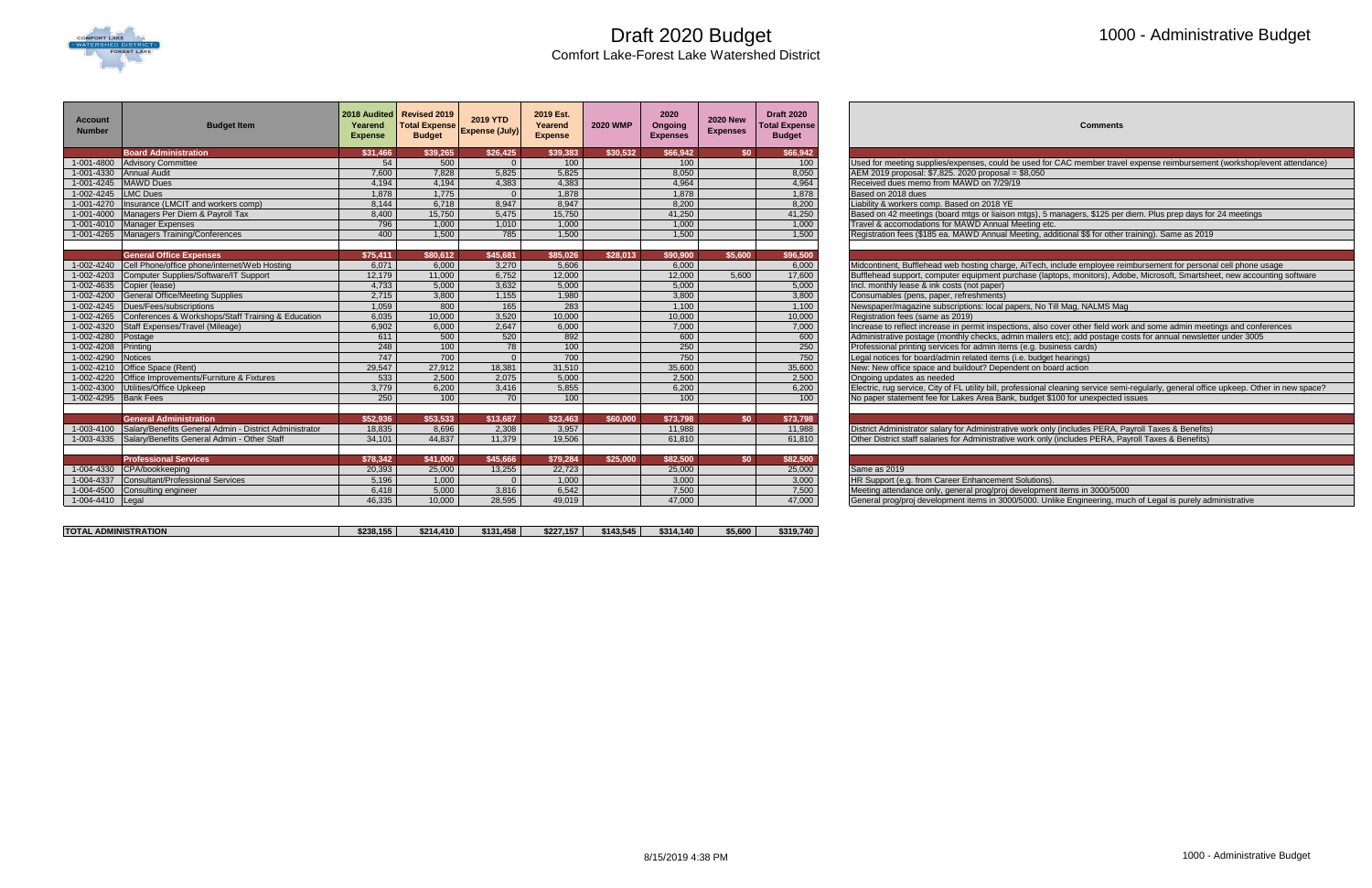

Comfort Lake-Forest Lake Watershed District

#### 3000 - Programs Budget

| <b>Account</b><br><b>Number</b> | <b>Budget Item</b>                                                | 2018 Audited<br>Yearend<br><b>Expense</b> | <b>Revised 2019</b><br>otal Expense<br><b>Budget</b> | <b>2019 YTD</b><br><b>Expense</b><br>(July) | 2019 Est.<br>Yearend<br><b>Expense</b> | <b>2020 WMP</b> | 2020 Est.<br><b>Grant Spend</b> | 2020 Est.<br>Other Inc.<br>Spend | 2020<br>Ongoing<br><b>Expenses</b> | <b>2020 New</b><br><b>Expenses</b> | <b>Draft 2020</b><br><b>Total Expense</b><br><b>Budget</b> | <b>Comments</b>                                                                                                                                   |
|---------------------------------|-------------------------------------------------------------------|-------------------------------------------|------------------------------------------------------|---------------------------------------------|----------------------------------------|-----------------|---------------------------------|----------------------------------|------------------------------------|------------------------------------|------------------------------------------------------------|---------------------------------------------------------------------------------------------------------------------------------------------------|
|                                 |                                                                   |                                           |                                                      |                                             |                                        |                 |                                 |                                  |                                    |                                    |                                                            |                                                                                                                                                   |
| Various                         | District Staff Program Support (Staff Management/Coord. Total)    | 253,975                                   | 278,297                                              | 192,008                                     | 329,157                                |                 | $\Omega$                        | 60,309                           | 312,498                            |                                    | 372,806                                                    | FYI only - amounts are rolled into subcategories below                                                                                            |
| Various                         | Engineering Costs (Rolled in to subcategories below)              | 111,069                                   | 135,000                                              | 71,194                                      | 142,388                                |                 |                                 | 65,000                           | 70,000                             |                                    | 135,000                                                    | FYI only - amounts are rolled into subcategories below                                                                                            |
| Various                         | Legal Costs (Rolled in to subcategories below)                    | 19,545                                    | 34,000                                               | 12,787                                      | 25,573                                 |                 |                                 | 5,000                            | 15,000                             |                                    | 20,000                                                     | FYI only - amounts are rolled into subcategories below                                                                                            |
|                                 |                                                                   |                                           |                                                      |                                             |                                        | \$10,438        | \$0                             | \$0                              |                                    | \$0                                | \$38,417                                                   |                                                                                                                                                   |
| $3 - 000$                       | General Program Development                                       | \$14,990<br>6,908                         | \$30,614                                             | \$17,636                                    | \$30,234                               |                 |                                 |                                  | \$38,417                           |                                    |                                                            |                                                                                                                                                   |
| 3-000-4100<br>3-000-A           | Staff Mangement/Coord.                                            | 8,081                                     | 20,614<br>10,000                                     | 14,127<br>3,510                             | 24,217<br>6,017                        |                 |                                 |                                  | 28,417<br>10,000                   |                                    | 28,417<br>10,000                                           |                                                                                                                                                   |
|                                 | <b>Consultants and Expenses</b>                                   |                                           |                                                      |                                             |                                        |                 |                                 |                                  |                                    |                                    |                                                            |                                                                                                                                                   |
| $3 - 001$                       | <b>District Rules and Rulemaking</b>                              | \$12,354                                  | \$581                                                | \$514                                       | \$881                                  | \$7,829         | \$0                             | \$0                              | \$801                              | \$0                                | \$801                                                      |                                                                                                                                                   |
| 3-001-4100                      | Staff Management/Coord.                                           | 6,896                                     | 581                                                  | 514                                         | 881                                    |                 |                                 |                                  | 801                                |                                    | 801                                                        |                                                                                                                                                   |
| $3-001-A$                       | <b>Ongoing Initiatives</b>                                        |                                           | $\Omega$                                             |                                             |                                        | 1,305           |                                 |                                  | $\overline{0}$                     |                                    |                                                            | Code rules/pre-development questions to 3002A                                                                                                     |
| $3-001-B$                       | Rule Implementation Review                                        | 5,458                                     | $\overline{0}$                                       |                                             |                                        | 6,524           |                                 |                                  | $\Omega$                           |                                    |                                                            | Last rules update completed in 2018                                                                                                               |
|                                 |                                                                   |                                           |                                                      |                                             |                                        |                 |                                 |                                  |                                    |                                    |                                                            |                                                                                                                                                   |
| $3 - 002$                       | <b>Permitting</b>                                                 | \$128,273                                 | \$166,032                                            | \$65,058                                    | \$127,563                              | \$102,610       | \$0                             | \$57,309                         | \$133,720                          | \$20,000                           | \$211,029                                                  |                                                                                                                                                   |
| 3-002-4100                      | Staff Management/Coord.                                           | 41.330                                    | 66,032                                               | 45,245                                      | 77,563                                 |                 |                                 | 27,309                           | 63,720                             |                                    | 91,029                                                     | District staff time to review permit applications, perform site inspections.                                                                      |
| 3-002-A                         | Ongoing Initiatives                                               | 86,943                                    | 100,000                                              | 19,813                                      | 50,000                                 | 100,000         |                                 | 30,000                           | 70,000                             | 20,000                             | 120,000                                                    | Based on current permitting track (includes providing comment on municipal variance requests and funding to track/monitor permitted BMPs)         |
| 3-002-B                         | Volume Banking Program Oversight                                  |                                           |                                                      |                                             |                                        | 2,610           |                                 |                                  |                                    |                                    |                                                            | Included as part of 3002A permit reviews and tracking                                                                                             |
|                                 |                                                                   |                                           |                                                      |                                             |                                        |                 |                                 |                                  |                                    |                                    |                                                            |                                                                                                                                                   |
| $3 - 003$                       | <b>Monitoring &amp; Data Assessment</b>                           | \$137,018                                 | \$247,794                                            | \$62,562                                    | \$251,140                              | \$109,966       | \$0                             | \$0                              | \$217,688                          | \$0                                | \$217,688                                                  |                                                                                                                                                   |
| 3-003-4100                      | Staff Management/Coord.                                           | 12,818                                    | 15,527                                               | 11,009                                      | 18,873                                 |                 |                                 |                                  | 21,405                             |                                    | 21,405                                                     |                                                                                                                                                   |
| 3-003-A                         | <b>Ongoing Initiatives</b>                                        | 109,352                                   | 202,267                                              | 50,462                                      | 202,267                                | 73,433          |                                 |                                  | 176,283                            |                                    | 176,283                                                    | WCD Revised Quote: \$129,783, CAMP:\$5K, Equipment:\$4K, Street Sweep Monitoring: \$15K, Update Comp Monitoring Summary: \$2.5K. IO Rodeo: \$20K. |
| 3-003-G                         | <b>Stream Biotic Monitoring</b>                                   |                                           |                                                      |                                             |                                        | 26,095          |                                 |                                  |                                    |                                    |                                                            |                                                                                                                                                   |
| 3-003-H                         | Vetland Monitoring                                                |                                           |                                                      |                                             |                                        | 10,438          |                                 |                                  |                                    |                                    |                                                            | Recommend funding BMP Effectivness Monitoring instead of Stream Biotic Monitoring and Wetland Monitoring                                          |
| 3-003-K                         | BMP Effectiveness Monitoring                                      | 14,848                                    | 30,000                                               | 1,090                                       | 30,000                                 |                 |                                 |                                  | 20,000                             |                                    | 20,000                                                     | Eff. monitoring of District capital projects that don't have monitoring built into grant work plan (Shields Reuse System)                         |
|                                 |                                                                   |                                           |                                                      |                                             |                                        |                 |                                 |                                  |                                    |                                    |                                                            |                                                                                                                                                   |
| $3 - 004$                       | <b>Non-Point Source Pollution Abatement</b>                       | \$34,076                                  | \$84,180                                             | \$27,979                                    | \$97,393                               | \$157,225       | \$0                             | \$0                              | \$90,156                           | \$0                                | \$90,156                                                   |                                                                                                                                                   |
| 3-004-4100                      | Staff Management/Coord.                                           | 13,940                                    | 9,180                                                | 6,377                                       | 10,932                                 |                 |                                 |                                  | 12,656                             |                                    | 12,656                                                     |                                                                                                                                                   |
| $3-004-A$                       | <b>Ongoing Initiatives</b>                                        | 10.685                                    | 10,000                                               | 11,247                                      | 19,280                                 | 20,224          |                                 |                                  | 10.000                             |                                    | 10,000                                                     | \$\$ For SWCD tech assist. Contracts with 2 SWCD's. Same as 2018                                                                                  |
| $3-004-B$                       | Residential Landowner Grant                                       | 1,760                                     | 7,500                                                | 1,500                                       | 2,000                                  | 39,143          |                                 |                                  | 7,500                              |                                    | 7,500                                                      | \$\$ for BMPs - based on projected landowner interest and program structure                                                                       |
| 3-004-C                         | Agricultural and Rural BMP Incentives/Cost-Share                  | 7,692                                     | 7,500                                                | 8,856                                       | 15,181                                 | 39,143          |                                 |                                  | 10,000                             |                                    | 10,000                                                     | Existing cropland rental agreement/supplies + new potential ag bmps. Same as 2018                                                                 |
| 3-004-D                         | Commercial/Community Grant                                        |                                           | - റ                                                  |                                             |                                        | 58,715          |                                 |                                  |                                    |                                    |                                                            | No historical interest in this program. Fund from reserve if necessary                                                                            |
| 3-004-E                         | Municipal Stormwater Remediation Program                          |                                           | 50,000                                               |                                             | 50,000                                 |                 |                                 |                                  | 50,000                             |                                    | 50,000                                                     | Work w/ city to use MS4 funds (city stormwater fees) to map storm sewer inverts/locations                                                         |
| $3 - 005$                       | <b>Education and Outreach</b>                                     | \$72,553                                  | \$93,638                                             | \$56,449                                    | \$112,454                              | \$73,610        | \$0                             | \$0                              | \$111,983                          | \$0                                | \$111,983                                                  |                                                                                                                                                   |
| 3-005-4100                      | Staff Management/Coord.                                           | 52,587                                    | 47,138                                               | 32,348                                      | 55,454                                 |                 |                                 |                                  | 64,983                             |                                    | 64,983                                                     | Includes Master Watershed Stewards assistance                                                                                                     |
| $3-005-A$                       | Ongoing initiatives & EMWREP participation                        | 21,323                                    | 29,500                                               | 24,101                                      | 40,000                                 | 71,000          |                                 |                                  | 35,000                             |                                    | 35,000                                                     | EWMREP, prof. printing for district annual newsletter, CAC Projects, awards program, State of the Watershed                                       |
| 3-005-B                         | Standard Project Signage                                          |                                           | 10,000                                               |                                             | 10,000                                 |                 |                                 |                                  | 5,000                              |                                    | 5,000                                                      | Begin in 2019, continue implementation into 2020                                                                                                  |
| 3-005-C                         | Local student engagement/Chisago Co Children's Water Festival     | (1, 357)                                  | 7,000                                                |                                             | 7,000                                  | 2,610           |                                 |                                  | 7.000                              |                                    | 7,000                                                      | Chisago Co. Childrens Water Festival (\$2,000), Warner Nature Center ongoing grant contribution (\$5,000)                                         |
|                                 |                                                                   |                                           |                                                      |                                             |                                        |                 |                                 |                                  |                                    |                                    |                                                            |                                                                                                                                                   |
| $3 - 006$                       | <b>Technical Resource Sharing &amp; Interagency Communication</b> | \$26,924                                  | \$123,138                                            | \$40,745                                    | \$158,292                              | \$81,549        | \$0                             | \$33,000                         | \$158,865                          | \$5,000                            | \$196,865                                                  |                                                                                                                                                   |
| 3-006-4100                      | Staff Management/Coord.                                           | 24,650                                    | 46,338                                               | 32,013                                      | 54,880                                 |                 |                                 | 33,000                           | 20,036                             |                                    | 53,036                                                     | Coord. with municipalities (Forest Lake, Wyoming, Scandia, Chisago Lakes Twp). Other Inc. Spend: Car Mar staff sharing                            |
| 3-006-A                         | Ongoing Initiatives (Miscellaneous Projects)                      | 619                                       |                                                      |                                             |                                        | 2,610           |                                 |                                  |                                    |                                    |                                                            | Coordination with other local TMDL entities, MS4, etc. (Legal and engineer time) - see 3-000-A Gen Prog. Mgmt                                     |
| 3-006-B                         | Provide Comment on Municipal Variance Requests                    |                                           |                                                      |                                             |                                        | 6,524           |                                 |                                  |                                    |                                    |                                                            |                                                                                                                                                   |
| 3-006-C                         | H&H Model Update                                                  | $\overline{0}$                            | 50,000                                               | 6,941                                       | 76,612                                 | 6,524           |                                 |                                  | 75,000                             |                                    | 75,000                                                     | Multi-year effort (est. total \$100K). 2019 scope = \$76K. 2020 estimate = \$75K                                                                  |
| 3-006-D                         | Geographic Information Systems (GIS)                              |                                           | 1,200                                                |                                             | 1,200                                  | 2,610           |                                 |                                  | 1,200                              | 5,000                              | 6,200                                                      | ArcGIS online subscription (discounted per Esri grant program)                                                                                    |
| 3-006-E                         | District Web Mapper (& WCD BMP/Permit project)                    | 1,217                                     | 600                                                  |                                             | 600                                    | 652             |                                 |                                  |                                    |                                    |                                                            | Webmapper annual fee (\$600). Planning to cut off subscription in 2020 and utilize alternative mapping program.                                   |
| 3-006-F                         | Vatershed Management Plan Update                                  | 438                                       | 25,000                                               | 1,791                                       | 25,000                                 | 62,629          |                                 |                                  | 62,629                             |                                    | 62,629                                                     | Engineer and attorney assistance with WMP Update. Major update begin in 2019. Need to get cost estimates.                                         |
|                                 |                                                                   |                                           |                                                      |                                             |                                        |                 |                                 |                                  |                                    |                                    |                                                            |                                                                                                                                                   |
| $3 - 007$                       | Research                                                          | \$7,033                                   | \$9,166                                              | \$12,368                                    | \$35,383                               | \$32,619        | \$0                             | \$0                              | \$135,544                          | \$0                                | \$135,544                                                  |                                                                                                                                                   |
| 3-007-4100                      | Staff Management/Coord.                                           | 6,889                                     | 4,166                                                | 3,115                                       | 5,340                                  |                 |                                 |                                  | 5,744                              |                                    | 5,744                                                      |                                                                                                                                                   |
| 3-007-A                         | <b>Dngoing Initiatives</b>                                        |                                           |                                                      | 44                                          | 44                                     | 32,619          |                                 |                                  | 124,800                            |                                    | 124,800                                                    | Claros Technologies implementation. See March 21, 2019 memo re: Claros Technologies (March 28 meeting)                                            |
| 3-007-B                         | New Initiatives                                                   | 144                                       | 5,000                                                | 9,209                                       | 30,000                                 |                 |                                 |                                  | 5.000                              |                                    | 5,000                                                      | Starter funding for potential new research initiatives (e.g. coordination with local universities)                                                |
|                                 |                                                                   |                                           |                                                      |                                             |                                        |                 |                                 |                                  |                                    |                                    |                                                            |                                                                                                                                                   |

| <b>Comments</b>                                                                                                                                                                                                                         |
|-----------------------------------------------------------------------------------------------------------------------------------------------------------------------------------------------------------------------------------------|
|                                                                                                                                                                                                                                         |
| FYI only - amounts are rolled into subcategories below<br>FYI only - amounts are rolled into subcategories below                                                                                                                        |
| FYI only - amounts are rolled into subcategories below                                                                                                                                                                                  |
|                                                                                                                                                                                                                                         |
|                                                                                                                                                                                                                                         |
|                                                                                                                                                                                                                                         |
|                                                                                                                                                                                                                                         |
|                                                                                                                                                                                                                                         |
|                                                                                                                                                                                                                                         |
| Code rules/pre-development questions to 3002A                                                                                                                                                                                           |
| Last rules update completed in 2018                                                                                                                                                                                                     |
|                                                                                                                                                                                                                                         |
| District staff time to review permit applications, perform site inspections.                                                                                                                                                            |
| Based on current permitting track (includes providing comment on municipal variance requests and funding to track/monitor permitted BMPs)                                                                                               |
| Included as part of 3002A permit reviews and tracking                                                                                                                                                                                   |
|                                                                                                                                                                                                                                         |
|                                                                                                                                                                                                                                         |
|                                                                                                                                                                                                                                         |
| WCD Revised Quote: \$129,783, CAMP:\$5K, Equipment:\$4K, Street Sweep Monitoring: \$15K, Update Comp Monitoring Summary: \$2.5K. IO Rodeo: \$20K.                                                                                       |
| Recommend funding BMP Effectivness Monitoring instead of Stream Biotic Monitoring and Wetland Monitoring                                                                                                                                |
| Eff. monitoring of District capital projects that don't have monitoring built into grant work plan (Shields Reuse System)                                                                                                               |
|                                                                                                                                                                                                                                         |
|                                                                                                                                                                                                                                         |
| \$\$ For SWCD tech assist. Contracts with 2 SWCD's. Same as 2018                                                                                                                                                                        |
| \$\$ for BMPs - based on projected landowner interest and program structure                                                                                                                                                             |
| Existing cropland rental agreement/supplies + new potential ag bmps. Same as 2018                                                                                                                                                       |
| No historical interest in this program. Fund from reserve if necessary.                                                                                                                                                                 |
| Work w/ city to use MS4 funds (city stormwater fees) to map storm sewer inverts/locations                                                                                                                                               |
|                                                                                                                                                                                                                                         |
| Includes Master Watershed Stewards assistance                                                                                                                                                                                           |
| EWMREP, prof. printing for district annual newsletter, CAC Projects, awards program, State of the Watershed                                                                                                                             |
| Begin in 2019, continue implementation into 2020                                                                                                                                                                                        |
| Chisago Co. Childrens Water Festival (\$2,000), Warner Nature Center ongoing grant contribution (\$5,000)                                                                                                                               |
|                                                                                                                                                                                                                                         |
|                                                                                                                                                                                                                                         |
| Coord. with municipalities (Forest Lake, Wyoming, Scandia, Chisago Lakes Twp). Other Inc. Spend: Car Mar staff sharing<br>Coordination with other local TMDL entities, MS4, etc. (Legal and engineer time) - see 3-000-A Gen Prog. Mgmt |
|                                                                                                                                                                                                                                         |
| Multi-year effort (est. total \$100K). 2019 scope = \$76K. 2020 estimate = \$75K                                                                                                                                                        |
| ArcGIS online subscription (discounted per Esri grant program)                                                                                                                                                                          |
| Webmapper annual fee (\$600). Planning to cut off subscription in 2020 and utilize alternative mapping program.                                                                                                                         |
| Engineer and attorney assistance with WMP Update. Major update begin in 2019. Need to get cost estimates.                                                                                                                               |
|                                                                                                                                                                                                                                         |
|                                                                                                                                                                                                                                         |
| Claros Technologies implementation. See March 21, 2019 memo re: Claros Technologies (March 28 meeting)                                                                                                                                  |
|                                                                                                                                                                                                                                         |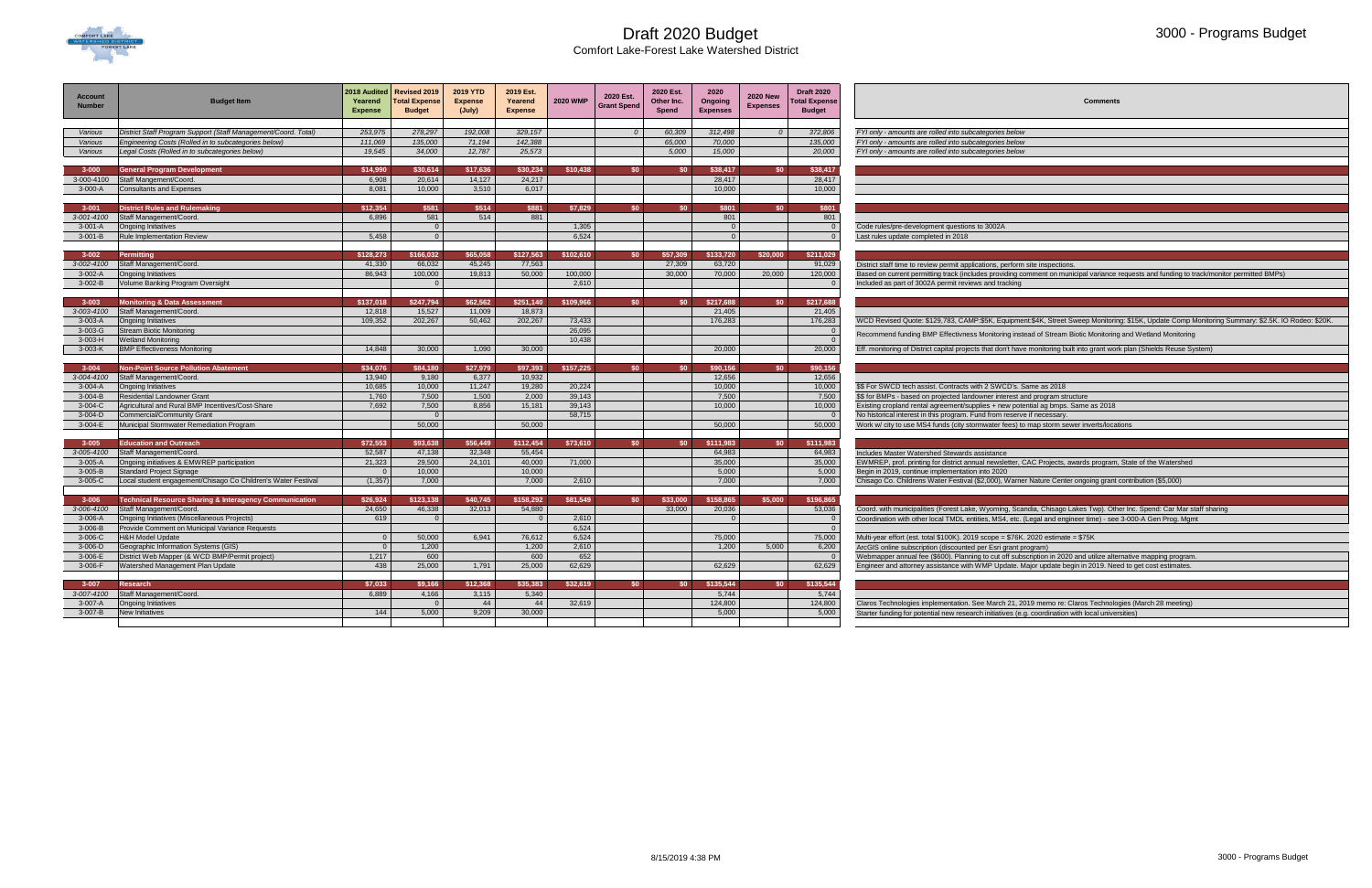

Comfort Lake-Forest Lake Watershed District

#### 3000 - Programs Budget

**Comments** 

alysis & adaptive management summary presentation

ions. (No expected increase as 1W1P may limit ability to obtain large CWF grants)

on (\$800/yr), equipment, Moody/Shields aerator, beaver trapping, fish barriers, vehicle/watercraft, beaver baffler

al effort to create comprehensive plan, per WMP amendment. Include consultant time for BWS/EOR for \$75K. Includes portable restroom for inspectors. Includes partner contrib and expected wash co grants s), signage upkeep on bins (\$100)<br>Code to this line item only<br>fund harvest from reserve if necessary <sup>110</sup><br>are moderate-low, bluegill population helps to control carp. No action rec. Next survey in 2021<br>duce internal loading.<br>**Algement of a control carp.** No action of the moderate internal loading. to perform general fish pop survey in 2018 as well <sup>3</sup> funded from reserve if necessary<br>ars = survey in 2023

| Account<br><b>Number</b> | <b>Budget Item</b>                                                | 2018 Audited<br>Yearend<br><b>Expense</b> | Revised 2019<br><b>Total Expense</b><br><b>Budget</b> | 2019 YTD<br><b>Expense</b><br>(July) | 2019 Est.<br>Yearend<br><b>Expense</b> | <b>2020 WMP</b> | 2020 Est.<br><b>Grant Spend</b> | 2020 Est.<br>Other Inc.<br><b>Spend</b> | 2020<br>Ongoing<br><b>Expenses</b> | <b>2020 New</b><br><b>Expenses</b> | <b>Draft 2020</b><br>otal Expense<br><b>Budget</b> |                                                                                                                                                           |
|--------------------------|-------------------------------------------------------------------|-------------------------------------------|-------------------------------------------------------|--------------------------------------|----------------------------------------|-----------------|---------------------------------|-----------------------------------------|------------------------------------|------------------------------------|----------------------------------------------------|-----------------------------------------------------------------------------------------------------------------------------------------------------------|
|                          |                                                                   |                                           |                                                       |                                      |                                        |                 | SO.                             | S <sub>0</sub>                          |                                    | SO <sub>2</sub>                    |                                                    |                                                                                                                                                           |
| $3 - 008$<br>3-008-4100  | <b>Measurement of Progress</b><br>Staff Management/Coord.         | \$3,862<br>3,862                          | \$7,045<br>4,045                                      | \$2,795<br>2,795                     | \$5,791<br>4,791                       | \$6,524         |                                 |                                         | \$8,077<br>5,577                   |                                    | \$8,077<br>5,577                                   |                                                                                                                                                           |
| 3-008-A                  | <b>Ongoing Initiatives</b>                                        | $\Omega$                                  | 3,000                                                 |                                      | 1,000                                  | 6,524           |                                 |                                         | 2,500                              |                                    | 2,500                                              | Continue staff time to keep up on annual progress report and add to metrics<br>Engineering assistance with project p-reduction analysis & adaptive manage |
|                          |                                                                   |                                           |                                                       |                                      |                                        |                 |                                 |                                         |                                    |                                    |                                                    |                                                                                                                                                           |
| $3 - 009$                | <b>Grant Research and Preparation</b>                             | \$27,800                                  | \$20,731                                              | \$8,680                              | \$17,643                               | \$26,095        | \$0                             | \$0                                     | \$24,793                           | SO <sub>2</sub>                    | \$24,793                                           |                                                                                                                                                           |
| 3-009-4100               | Staff Management/Coord.                                           | 23.170                                    | 10.731                                                | 7.375                                | 12.643                                 |                 |                                 |                                         | 14.793                             |                                    | 14,793                                             |                                                                                                                                                           |
| $3-009-A$                | Ongoing Initiatives                                               | 4.630                                     | 10,000                                                | 1,305                                | 5,000                                  | 26,095          |                                 |                                         | 10.000                             |                                    | 10,000                                             | Consultant time to prepare grants, work plan revisions. (No expected increa                                                                               |
|                          |                                                                   |                                           |                                                       |                                      |                                        |                 |                                 |                                         |                                    |                                    |                                                    |                                                                                                                                                           |
| $3 - 010$                | <b>Operation &amp; Maintenance - District Wide</b>                | \$28,296                                  | \$64.786                                              | \$19,577                             | \$67.063                               | \$26,095        | SO.                             | \$0                                     | \$67,164                           | \$0                                | \$67,164                                           |                                                                                                                                                           |
| 3-010-4100               | Staff Management/Coord.                                           | 15.447                                    | 12,451                                                | 8,591                                | 14,728                                 |                 |                                 |                                         | 17.164                             |                                    | 17,164                                             |                                                                                                                                                           |
| 3-010-A                  | <b>Ongoing Initiatives</b>                                        | 12,849                                    | 52.335                                                | 10,986                               | 52,335                                 | 26,095          |                                 |                                         | 50,000                             |                                    | 50,000                                             | Capital project maintenance, ciBioBase subscription (\$800/yr), equipment, N                                                                              |
|                          |                                                                   |                                           |                                                       |                                      |                                        |                 |                                 |                                         |                                    |                                    |                                                    |                                                                                                                                                           |
| $3 - 011$                | <b>Aquatic Invasive Species (AIS) Prevention &amp; Management</b> | \$161,017                                 | \$254,194                                             | \$128,607                            | \$269,936                              | \$319,645       | \$16,500                        | \$49,000                                | \$226,802                          | SO <sub>2</sub>                    | \$292.302                                          |                                                                                                                                                           |
| $3 - 011 - 4100$         | Staff Management/Coord.                                           | 45,479                                    | 41,494                                                | 28,499                               | 48,856                                 |                 |                                 |                                         | 57.202                             |                                    | 57,202                                             |                                                                                                                                                           |
| 3-011-20-l               | (District-Wide) General Program Management (NEW)                  | 740                                       | 1,000                                                 | 5,096                                | 6,000                                  |                 |                                 |                                         | 5,000                              |                                    | 5,000                                              | Time for Smith Partners to review contract docs, consultant time from EOR                                                                                 |
| 3-011-20-A               | (District-Wide) Comprehensive Plan and Policy Development         | $\Omega$                                  | 5,000                                                 |                                      | 2,500                                  |                 |                                 |                                         | 5.000                              |                                    | 5,000                                              | Push to 2019 b/c staff turnover in 2018. --> Formal effort to create compreh                                                                              |
| 3-011-20-B               | (District-Wide) Watercraft Inspections                            | 56,959                                    | 75,000                                                | 4.801                                | 75,000                                 |                 | 16,500                          | 35,500                                  | 30,000                             |                                    | 82,000                                             | Agreement with Chisago Co has historically been for \$75K. Includes portabl                                                                               |
| 3-011-20-C               | (District-Wide) AIS Prevention at Boat Launch Sites               | 1,276                                     | 1,000                                                 | 323                                  | 1,200                                  |                 |                                 |                                         | 1,200                              |                                    | 1,200                                              | Garbage/compost upkeep (~\$180/mo for 5 months), signage upkeep on bin                                                                                    |
| 3-011-20-D               | (District-Wide) AIS Early Detection and Rapid Response            | 460                                       | $\Omega$                                              | 10,614                               | 10.614                                 |                 |                                 |                                         |                                    |                                    | $\Omega$                                           | Fund Rapid Response from reserve if necessary. Code to this line item                                                                                     |
| 3-011-20-E               | (District-Wide) Invasive Species Control Pilot Projects           | $\Omega$                                  | $\Omega$                                              |                                      |                                        |                 |                                 |                                         | $\Omega$                           |                                    | $\Omega$                                           | Fund from reserve if necessary.                                                                                                                           |
| 3-011-21-F               | (Moody) Point-Intercept Macrophyte Survey                         | $\Omega$                                  | $\overline{0}$                                        |                                      |                                        |                 |                                 |                                         | 2,600                              |                                    | 2,600                                              | Last point-intercept survey in 2015; every five years = next survey in 2020                                                                               |
| 3-011-21-G               | (Moody) AIS Management                                            | $\Omega$                                  | 4,000                                                 | 2,956                                | 5,101                                  |                 |                                 |                                         | 4,000                              |                                    | 4,000                                              | BWS+herbicide costs. CLP treatment to reduce internal loading.                                                                                            |
| 3-011-21-H               | (Moody) Rough Fish Management                                     | $\Omega$                                  | $\Omega$                                              |                                      |                                        |                 |                                 |                                         | $\Omega$                           |                                    | $\Omega$                                           | Last fish survey in 2015; every five years = next survey in 2020                                                                                          |
| 3-011-22-F               | (Bone) Point-Intercept Macrophyte Survey                          | 2,700                                     | $\overline{0}$                                        |                                      |                                        |                 |                                 |                                         | $\Omega$                           |                                    | $\Omega$                                           | Last point-intercept survey in 2018; every five years = survey in 2023                                                                                    |
| $3-011-22-G$             | (Bone) AIS Management                                             | 4.540                                     | 5,000                                                 | 1,590                                | 5,409                                  |                 |                                 |                                         | 5,000                              |                                    | 5,000                                              | CLP: survey+herbicide costs. EWM: survey cost only                                                                                                        |
| 3-011-22-H               | (Bone) Rough Fish Management                                      | $\Omega$                                  | $\Omega$                                              |                                      |                                        |                 |                                 |                                         | $\Omega$                           |                                    | - 0                                                | Continued monitoring of carp population by staff, fund harvest from reserve                                                                               |
| 3-011-25-F               | (Little Comfort) Point-Intercept Macrophyte Survey                | $\Omega$                                  | $\overline{0}$                                        |                                      |                                        |                 |                                 |                                         | 2,600                              |                                    | 2,600                                              | Last point-intercept survey in 2015; every five years = next survey in 2020                                                                               |
| 3-011-25-G               | (Little Comfort) AIS Management                                   | $\Omega$                                  | $\Omega$                                              |                                      |                                        |                 |                                 |                                         |                                    |                                    | $\Omega$                                           | Staff perform check-up survey, same as 2017/2018                                                                                                          |
| 3-011-25-H               | (Little Comfort) Rough Fish Management                            | $\Omega$                                  | $\Omega$                                              |                                      |                                        |                 |                                 |                                         | $\Omega$                           |                                    |                                                    | 2016 carp survey: carp pop low, impacts to WQ are moderate-low, bluegill p                                                                                |
| 3-011-26-F               | (Shields) Point-Intercept Macrophyte Survey                       | $\Omega$                                  | $\overline{0}$                                        |                                      |                                        |                 |                                 |                                         | 2,600                              |                                    | 2,600                                              | Last point-intercept survey in 2015; every five years = next survey in 2020                                                                               |
| 3-011-26-G               | (Shields) AIS Management                                          | $\Omega$                                  | 4.000                                                 | 1.373                                | 2.908                                  |                 |                                 |                                         | 4.000                              |                                    | 4,000                                              | BWS survey costs&hericide, CLP treatment to reduce internal loading.                                                                                      |
| 3-011-26-H               | (Shields) Rough Fish Management                                   | 7,100                                     | $\Omega$                                              | 283                                  | 15,914                                 |                 |                                 |                                         | $\Omega$                           |                                    | - 0                                                | CLFLWD to coordinate carp survey in 2018. DNR to perform general fish po                                                                                  |
| 3-011-27-F               | (Keewahtin) Point-Intercept Macrophyte Survey                     | $\Omega$                                  | $\Omega$                                              |                                      |                                        |                 |                                 |                                         | 2,600                              |                                    | 2,600                                              | Last point-intercept survey in 2015; every five years = next survey in 2020                                                                               |
| 3-011-27-G               | (Keewahtin) AIS Management                                        | 1,050                                     | $\mathbf{0}$                                          |                                      |                                        |                 |                                 |                                         |                                    |                                    | $\Omega$                                           | Largely staff-coordinated. Additional costs may be funded from reserve if ne                                                                              |
| 3-011-28-F               | (Forest) Point-Intercept Macrophyte Survey                        | 3,000                                     | $\Omega$                                              |                                      |                                        |                 |                                 |                                         | $\Omega$                           |                                    |                                                    | Last point-intercept survey in 2018; every five years = survey in 2023                                                                                    |
| 3-011-28-G               | (Forest) AIS Management                                           | 30,573                                    | 110,000                                               | 73,070                               | 90.634                                 |                 |                                 | 13,500                                  | 100,000                            |                                    | 113,500                                            | CLP & FR: survey+herbicide costs. EWM: survey cost only.                                                                                                  |
| 3-011-29-F               | Comfort) Point-Intercept Macrophyte Survey                        | $\Omega$                                  | 2,700                                                 |                                      | 2,600                                  |                 |                                 |                                         |                                    |                                    |                                                    | Last point-intercept survey in 2014; every five years = next survey in 2019                                                                               |
| 3-011-29-G               | (Comfort) AIS Management                                          | 7.140                                     | 5,000                                                 |                                      | 3.200                                  |                 |                                 |                                         | 5.000                              |                                    | 5.000                                              | CLP: survey+herbicide costs. EWM: survey cost only.                                                                                                       |
| <b>TOTAL PROGRAMS</b>    |                                                                   | \$654,196                                 | \$1,101,899                                           | \$442,969                            | \$1,173,772                            | \$954,205       | \$16,500                        | \$139,309                               | \$1,214,010                        | \$25,000                           | \$1,394,818                                        |                                                                                                                                                           |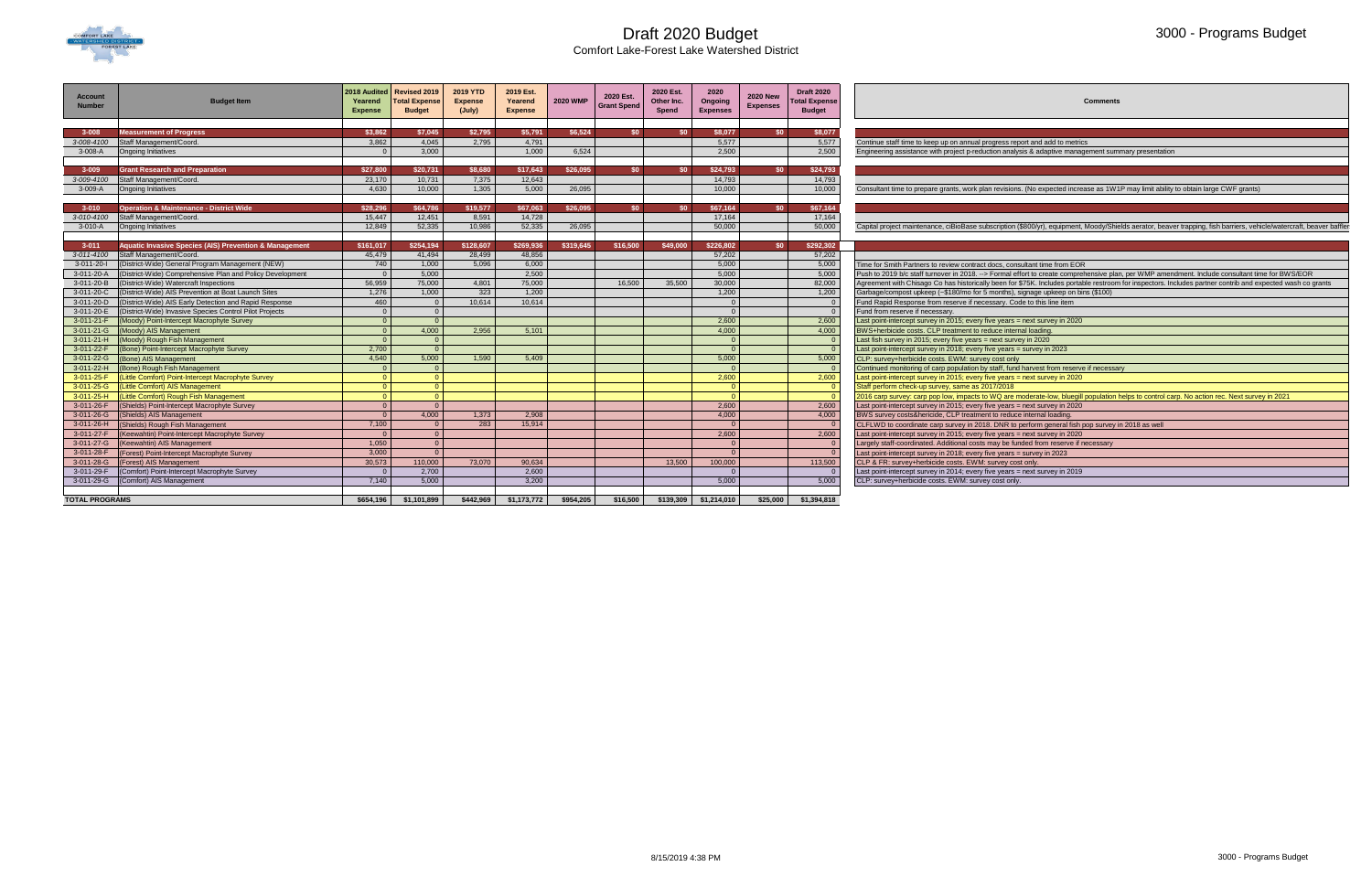

Comfort Lake-Forest Lake Watershed District

#### 5000 - Projects Budget

| Comments                                                                                                                                                                               |
|----------------------------------------------------------------------------------------------------------------------------------------------------------------------------------------|
|                                                                                                                                                                                        |
| s below!                                                                                                                                                                               |
| s below!                                                                                                                                                                               |
| s below!                                                                                                                                                                               |
|                                                                                                                                                                                        |
|                                                                                                                                                                                        |
|                                                                                                                                                                                        |
|                                                                                                                                                                                        |
|                                                                                                                                                                                        |
|                                                                                                                                                                                        |
| nd Design                                                                                                                                                                              |
|                                                                                                                                                                                        |
|                                                                                                                                                                                        |
| ig ongoing coord under 3006A/3006 staff mgmt. (GIS layer for WD and LGU use)                                                                                                           |
| mwater treatment sites identified from 2019 work                                                                                                                                       |
| quisition of key parcels. ESTIMATE ONLY. May be as high as \$400K                                                                                                                      |
| ct. ID remaining loads.                                                                                                                                                                |
| of treatment occurs in fall 2019                                                                                                                                                       |
| m water TP conc, sediment core collection & analysis, alum dosing calcs. And fund 1st half of treatment.                                                                               |
| I. consultant time & impl of ag BMPs from BL Diagnostic/BL SWA                                                                                                                         |
| iis time. Review bottom water TP conc, sediment core collection & analysis, alum dosing calcs                                                                                          |
| with Chisago SWCD on outreach.                                                                                                                                                         |
| in 2020 for paleo core work                                                                                                                                                            |
| e implementation. Placeholder estimate based on 2007 CIP. ESTIMATE ONLY.                                                                                                               |
| part of H&H model update. Likely project: stormwater management BMP. ESTIMATE ONLY.                                                                                                    |
| for updating other existing shoreline surveys                                                                                                                                          |
| treatment (CWF FY2017 Grant). Split alum in '19/'20. Grant budget for alum = \$108K, match = \$27K                                                                                     |
| o go over study and talk about BMPs for properties                                                                                                                                     |
| ucation programs, may include implementation in coordination w/ City of Forest Lake?                                                                                                   |
| art of the study in 2019/2020. Further assess sites identified thru 2019 IO Rodeo monitoring                                                                                           |
|                                                                                                                                                                                        |
| CLFLWD match paid to city in 2018. Only staff/EOR time in 2019/2020 to review reports.<br>eld being planted in 2019. 2020: more monitoring to reassess effectiveness/ID other projects |
| ot project only (project development, monitoring). Claros Tech is under 3-007-A line item                                                                                              |
| dead end IESF. City may partner. CONSTRUCTION ESTIMATE ONLY (no legal/eng incl)                                                                                                        |
| and feasibility                                                                                                                                                                        |
| gional Volume Control Planning - placeholder funds for easements/acquisition. ESTIMATE ONLY                                                                                            |
| d buffer revegetation. Pay PRI invoices as they come in as work is completed                                                                                                           |
| and maintenance                                                                                                                                                                        |
| ake or other drainage treatment project. ESTIMATE ONLY                                                                                                                                 |
| lesign) for Heims Lake or other drainage treatment project. ESTIMATE ONLY                                                                                                              |
| thas gathered information on this parcel already.                                                                                                                                      |
| R Eng. & Wetland Bank Scop. Memo (8/23/18 bd mtg). (Design) ESTIMATE ONLY<br>e work in 2019. See 5-225-D2                                                                              |
| e work in 2019. See 5-225-D2                                                                                                                                                           |
| nt approach.                                                                                                                                                                           |
|                                                                                                                                                                                        |
|                                                                                                                                                                                        |
|                                                                                                                                                                                        |
|                                                                                                                                                                                        |
| study                                                                                                                                                                                  |
|                                                                                                                                                                                        |
|                                                                                                                                                                                        |
|                                                                                                                                                                                        |
|                                                                                                                                                                                        |
|                                                                                                                                                                                        |
| oject wrap up                                                                                                                                                                          |
| ect Feasibility/Design - Depends on progress in 2018                                                                                                                                   |
| ect Construction - Depends on progress in 2018                                                                                                                                         |

| Account                  | <b>Budget Item</b>                                                                                                                | <b>Revised 2019</b><br><b>Total Expense</b> | <b>2019 YTD</b>       | 2019 Est.<br>Yearend | <b>2020 WMP</b> | 2020 Est.          | 2020 Est.<br>Other Inc. | 2020<br>Ongoing | <b>2020 New</b> | <b>Draft 2020</b><br><b>Total Expense</b> | <b>Comments</b>                                                                                                                                                                                                                                 |
|--------------------------|-----------------------------------------------------------------------------------------------------------------------------------|---------------------------------------------|-----------------------|----------------------|-----------------|--------------------|-------------------------|-----------------|-----------------|-------------------------------------------|-------------------------------------------------------------------------------------------------------------------------------------------------------------------------------------------------------------------------------------------------|
| <b>Number</b>            |                                                                                                                                   | <b>Budget</b>                               | <b>Expense (July)</b> | <b>Expense</b>       |                 | <b>Grant Spend</b> | Spend                   | <b>Expenses</b> | <b>Expenses</b> | <b>Budget</b>                             |                                                                                                                                                                                                                                                 |
|                          |                                                                                                                                   |                                             |                       |                      |                 |                    |                         |                 |                 |                                           |                                                                                                                                                                                                                                                 |
| Various                  | District Staff Projects Support (Staff Management/Coord. Total)                                                                   | 38,732                                      | 27,038                | 46,351               |                 | $\Omega$           |                         | 53,395          | $\Omega$        | 53,395                                    | FYI only - amounts are rolled into subcategories below                                                                                                                                                                                          |
| Various                  | Engineering Costs (Rolled in to subcategories below)                                                                              | 354,000                                     | 143,467               | 300,000              |                 | 60,000             |                         | 340,000         |                 | 400,000                                   | FYI only - amounts are rolled into subcategories below                                                                                                                                                                                          |
| Various                  | Legal Costs (Rolled in to subcategories below)                                                                                    | 42,000                                      | 2,735                 | 6,000                |                 | 5,000              |                         | 15,000          |                 | 20,000                                    | FYI only - amounts are rolled into subcategories below                                                                                                                                                                                          |
|                          |                                                                                                                                   |                                             |                       |                      |                 |                    |                         |                 |                 |                                           |                                                                                                                                                                                                                                                 |
| $5 - 000$                | <b>General Project Development</b>                                                                                                | \$47,097                                    | \$29,662              | \$50,849             | \$43,058        | \$0                | \$0                     | \$49,784        | \$0             | \$49,784                                  |                                                                                                                                                                                                                                                 |
|                          | 5-000-4100 Staff Mangement/Coord.                                                                                                 | 7,097                                       | 5,096                 | 8,736                |                 |                    |                         | 9,784           |                 | 9,784                                     |                                                                                                                                                                                                                                                 |
| 5-000-A                  | Consultants and Expenses                                                                                                          | 40,000                                      | 24,566                | 42,113               |                 |                    |                         | 40,000          |                 | 40,000                                    |                                                                                                                                                                                                                                                 |
| $5 - 100$                | Floodplain                                                                                                                        | \$0                                         | \$0                   | \$0                  | \$0             | \$0\$              | \$0                     | \$0\$           | \$0             | \$0                                       |                                                                                                                                                                                                                                                 |
|                          | 5-100-4100 Staff Management/Coord.                                                                                                | $\overline{0}$                              |                       |                      |                 |                    |                         | $\Omega$        |                 | $\overline{0}$                            | Rolled into projects in other parts of WMP                                                                                                                                                                                                      |
| 5-140-A                  | Sunrise River Water Quality/Quantity Regional Stormwater Project                                                                  | $\Omega$                                    |                       |                      |                 |                    |                         | $\Omega$        |                 | $\Omega$                                  | See 5220A Volume Control Facility Planning and Design                                                                                                                                                                                           |
|                          |                                                                                                                                   |                                             |                       |                      |                 |                    |                         |                 |                 |                                           |                                                                                                                                                                                                                                                 |
| $5 - 200$                | Lakes                                                                                                                             | \$738,755                                   | \$159,521             | \$694,218            | \$1,010,379     | \$144,600          | \$0.                    | \$148,479       | \$474,500       | \$767,579                                 |                                                                                                                                                                                                                                                 |
|                          | 5-200-4100 Staff Management/Coord.                                                                                                | 18,555                                      | 12,806                | 21,953               |                 |                    |                         | 25,579          |                 | 25,579                                    |                                                                                                                                                                                                                                                 |
| 5-220-H                  | District-wide Lake Shoreline Inventory Tech Evaluation                                                                            | $\Omega$                                    |                       |                      |                 |                    |                         |                 |                 | $\overline{0}$                            | Recommend removing this line item and funding ongoing coord under 3006A/3006 staff mgmt. (GIS layer for WD and LGU use)                                                                                                                         |
| 5-220-A                  | Volume Control Facility Planning & Design                                                                                         | 50,000                                      |                       | 25,000               |                 |                    |                         | 50,000          |                 | 50,000                                    | Additional feasibility and design of regional stormwater treatment sites identified from 2019 work                                                                                                                                              |
| 5-220-B                  | Volume Control Facility Implementation                                                                                            | $\Omega$                                    |                       |                      | 300,000         |                    |                         |                 | 100,000         | 100,000                                   | Placeholder estimate based on easements/acquisition of key parcels. ESTIMATE ONLY. May be as high as \$400K                                                                                                                                     |
| $5 - 221 - B$<br>5-221-C | (Moody) Diagnostic Study Implementation<br>(Moody) Alum Treatment                                                                 | 20,000<br>$\Omega$                          | 7,087                 | 100,000              |                 |                    |                         | 5,000           | 7,500           | 7,500<br>5,000                            | Additional monitoring post-wetland rehab project. ID remaining loads.<br>Follow-up monitoring in 2020 after final round of treatment occurs in fall 2019                                                                                        |
| 5-222-E                  | (Bone) Alum Treatment                                                                                                             | $\Omega$                                    |                       |                      | 300,000         |                    |                         |                 | 115,000         | 115,000                                   | Determine alum treatment need: Review bottom water TP conc, sediment core collection & analysis, alum dosing calcs. And fund 1st half of treatm                                                                                                 |
| $5 - 222 - F$            | Bone) Diagnostic Study Implementation (SWA Implementation Grant)                                                                  | 50,000                                      |                       | 5,000                | 50,000          | 57,600             |                         | 14,400          |                 | 72,000                                    | Next generation of effectiveness mon. Also incl. consultant time & impl of ag BMPs from BL Diagnostic/BL SWA                                                                                                                                    |
| $5 - 225 - A$            | Comfort) Phos. Source Assessment & Implementation Plan                                                                            | 2,000                                       |                       |                      | 40,000          |                    |                         |                 |                 |                                           | Finished report in 2019                                                                                                                                                                                                                         |
| $5 - 225 - C$            | Comfort) Alum Treatment                                                                                                           | <u>__</u>                                   |                       |                      | 70.458          |                    |                         |                 | 15.000          | 15,000                                    | Determine if alum treatment makes sense at this time. Review bottom water TP conc, sediment core collection & analysis, alum dosing calcs                                                                                                       |
| 5-225-D1                 | Comfort) Phos. Source Impl - July Avenue Ag. Project                                                                              | 30,000                                      |                       |                      |                 |                    |                         | 5,000           |                 | 5,000                                     | Mostly staff time for landowner outreach. Work with Chisago SWCD on outreach.                                                                                                                                                                   |
| 5-225-D2                 | Comfort) Phos. Source Impl - Birch/School Internal Load Assess                                                                    | 25,000                                      |                       | 25,000               | 168,826         |                    |                         | 25,000          |                 | 25,000                                    | Paleo cores. Assume half is billed in 2019, half in 2020 for paleo core work                                                                                                                                                                    |
| 5-225-D3                 | Comfort) Phos. Source Impl - Bone Lk Outlet Wetland Assess                                                                        | 30,000                                      | 361                   | 6,183                |                 |                    |                         |                 | 30,000          | 30,000                                    | Dependent on 2019 feasibility. 2020 likely to be implementation. Placeholder estimate based on 2007 CIP. ESTIMATE ONLY.                                                                                                                         |
| 5-225-D4                 | Comfort) Phos. Source Impl - Heath Ave Feasibility & Impl.                                                                        | $\Omega$<br>$\Omega$                        |                       |                      |                 |                    |                         |                 | 30.000          | 30,000<br>$\cap$                          | Cost TBD based on 2019 field investigation as part of H&H model update. Likely project: stormwater management BMP. ESTIMATE ONLY.                                                                                                               |
| 5-226-B<br>$5 - 226 - D$ | (Shields) Lake and Shoreline Survey<br>(Shields) Diagnostic Implementation (SW Harvest & Alum Treatment)                          | 305,200                                     | 90.903                | 315.000              |                 | 54.000             |                         | 13.500          |                 | 67,500                                    | Staff to complete along with broader schedule for updating other existing shoreline surveys<br>Shields SW harvest, irrigation reuse and alum treatment (CWF FY2017 Grant). Split alum in '19/'20. Grant budget for alum = \$108K, match = \$27K |
| $5 - 227 - A$            | Keewahtin) Stormwater and Shoreline BMP Planning                                                                                  | 1,000                                       |                       |                      |                 |                    |                         | 1,000           |                 | 1,000                                     | Study is done. Only piece left: landowner mtg to go over study and talk about BMPs for properties                                                                                                                                               |
| $5 - 227 - B$            | (Keewahtin) Stormwater and Shoreline BMP Implementation                                                                           | $\Omega$                                    |                       |                      |                 |                    |                         |                 |                 | $\Omega$                                  | Likely implementation through cost-share & education programs, may include implementation in coordination w/ City of Forest Lake?                                                                                                               |
| 5-228-A                  | (Forest) Diagnostic Study and Implementation Plan                                                                                 | 30,000                                      |                       | 39,285               |                 |                    |                         |                 | 15,000          | 15,000                                    | Next generation of monitoring/feasibility to be part of the study in 2019/2020. Further assess sites identified thru 2019 IO Rodeo monitoring                                                                                                   |
| 5-228-B1                 | (Forest) Diagnostic Impl. - Street Sweeping Study                                                                                 | $\Omega$                                    | 2,436                 | 16,000               |                 |                    |                         |                 |                 | $\cap$                                    | Finish up in 2019?                                                                                                                                                                                                                              |
| 5-228-B2                 | (Forest) Diagnostic Impl. - Street Sweeping Implementation                                                                        | 1,000                                       | 236                   | 300                  | 5,000           |                    |                         | 1,000           |                 | 1,000                                     | City to begin impl. w/ CWF grant in 2018. All of CLFLWD match paid to city in 2018. Only staff/EOR time in 2019/2020 to review reports.                                                                                                         |
| 5-228-B3                 | (Forest) Diagnostic Impl. - Castlewood Subwatershed/Golf Course                                                                   | 30,000                                      | 8,743                 | 10,000               |                 | 5,000              |                         |                 | 5,000           | 10,000                                    | Grant spend = watershed based funding. Ag field being planted in 2019. 2020: more monitoring to reassess effectiveness/ID other projects                                                                                                        |
| 5-228-B4                 | (Forest) Diagnostic Impl. - Hayward Avenue                                                                                        | 35,000                                      | 15,991                | 34,804               |                 | 28,000             |                         |                 | 2,000           | 30,000                                    | Project implementation for cattail harvesting pilot project only (project development, monitoring). Claros Tech is under 3-007-A line item                                                                                                      |
| 5-228-D                  | (Forest) Urban Stormwater Retrofit Impl. (FL01 and FL81 subs)                                                                     |                                             |                       |                      |                 |                    |                         |                 | 20,000          | 20,000                                    | Const. costs from 7/22/16 SEH memo. 6th St dead end IESF. City may partner. CONSTRUCTION ESTIMATE ONLY (no legal/eng incl)                                                                                                                      |
| $5 - 228 - K$<br>5-228-L | (Forest) Washington Judicial Ditch 6 Assess. & Impl. Plan<br>(Forest) Washington Judicial Ditch 6 Implementation                  | 60,000<br>$\Omega$                          | 20,728                | 80,193               | 50,000          | <b>TBD</b>         |                         |                 | 50,000          | $\Omega$<br>50,000                        | Continued monitoring and project identification and feasibility<br>Potential FY20 CWF application. Similar to Regional Volume Control Planning - placeholder funds for easements/acquisition. ESTIMATE ONLY                                     |
| 5-228-M                  | (Forest) 3rd Lake Pond Implementation (FL Wetland Treatment Basin)                                                                | 15,000                                      | $\overline{4}$        | 15,000               |                 |                    |                         | 8,000           |                 | 8,000                                     | Continued oversight as PRI finishes up wetland buffer revegetation. Pay PRI invoices as they come in as work is completed                                                                                                                       |
| $5 - 228 - 0$            | (Forest) Hilo Lane Stormwater Retrofit Project                                                                                    | 1,000                                       |                       |                      |                 |                    |                         |                 |                 |                                           | EOR to oversee and help coordinate checkup and maintenance                                                                                                                                                                                      |
| 5-229-A                  | (Comfort) Sunrise River Water Quality/Quantity Regional Stormwater Pr                                                             | 35,000                                      | 226                   | 500                  |                 |                    |                         |                 | 35,000          | 35,000                                    | Add funds for feasibility and design for Heims Lake or other drainage treatment project. ESTIMATE ONLY                                                                                                                                          |
| 5-229-B                  | (Comfort) Sunrise River Water Quality/Quantity Regional Stormwater Pr                                                             | $\mathbf{0}$                                |                       |                      |                 |                    |                         |                 | 20,000          | 20,000                                    | Add funds to begin implementation (e.g. final design) for Heims Lake or other drainage treatment project. ESTIMATE ONLY                                                                                                                         |
| 5-229-D                  | (Comfort) BMP Feasibility Study for District's Tax Forfeited Land                                                                 | $\overline{0}$                              |                       |                      |                 |                    |                         |                 |                 | $\Omega$                                  | Feasibility has already largely occurred. District has gathered information on this parcel already.                                                                                                                                             |
| 5-229-E                  | (Comfort) BMP Implementation on District's Tax Forfeited Land                                                                     | $\overline{0}$                              |                       |                      |                 |                    |                         |                 | 30,000          | 30,000                                    | Placeholder estimate based on 2012 Sunrise R Eng. & Wetland Bank Scop. Memo (8/23/18 bd mtg). (Design) ESTIMATE ONLY                                                                                                                            |
| $5 - 223 - A$            | (Birch) Lake Water Quality Study                                                                                                  | $\Omega$                                    |                       |                      |                 |                    |                         |                 |                 | $\Omega$                                  | Addressed as part of internal loading paleo core work in 2019. See 5-225-D2                                                                                                                                                                     |
| $5 - 224 - A$            | (School) Lake Water Quality Study                                                                                                 | $\Omega$                                    |                       |                      |                 |                    |                         |                 |                 | $\cap$                                    | Addressed as part of internal loading paleo core work in 2019. See 5-225-D2                                                                                                                                                                     |
| 5-299-K                  | (Elwell) Lake Water Quality Study<br>(Lendt) Lake Water Quality Study                                                             | 0 <sup>1</sup><br>$\Omega$                  |                       |                      | 26,095          |                    |                         |                 |                 |                                           | Not a priority within larger adaptive management approach.                                                                                                                                                                                      |
| 5-299-L                  |                                                                                                                                   |                                             |                       |                      |                 |                    |                         |                 |                 |                                           |                                                                                                                                                                                                                                                 |
|                          | 5-300 Streams                                                                                                                     | \$5,291                                     | \$304                 | \$5,520              | \$1,044         | <b>SO</b>          | \$0                     | \$5,401         | \$0             | \$5,401                                   |                                                                                                                                                                                                                                                 |
|                          | 5-300-4100 Staff Management/Coord.                                                                                                | 291                                         | 304                   | 520                  |                 |                    |                         | 401             |                 | 401                                       |                                                                                                                                                                                                                                                 |
|                          | 5-340-A (Sunrise) Stream Assessment                                                                                               | 5,000                                       |                       | 5,000                |                 |                    |                         | 5,000           |                 | 5,000                                     | Hire stream assessment consultant to perform study                                                                                                                                                                                              |
|                          | 5-341-C   (BBSLC Tributary) School-Little Comf Trib. Stream Restor. (LCL04)                                                       |                                             |                       |                      | 1,044           |                    |                         |                 |                 |                                           | See 5-225-D                                                                                                                                                                                                                                     |
|                          |                                                                                                                                   |                                             |                       |                      |                 |                    |                         |                 |                 |                                           |                                                                                                                                                                                                                                                 |
|                          | 5-400 Wetlands                                                                                                                    | \$77,732                                    | \$37,908              | \$51,148             | \$653,431       | \$29,000           | \$O                     | \$15,713        | \$30,000        | \$74,713                                  |                                                                                                                                                                                                                                                 |
|                          | 5-400-4100 Staff Management/Coord.                                                                                                | 5,232                                       | 3,586                 | 6,148                |                 |                    |                         | 7,213           |                 | 7,213                                     |                                                                                                                                                                                                                                                 |
| 5-420-B                  | (District-Wide) Wetland Restoration/Bank Feasibility Study                                                                        | 30,000                                      | 23,978                | 30,000               |                 |                    |                         |                 | 30,000          | 30,000                                    | Initial study of potential sites                                                                                                                                                                                                                |
|                          | 5-420-C   (District-Wide) Wetland Restoration/Bank Feasibility Implementation                                                     |                                             |                       |                      | 652,387         |                    |                         |                 |                 | $\cap$                                    |                                                                                                                                                                                                                                                 |
| $5 - 421 - A$            | (Moody) Wetland Restoration and Cattle Exclusion (NBL12)<br>(Bone) Wetland Restoration Feasibility & Design (all SBL subwatershed | 6,500<br>$\Omega$                           | 7,316<br>3,028        | 9,000<br>6,000       |                 |                    |                         | 1,500           |                 | 1,500                                     | Effectiveness monitoring in 2019. Potentially project wrap up<br>BL Partially Drained Wetland Restorations Project Feasibility/Design - Depends on progress in 2018                                                                             |
| 5-422-G<br>5-422-H       | (Bone) Wetland Restoration Implementation (all SBL subwatersheds)                                                                 | 36,000                                      |                       |                      |                 | 29,000             |                         | 7,000           |                 | 36,000                                    | BL Partially Drained Wetland Restorations Project Construction - Depends on progress in 2018                                                                                                                                                    |
| $5 - 423 - B$            | (Birch) Wetland Restoration Design (LCL20)                                                                                        | $\Omega$                                    |                       |                      |                 |                    |                         |                 |                 |                                           | See 5-225-D                                                                                                                                                                                                                                     |
| 5-423-C                  | (Birch) Wetland Restoration (LCL20)                                                                                               | $\Omega$                                    |                       |                      | 1,044           |                    |                         |                 |                 |                                           | See 5-225-D                                                                                                                                                                                                                                     |
|                          |                                                                                                                                   |                                             |                       |                      |                 |                    |                         |                 |                 |                                           |                                                                                                                                                                                                                                                 |

| Effectiveness monitoring in 2019. Potentially pr      |
|-------------------------------------------------------|
| <b>BL Partially Drained Wetland Restorations Proj</b> |
| <b>BL Partially Drained Wetland Restorations Proj</b> |
| See 5-225-D                                           |
| See 5-225-D                                           |
|                                                       |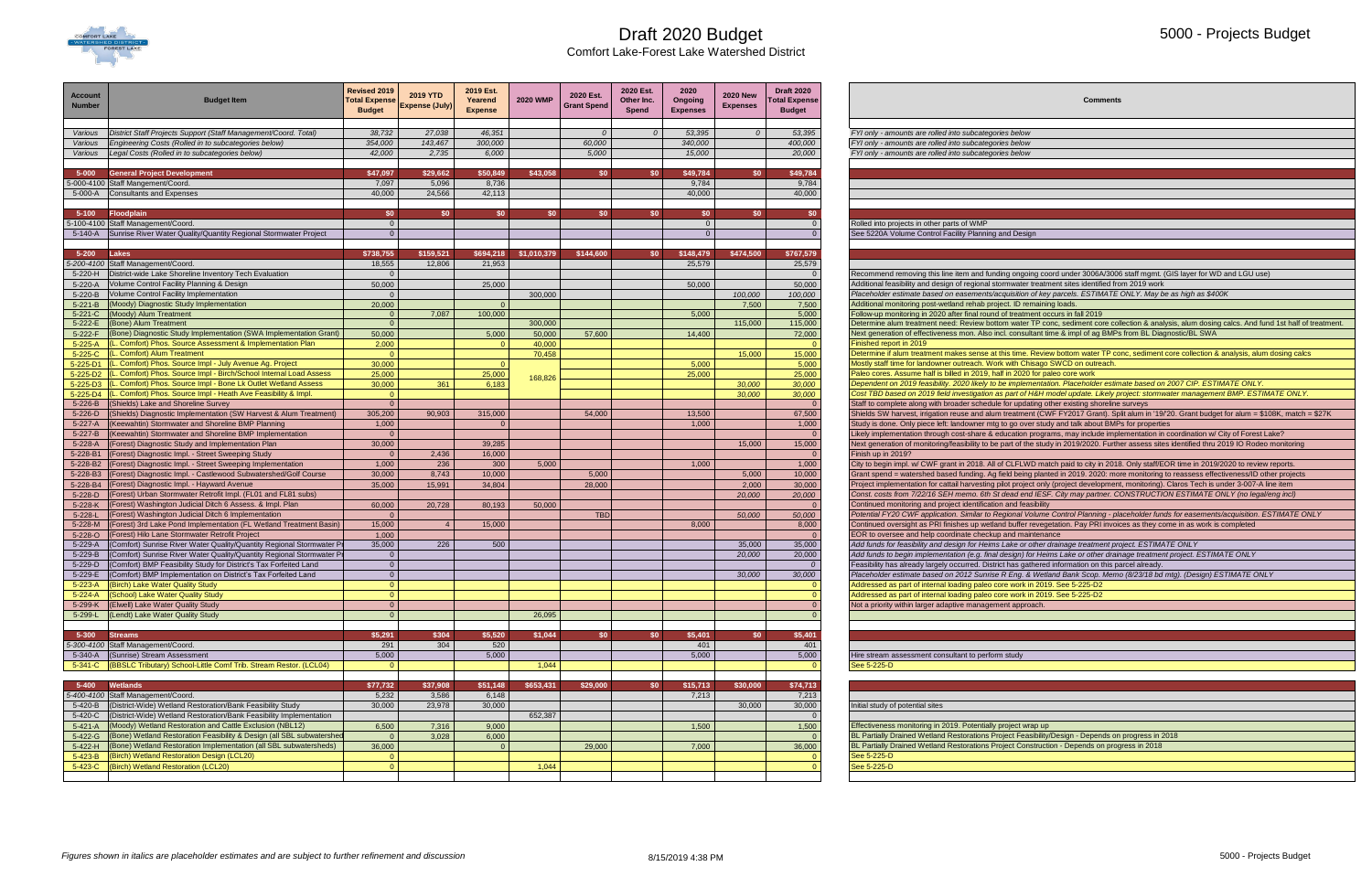

Comfort Lake-Forest Lake Watershed District

#### 5000 - Projects Budget

**Comments**  Feasign Continue coordination w/ cities of Forest Lake and Scandia to discuss protection of groundwater recharge area(s) 1W1P. Ongoing coordinated work from joint BCWD, CMSCWD & CLFLWD meeting. Mostly staff time. Some limited engineer/legal review time



| <b>Account</b><br><b>Number</b> | <b>Budget Item</b>                                                           | Revised 2019<br><b>Total Expense!</b><br><b>Budget</b> | 2019 YTD<br><b>Expense (July)</b> | 2019 Est.<br>Yearend<br><b>Expense</b> | <b>2020 WMP</b> | 2020 Est.<br><b>Grant Spend</b> | 2020 Est.<br>Other Inc.<br>Spend | 2020<br>Ongoing<br><b>Expenses</b> | <b>2020 New</b><br><b>Expenses</b> | <b>Draft 2020</b><br><b>Total Expense</b><br><b>Budget</b> | <b>Comments</b>                                                                                                                          |
|---------------------------------|------------------------------------------------------------------------------|--------------------------------------------------------|-----------------------------------|----------------------------------------|-----------------|---------------------------------|----------------------------------|------------------------------------|------------------------------------|------------------------------------------------------------|------------------------------------------------------------------------------------------------------------------------------------------|
|                                 |                                                                              |                                                        |                                   |                                        |                 |                                 |                                  |                                    |                                    |                                                            |                                                                                                                                          |
| 5-500                           | <b>Upland Resources</b>                                                      |                                                        |                                   | \$0                                    | <b>\$0</b>      | \$0.                            | \$0\$                            | \$0.                               | \$0                                |                                                            |                                                                                                                                          |
|                                 | 5-500-4100 Staff Management/Coord.                                           |                                                        |                                   |                                        |                 |                                 |                                  |                                    |                                    |                                                            |                                                                                                                                          |
|                                 |                                                                              |                                                        |                                   |                                        |                 |                                 |                                  |                                    |                                    |                                                            |                                                                                                                                          |
| $5 - 600$                       | Groundwater                                                                  | \$10,291                                               | \$229                             | \$392                                  | \$6,305         |                                 | \$O                              | \$5,401                            | \$5,000                            | \$10,401                                                   |                                                                                                                                          |
|                                 | 5-600-4100 Staff Management/Coord.                                           | 291                                                    | 229                               | 392                                    |                 |                                 |                                  | 401                                |                                    | 401                                                        |                                                                                                                                          |
| 5-620-A                         | GW-Dependent Natural Resource Inventory and Review                           |                                                        |                                   |                                        |                 |                                 |                                  |                                    |                                    |                                                            | Unfinished item from CIP; put off for future year/in coordination with 1W1P                                                              |
| 5-620-C                         | Provide Comments on Water Appropriation Permit Applications                  |                                                        |                                   |                                        | 1,305           |                                 |                                  |                                    |                                    |                                                            | Mostly staff time                                                                                                                        |
| $5-627-A$                       | (Keewahtin) GW Protection Feasibility Study (Recharge Planning)              | 5,000                                                  |                                   |                                        |                 |                                 |                                  | 5,000                              |                                    | 5,000                                                      | Continue coordination w/ cities of Forest Lake and Scandia to discuss protection of groundwater recharge area(s)                         |
|                                 | 5-627-B (Keewahtin) GW Protection Implementation                             | 5,000                                                  |                                   |                                        | 5,000           |                                 |                                  |                                    | 5,000                              | 5,000                                                      | Implementation would involve acquiring land or easements, residential raingardens (cost-share)                                           |
|                                 |                                                                              |                                                        |                                   |                                        |                 |                                 |                                  |                                    |                                    |                                                            |                                                                                                                                          |
| 5-700                           | <b>Public Education</b>                                                      | \$10,872                                               | \$599                             | \$11,027                               | \$78,286        | \$0\$                           | \$0\$                            | \$1,202                            | \$10,000                           | \$11,202                                                   |                                                                                                                                          |
|                                 | 5-700-4100 Staff Management/Coord.                                           | 872                                                    | 599                               | 1,027                                  |                 |                                 |                                  | 1,202                              |                                    | 1,202                                                      | Staff time for ed/outreach is mainly under 3005                                                                                          |
|                                 | 5-720-A Education in Public Parks - Land/Water Connection and District Resou | 10,000                                                 |                                   | 10,000                                 | 78,286          |                                 |                                  |                                    | 10,000                             | 10,000                                                     | Hardwood Creek trailhead District office outreach (e.g. water filling station, signage). Other trail signs "You are now entering CLFLWD' |
|                                 |                                                                              |                                                        |                                   |                                        |                 |                                 |                                  |                                    |                                    |                                                            |                                                                                                                                          |
| 5-800                           | <b>Interagency Communication</b>                                             | \$6,814                                                | \$4,118                           | \$7,837                                | \$0             | \$0.                            | \$0\$                            | \$9,014                            | \$0                                | \$9,014                                                    |                                                                                                                                          |
|                                 | 5-800-4100 Staff Management/Coord.                                           | 5,814                                                  | 3,988                             | 6,837                                  |                 |                                 |                                  | 8,014                              |                                    | 8,014                                                      |                                                                                                                                          |
|                                 | 5-820-A Watershed District Administration and Technical Resource Sharing     | 1,000                                                  | 129                               | 1,000                                  |                 |                                 |                                  | 1,000                              |                                    | 1,000                                                      | 1W1P. Ongoing coordinated work from joint BCWD, CMSCWD & CLFLWD meeting. Mostly staff time. Some limited engineer/legal re               |
|                                 |                                                                              |                                                        |                                   |                                        |                 |                                 |                                  |                                    |                                    |                                                            |                                                                                                                                          |
| 5-900                           | <b>Land Acquisition and Management</b>                                       | \$581                                                  | \$932                             | \$1,738                                | \$75,000        | \$0\$                           | \$0\$                            | \$801                              | \$0\$                              | \$801                                                      |                                                                                                                                          |
|                                 | 5-900-4100 Staff Management/Coord.                                           | 581                                                    | 431                               | 738                                    |                 |                                 |                                  | 801                                |                                    | 801                                                        | Ongoing mgmt of "Site B"/Houle property                                                                                                  |
| 5-920-A                         | Land Acquisition and Management                                              |                                                        | 501                               | 1,000                                  | 75,000          |                                 |                                  |                                    |                                    |                                                            | Fund from reserve as necessary                                                                                                           |
| 5-920-B                         | <b>General Project Development</b>                                           |                                                        |                                   |                                        |                 |                                 |                                  |                                    |                                    |                                                            | See 5-00-A                                                                                                                               |
|                                 |                                                                              |                                                        |                                   |                                        |                 |                                 |                                  |                                    |                                    |                                                            |                                                                                                                                          |
| <b>TOTAL PROJECTS</b>           |                                                                              | \$897.432                                              | \$233,272                         | \$822,729                              | \$1,867,503     | \$173,600                       | \$0                              | \$235,795                          | \$519,500                          | \$928,895                                                  |                                                                                                                                          |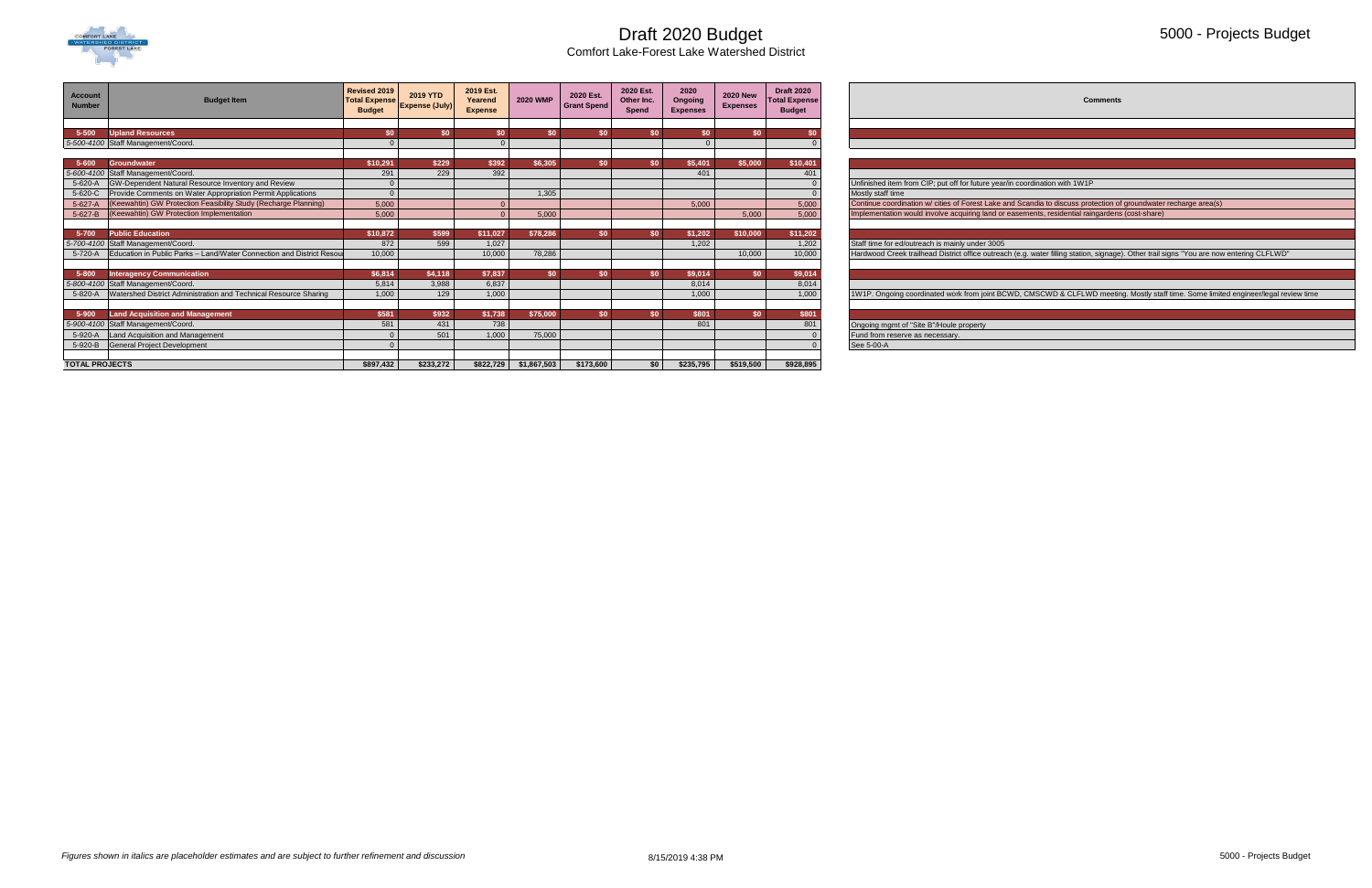

# Revenue-Expenditures Recap

**REVALEX 1885 ANDRE** TATAT BION insurance premium levy: \$8,200)

**Revendie** Tay 1,400 state in and insurance state in the very: \$1.4M minus admin and insurance

|                                         | <b>Budget Item</b>                                                                           | 2018 Actual<br>Yearend | <b>Revised 2019</b><br><b>Total Expense</b><br><b>Budget</b> | 2019 Est.<br>Yearend | <b>Draft 2020</b><br><b>Expense Budget</b> |                       |
|-----------------------------------------|----------------------------------------------------------------------------------------------|------------------------|--------------------------------------------------------------|----------------------|--------------------------------------------|-----------------------|
| <b>ADMINISTRATION</b>                   |                                                                                              |                        |                                                              |                      |                                            |                       |
| <b>REVENUE</b>                          | <b>TAX LEVY</b>                                                                              | \$188,573              | \$190,000                                                    | \$188,573            |                                            | \$258,200 (Administra |
|                                         | <b>OTHER (INTEREST)</b>                                                                      | \$5,058                | \$2,000                                                      | \$5,058              | \$5,000                                    |                       |
|                                         | <b>TOTAL REVENUE:</b>                                                                        | \$193,631              | \$192,000                                                    | \$193,631            | \$263,200                                  |                       |
|                                         |                                                                                              |                        |                                                              |                      |                                            |                       |
| <b>EXPENSES:</b>                        | <b>ADMINISTRATION</b>                                                                        | \$238,155              | \$214,410                                                    | \$227,157            | \$319,740                                  |                       |
|                                         |                                                                                              |                        |                                                              |                      |                                            |                       |
|                                         | <b>TOTAL EXPENDITURES:</b>                                                                   | \$238,155              | \$214,410                                                    | \$227,157            | \$319,740                                  |                       |
|                                         |                                                                                              |                        |                                                              |                      |                                            |                       |
|                                         | <b>REVENUE OVER/(UNDER) EXPENDITURES:</b>                                                    | ( \$44,524)            | (\$22,410)                                                   | (\$33,526)           | (\$56,540)                                 |                       |
|                                         |                                                                                              |                        |                                                              |                      |                                            |                       |
| <b>PROJECTS/PROGRAMS</b>                |                                                                                              |                        |                                                              |                      |                                            |                       |
| <b>REVENUE</b>                          | <b>TAX LEVY</b>                                                                              | \$1,002,413            | \$1,110,000                                                  | \$1,002,413          | \$1,141,800 (Implement                     |                       |
|                                         | <b>GRANT REVENUE</b>                                                                         |                        | \$585,035                                                    | \$585,035            | \$353,029                                  |                       |
|                                         | <b>OTHER (SEE GRANTS &amp; OTHER INCOME SUMMARY)</b>                                         | \$652,480              | \$114,000                                                    | \$123,000            | \$157,000                                  |                       |
|                                         | LOAN (repayment begins 12/15/21)                                                             |                        | \$900,000                                                    | \$900,000            | \$600,000                                  |                       |
|                                         | <b>TOTAL REVENUE:</b>                                                                        | \$1,654,893            | \$2,709,035                                                  | \$2,610,448          | \$2,251,829                                |                       |
|                                         |                                                                                              |                        |                                                              |                      |                                            |                       |
| <b>EXPENSES:</b>                        | <b>PROGRAMS</b>                                                                              | \$654,196              | \$1,101,899                                                  | \$1,173,772          | \$1,394,818                                |                       |
|                                         | <b>PROJECTS</b>                                                                              | \$1,028,618            | \$897,432                                                    | \$822,729            | \$928,895                                  |                       |
|                                         |                                                                                              |                        |                                                              |                      |                                            |                       |
|                                         |                                                                                              |                        |                                                              |                      |                                            |                       |
|                                         | <b>TOTAL EXPENDITURES:</b>                                                                   | \$1,682,814            | \$1,999,332                                                  | \$1,996,502          | \$2,323,714                                |                       |
|                                         | <b>REVENUE OVER/(UNDER) EXPENDITURES:</b>                                                    | (\$27,921)             | \$709,703                                                    | \$613,947            | ( \$71, 885)                               |                       |
|                                         |                                                                                              |                        |                                                              |                      |                                            |                       |
| <b>TOTAL - COMFORT LAKE-FOREST LAKE</b> |                                                                                              |                        |                                                              |                      |                                            |                       |
| <b>REVENUE</b>                          | <b>TAX LEVY</b>                                                                              | \$1,190,986            | $\overline{1,300,000}$                                       | \$1,190,986          | \$1,400,000                                |                       |
|                                         | <b>GRANT REVENUE</b>                                                                         | \$652,480              | \$585,035                                                    | \$585,035            | \$353,029                                  |                       |
|                                         | OTHER (PERMIT FEES & OTHER INCOME)                                                           | \$5,058                | \$116,000                                                    | \$123,000            | \$157,000                                  |                       |
|                                         | LOAN (repayment begins 12/15/21)                                                             | \$0                    | \$900,000                                                    | \$900,000            | \$600,000                                  |                       |
|                                         | <b>TOTAL REVENUE:</b>                                                                        | \$1,848,524            | \$2,901,035                                                  | \$2,799,021          | \$2,510,029                                |                       |
|                                         |                                                                                              |                        |                                                              |                      |                                            |                       |
| <b>EXPENSES</b>                         | <b>ADMINISTRATION</b>                                                                        | \$238,155              | \$214,410                                                    | \$227,157            | \$319,740                                  |                       |
|                                         | <b>PROGRAMS</b>                                                                              | \$654,196              | \$1,101,899                                                  | \$1,173,772          | \$1,394,818                                |                       |
|                                         | <b>PROJECTS</b>                                                                              | \$1,028,618            | \$897,432                                                    | \$822,729            | \$928,895                                  |                       |
|                                         |                                                                                              |                        |                                                              |                      |                                            |                       |
|                                         | <b>RESERVE CONTRIBUTION</b>                                                                  |                        | \$379,851                                                    | $\overline{50}$      | \$0                                        |                       |
|                                         | <b>TOTAL EXPENDITURES:</b>                                                                   | \$1,920,969            | \$2,593,593                                                  | \$2,223,658          | \$2,643,454                                |                       |
|                                         |                                                                                              |                        |                                                              |                      |                                            |                       |
|                                         | <b>REVENUE OVER/(UNDER) EXPENDITURES:</b>                                                    | (\$72,445)             | \$307,442                                                    | \$575,363            | (\$133,425)                                |                       |
|                                         |                                                                                              |                        |                                                              |                      |                                            |                       |
|                                         | Prior Yearend/Beginning of Year Fund Balance (Reserve)<br><b>Est Current Yearend Balance</b> | \$980,621              | \$908,176                                                    | \$908,176            | \$1,483,539                                |                       |
|                                         |                                                                                              | \$908,176              | \$1,215,619                                                  | \$1,483,539          | \$1,350,114                                |                       |
|                                         | First 6 months min operating estimate                                                        |                        | \$600,000                                                    | \$600,000            | \$600,000                                  |                       |
|                                         | Beginning of year reserve over/(under) First 6 months min operating estimate                 |                        | \$308,176                                                    | \$308,176            | \$883,539                                  |                       |
|                                         | Actual reserve percentage of budget                                                          |                        | 35.02%                                                       | 40.84%               | 56.12%                                     |                       |
|                                         |                                                                                              |                        |                                                              |                      |                                            |                       |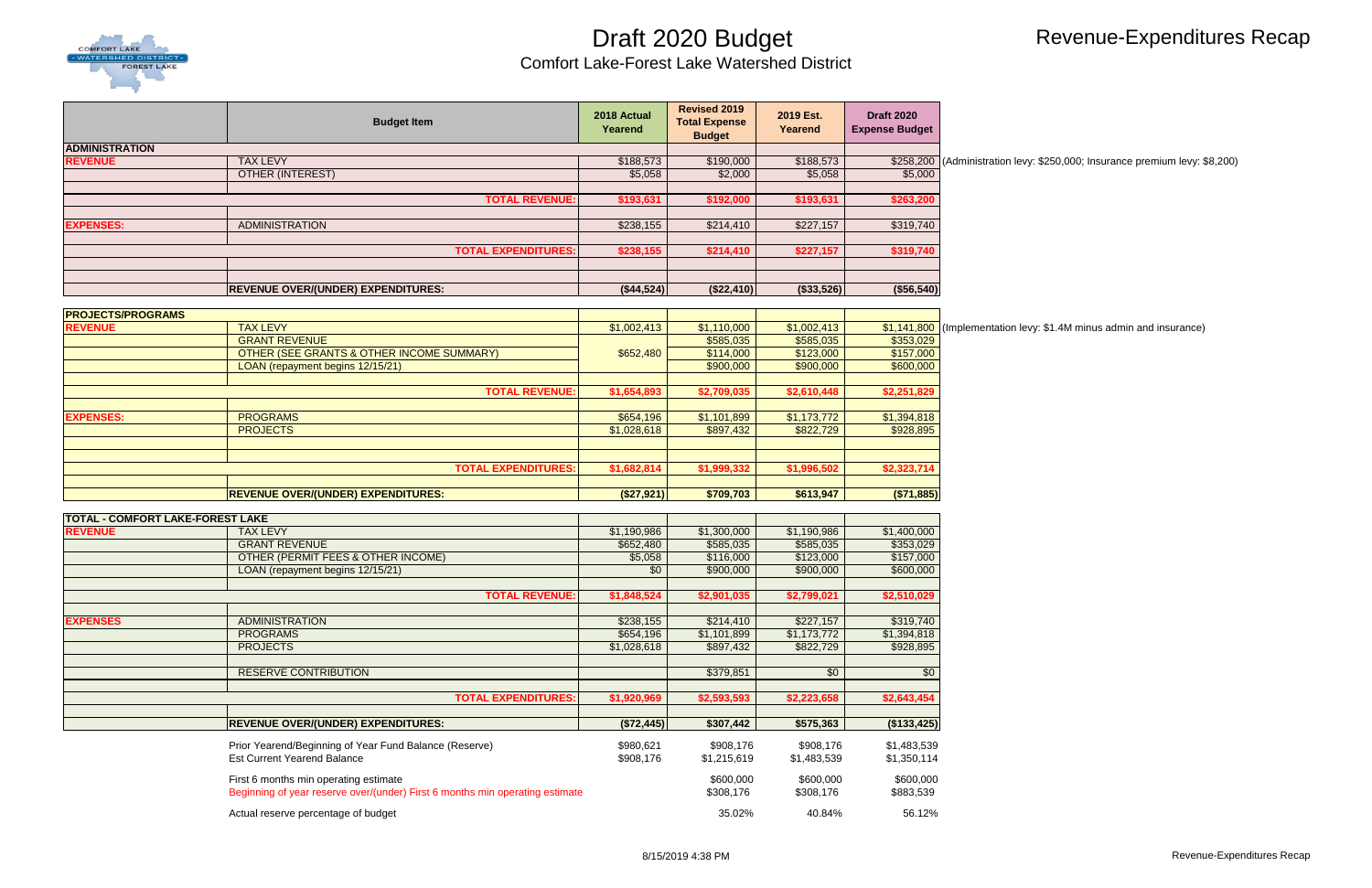

# Grant & Other Income Summary

| <b>2020 ESTIMATED Grants</b> |               |                                         |                                                         |                     |                     |                      |                                         |                                 |                                                      |                                                   |                                     |                                                          |
|------------------------------|---------------|-----------------------------------------|---------------------------------------------------------|---------------------|---------------------|----------------------|-----------------------------------------|---------------------------------|------------------------------------------------------|---------------------------------------------------|-------------------------------------|----------------------------------------------------------|
| <b>Account Code</b>          | <b>Agency</b> | Program                                 | <b>Description</b>                                      | Lake                | <b>Est. Request</b> | Est. Match<br>Amount | <b>Est. Total</b><br><b>Grant Award</b> | <b>Estimated</b><br>2019 Income | <b>Timeframe</b><br><b>Income</b><br><b>Expected</b> | <b>Percent of</b><br><b>Certainty of</b><br>Award | <b>Est. P Reduction</b><br>(lbs/yr) | Est. Cost/P<br><b>Reduction (over 25</b><br>yr lifespan) |
|                              | <b>BWSR</b>   | <b>CWF - Projects &amp; Practices</b>   | <b>TBD</b>                                              | <b>TBD</b>          | <b>TBD</b>          | <b>TBD</b>           | <b>TBD</b>                              | \$100,000                       | <b>TBD</b>                                           | <b>TBD</b>                                        | <b>TBD</b>                          | <b>TBD</b>                                               |
| <b>TBD</b>                   | <b>PCA</b>    | 319 Small Watersheds Focus              | TBD (if awarded, will be ~\$250K over 4 years)          | <b>TBD</b>          | <b>TBD</b>          | <b>TBD</b>           | <b>TBD</b>                              | \$50,000                        | <b>TBD</b>                                           | <b>TBD</b>                                        | <b>TBD</b>                          | <b>TBD</b>                                               |
| $3-006-D$                    | <b>ESRI</b>   | <b>Conservation GIS Grant</b>           | One-year ArcGIS Advanced license with all extensions    | District-Wide       | N/A                 |                      | $$1,200$ (Est. approx. \$10K discount)  |                                 | N/A                                                  | 99%                                               | N/A                                 | N/A                                                      |
| $3-011-B$                    | Wash. Co.     | <b>AIS Prevention Aid Grant</b>         | <b>Watercraft Inspections</b>                           | Forest & Bone       | \$32,500            | \$0                  | \$16,500                                | \$12,375                        | Q4                                                   | 75%                                               | N/A                                 | N/A                                                      |
| 3-011-28-G                   | Wash. Co.     | <b>AIS Prevention Aid Grant</b>         | <b>Flowering Rush</b>                                   | <b>Forest Lake</b>  | \$15,248            | \$0                  | \$9,000                                 | \$6,750                         | Q <sub>4</sub>                                       | 75%                                               | N/A                                 | N/A                                                      |
| $3-007 - B$                  | <b>LCCMR</b>  | Env. Nat. Resource Trust Fund (ENRTF)   | <b>TBD</b>                                              | <b>TBD</b>          | <b>TBD</b>          | TBD                  | <b>TBD</b>                              | <b>TBD</b>                      | <b>TBD</b>                                           | <b>TBD</b>                                        | <b>TBD</b>                          | <b>TBD</b>                                               |
| Various                      | Mortensen     | <b>Sustaining Environmental Systems</b> | <b>TBD</b>                                              | <b>ITBD</b>         | <b>TBD</b>          | <b>TBD</b>           | <b>TBD</b>                              | <b>TBD</b>                      | <b>TBD</b>                                           | <b>TBD</b>                                        | <b>TBD</b>                          | <b>TBD</b>                                               |
| $1 - 001$                    | <b>BWSR</b>   | <b>PRAP Assistance Program</b>          | <b>TBD</b>                                              | <b>TBD</b>          | <b>TBD</b>          | <b>TBD</b>           | <b>TBD</b>                              | <b>TBD</b>                      | <b>TBD</b>                                           | <b>TBD</b>                                        | <b>TBD</b>                          | <b>TBD</b>                                               |
| <b>TBD</b>                   | Jeffers Fd.   | <b>General Grant Program</b>            | <b>TBD</b>                                              | <b>TBD</b>          | <b>TBD</b>          | <b>TBD</b>           | <b>TBD</b>                              | <b>TBD</b>                      | <b>TBD</b>                                           | <b>TBD</b>                                        | <b>TBD</b>                          | <b>TBD</b>                                               |
| <b>TBD</b>                   | McKnight Fd.  | Mississippi River Program               | <b>TBD</b>                                              | <b>TBD</b>          | <b>TBD</b>          | <b>TBD</b>           | <b>TBD</b>                              | <b>TBD</b>                      | <b>TBD</b>                                           | <b>TBD</b>                                        | <b>TBD</b>                          | <b>TBD</b>                                               |
| 5-228-B3                     | <b>BWSR</b>   | <b>Watershed Based Funding</b>          | Castlewood Subwatershed BMP Implementation              | <b>Forest Lake</b>  | (FY2019)            | (FY2019)             | (FY2019)                                | \$15,752                        | Q <sub>1</sub>                                       | [awarded]                                         | <b>TBD</b>                          | <b>TBD</b>                                               |
| 5-228-B4                     | <b>BWSR</b>   | <b>Watershed Based Funding</b>          | <b>Hayward Avenue BMP Implementation</b>                | <b>Forest Lake</b>  | (FY2019)            | (FY2019)             | (FY2019)                                | \$15,752                        | Q <sub>1</sub>                                       | [awarded]                                         | N/A                                 | N/A                                                      |
| $5 - 222 - F$                | <b>BWSR</b>   | <b>CWF</b> - Projects & Practices       | Bone Lake Diagnostic Study/SWA BMP Implementation       | <b>Bone Lake</b>    | (FY2019)            | (FY2019)             | (FY2019)                                | \$57,600                        | Q <sub>1</sub>                                       | [awarded]                                         | N/A                                 | N/A                                                      |
| $5 - 221 - C$                | <b>BWSR</b>   | <b>CWF</b> - Projects & Practices       | Moody Lake Alum Treatment                               | Moody Lake          | (FY2018)            | (FY2018)             | (FY2018)                                | ¢Λ                              | N/A                                                  | [awarded]                                         | 324                                 | \$73                                                     |
| 5-226-A                      | <b>BWSR</b>   | <b>CWF</b> - Projects & Practices       | Shields Lake SW Harvest, Irrigation Reuse & Alum Treat. | <b>Shields Lake</b> | (FY2017)            | (FY2017)             | (FY2017)                                | \$82,400                        | Q <sub>1</sub>                                       | [awarded]                                         | 1,000                               | \$76                                                     |
| $5 - 422 - F$                | <b>BWSR</b>   | CWF - Projects & Practices              | <b>Bone Lake Partially Drained Wetland Restorations</b> | <b>Bone Lake</b>    | (FY2017)            | (FY2017)             | (FY2017)                                | \$8,800                         | Q <sub>1</sub>                                       | [awarded]                                         | 50                                  | \$88                                                     |
| 5-228-B2                     | <b>BWSR</b>   | <b>CWF</b> - Projects & Practices       | <b>Forest Lake Enhanced Street Sweeping Study</b>       | <b>Forest Lake</b>  | (FY2017)            | (FY2017)             | (FY2017)                                | \$3,600                         | Q1                                                   | [awarded]                                         | N/A                                 | N/A                                                      |
| $3-010-A$                    | <b>DNR</b>    | Conservation Partners Legacy (CPL)      | Shields Lake fish barrier retrofits                     | <b>Shields Lake</b> | (FY2017)            | (FY2017)             | (FY2017)                                |                                 | N/A                                                  | [awarded]                                         | N/A                                 | N/A                                                      |
| $5 - 421 - A$                | EPA, PCA      | CWA Section 319                         | Moody Lake Wetland Rehabilitation                       | Moody Lake          | (FY2016)            | (FY2016)             | (FY2016)                                | <b>TBD</b>                      |                                                      | [awarded]                                         | 445                                 | \$61                                                     |
|                              |               |                                         |                                                         | 2020 Grant Total    | \$47.748            | \$1,200              | \$25,500                                | \$353,029                       |                                                      |                                                   |                                     |                                                          |

Grant awards uncertain (application under review/not yet submitted)

Grants already awarded *(grants listed in italics were awarded in previous year)*

*BWSR grant pay schedule is 50% immediately after agmt exec., 40% after first 50% is spent, 10% at closeout*

*PCA grant pay schedule is 25% immediately after agmt exec., reimbursement thereafter*

*Note that grant income is not always the same as grant expenditures for any given year. Grant funds may be received in lump sum one year, then spent the following.*

*Est. Total Grant Award reflects the amount of certainty staff has in receiving the grant.* 

|  |  | d Totals (CLFLWD Only)<br>2020 Combined | \$91,748 | \$1.200 | \$182,500 | \$1.110.029 |
|--|--|-----------------------------------------|----------|---------|-----------|-------------|
|--|--|-----------------------------------------|----------|---------|-----------|-------------|

| 2020 ESTIMATED Other Income (Partner Contributions, Permit Revenue, Loans etc.) |               |                                            |                                                          |                         |                     |           |                                          |                                 |                                                      |  |  |
|---------------------------------------------------------------------------------|---------------|--------------------------------------------|----------------------------------------------------------|-------------------------|---------------------|-----------|------------------------------------------|---------------------------------|------------------------------------------------------|--|--|
| <b>Account Code</b>                                                             | Agency        | Program                                    | <b>Description</b>                                       | Lake                    | <b>Est. Request</b> |           | <b>Est. Total</b><br><b>Contribution</b> | <b>Estimated</b><br>2019 Income | <b>Timeframe</b><br><b>Income</b><br><b>Expected</b> |  |  |
| 3-011-28-G                                                                      | City of FL    | AIS Mgmt on Forest Lake                    | Flowering rush, curlyleaf pondweed                       | <b>Forest Lake</b>      | \$11,000            |           | \$11,000                                 | \$11,000                        | Q4                                                   |  |  |
| $3-011 - B$                                                                     | City of FL    | <b>Watercraft Inspections</b>              | Boat launch inspections for Forest Lake                  | Forest Lake             | \$19,000            |           | \$19,000                                 | \$19,000                        | Q4                                                   |  |  |
| 3-011-28-G                                                                      | <b>FLLA</b>   | AIS Mgmt on Forest Lake                    | Flowering rush & Curlyleaf pondweed                      | Forest Lake             | \$2,000             |           | \$2,000                                  | \$2,000                         | Q4                                                   |  |  |
| $3-011-B$                                                                       | <b>FLLA</b>   | <b>Watercraft Inspections</b>              | Boat launch inspections for Forest Lake                  | Forest Lake             | \$2,500             |           | \$2,500                                  | \$2,500                         | Q4                                                   |  |  |
| $3-011 - B$                                                                     | <b>CLA</b>    | <b>Watercraft Inspections</b>              | Boat launch inspections for Comfort Lake                 | <b>Comfort Lake</b>     | \$500               |           | \$500                                    | \$500                           | Q4                                                   |  |  |
| $3 - 011 - B$                                                                   | Chisago Co.   | AIS Prevention Aid: Watercraft Inspections | Boat launch inspections for Comfort Lake                 | Comfort Lake            | \$5,000             |           | \$5,000                                  | \$5,000                         | Q4                                                   |  |  |
| $3 - 011 - B$                                                                   | <b>BLA</b>    | <b>Watercraft Inspections</b>              | Boat launch inspections for Bone Lake                    | <b>Bone Lake</b>        | \$2,500             |           | \$2,500                                  | \$2,500                         | Q4                                                   |  |  |
| $3-011 - B$                                                                     | City Scandia  | <b>Watercraft Inspections</b>              | Boat launch inspections for Bone Lake                    | <b>Bone Lake</b>        | \$1,000             |           | \$1,000                                  | \$1,000                         | Q4                                                   |  |  |
| $3 - 011 - B$                                                                   | Lions Club    | <b>Watercraft Inspections</b>              | Boat launch inspections for Bone Lake                    | <b>Bone Lake</b>        | \$500               |           | \$500                                    | \$500                           | Q4                                                   |  |  |
| 3-002-A                                                                         | Permittees    | Permitting                                 | Permit Deposits                                          | District-Wide           |                     |           | \$80,000                                 | \$80,000                        | $Q1-Q4$                                              |  |  |
| 3-006-4100                                                                      | <b>CMSCWD</b> | Staff sharing program                      | Permit inspections, outreach, plan update                | District-Wide           |                     |           | \$33,000                                 | \$33,000                        | $Q1-Q4$                                              |  |  |
| Various                                                                         | <b>PCA</b>    | Clean Water Partnership Loan               | <b>CLFLWD Adaptive Management Project Implementation</b> | District-Wide           | (FY2017)            |           | (FY2017)                                 | \$600,000                       | Q4                                                   |  |  |
|                                                                                 |               |                                            |                                                          | 2020 Other Income Total | \$44,000            | <b>SO</b> | \$157,000                                | \$757,000                       |                                                      |  |  |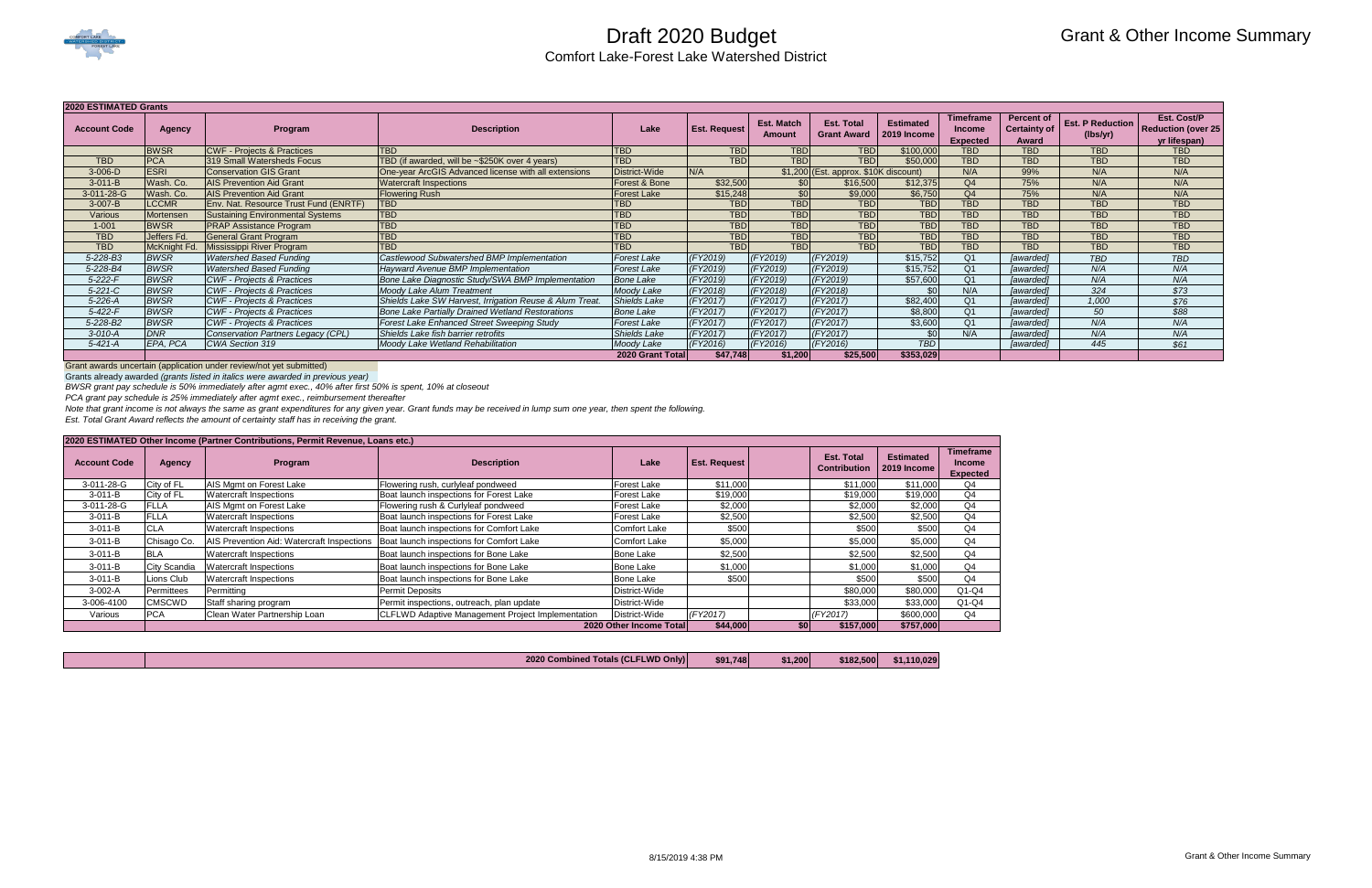

# Grant & Other Income Summary

| <b>2019 ESTIMATED Grants</b> |               |                                                                            |                                                           |                     |                     |                             |                                         |                                        |                                               |                                                   |                                     |                                                                 |                            |
|------------------------------|---------------|----------------------------------------------------------------------------|-----------------------------------------------------------|---------------------|---------------------|-----------------------------|-----------------------------------------|----------------------------------------|-----------------------------------------------|---------------------------------------------------|-------------------------------------|-----------------------------------------------------------------|----------------------------|
| <b>Account Code</b>          | <b>Agency</b> | Program                                                                    | <b>Description</b>                                        | Lake                | <b>Est. Request</b> | Est. Match<br><b>Amount</b> | <b>Est. Total</b><br><b>Grant Award</b> | <b>Estimated</b><br><b>2019 Income</b> | Timeframe<br><b>Income</b><br><b>Expected</b> | <b>Percent of</b><br><b>Certainty of</b><br>Award | <b>Est. P Reduction</b><br>(lbs/yr) | <b>Est. Cost/P</b><br><b>Reduction (over 25</b><br>yr lifespan) |                            |
| 5-222-F                      | <b>BWSR</b>   | <b>CWF - Projects &amp; Practices</b>                                      | Bone Lake Diagnostic Study/SWA BMP Implementation         | <b>Bone Lake</b>    | \$144,000           | \$36,000                    | \$144,000                               | \$72,000                               | Q <sub>1</sub>                                | [awarded]                                         | <b>TBD</b>                          | <b>TBD</b>                                                      |                            |
| $3-006-D$                    | <b>ESRI</b>   | <b>Conservation GIS Grant</b>                                              | One-year ArcGIS Advanced license with all extensions      | District-Wide       |                     |                             | $$1,200$ (Est. approx. $$10K$ discount) |                                        | N/A                                           | [awarded]                                         | N/A                                 | N/A                                                             |                            |
| $3-011-B$                    | Wash. Co.     | <b>AIS Prevention Aid Grant</b>                                            | <b>Watercraft Inspections</b>                             | Forest & Bone       | \$32,500            | \$0 <sub>1</sub>            | \$16,500                                | \$16,500                               | Q4                                            | [awarded]                                         | N/A                                 | N/A                                                             |                            |
| 3-011-28-G                   | Wash. Co.     | <b>AIS Prevention Aid Grant</b>                                            | <b>Flowering Rush</b>                                     | <b>Forest Lake</b>  | \$15,248            | \$0 <sub>1</sub>            | \$9,000                                 | \$9,000                                | Q <sub>4</sub>                                | [awarded]                                         | N/A                                 | N/A                                                             |                            |
| $1 - 001$                    | <b>BWSR</b>   | <b>PRAP Assistance Program</b>                                             | Performance review assistance grant program               | District-Wide       | \$10,000            | \$5,000                     | <b>TBD</b>                              | <b>TBD</b>                             | <b>TBD</b>                                    | <b>TBD</b>                                        | N/A                                 | N/A                                                             |                            |
| <b>TBD</b>                   | <b>PCA</b>    | 319 Small Watersheds Focus                                                 | <b>TBD</b>                                                | TBD                 | <b>TBD</b>          | <b>TBD</b>                  | <b>TBD</b>                              | <b>TBD</b>                             | <b>TBD</b>                                    | <b>TBD</b>                                        | <b>TBD</b>                          | <b>TBD</b>                                                      |                            |
| <b>TBD</b>                   | Jeffers Fd.   | <b>General Grant Program</b>                                               | <b>TBD - Education</b>                                    | <b>TBD</b>          | <b>TBD</b>          | <b>TBD</b>                  | <b>TBD</b>                              | <b>TBD</b>                             | <b>TBD</b>                                    | <b>TBD</b>                                        | N/A                                 | N/A                                                             |                            |
| <b>TBD</b>                   | McKnight Fd.  | Mississippi River Program                                                  | <b>TBD</b>                                                | <b>TBD</b>          | <b>TBD</b>          | <b>TBD</b>                  | <b>TBD</b>                              | <b>TBD</b>                             | <b>TBD</b>                                    | <b>TBD</b>                                        | <b>TBD</b>                          | <b>TBD</b>                                                      |                            |
| Various                      | Mortensen     | <b>Sustaining Environmental Systems</b>                                    | Unrestricted funding for multiple projects and programs   | District-Wide       | \$20,000            | \$0                         | N/A                                     | N/A                                    | N/A                                           | Inot awarded                                      | N/A                                 | N/A                                                             |                            |
| 3-007-B                      | <b>LCCMR</b>  | Env. Nat. Resource Trust Fund (ENRTF)                                      | Claros Pilot Projects (2020 work)                         | District-Wide       | \$150,000           | \$15,000                    | N/A                                     | N/A                                    | N/A                                           | [not awarded]                                     | N/A                                 | N/A                                                             |                            |
| 3-007-B                      | <b>SCRA</b>   | Lake St. Croix Watershed Improvement                                       | Claros Pilot Projects (2019 work)                         | District-Wide       | \$40,000            | N/A                         | N/A                                     | N/A                                    | N/A                                           | [not awarded]                                     | N/A                                 | N/A                                                             |                            |
| 3-005-A                      | <b>MDH</b>    | Contaminants of Emerging Concern Initiative Citizen Action Network Program |                                                           | District-Wide       | \$8,000             | N/A                         | N/A                                     | N/A                                    | N/A                                           | Inot awarded                                      | N/A                                 | N/A                                                             |                            |
| 3-011-26-H                   | <b>DNR</b>    | <b>Conservation Partners Legacy</b>                                        | Shields Lake Carp Removal                                 | Shields Lake        | \$22,500            | N/A                         | N/A                                     | N/A                                    | N/A                                           | Inot awarded                                      | N/A                                 | N/A                                                             |                            |
| 5-229-A                      | <b>BWSR</b>   | <b>CWF - Accelerated Implementation Grant</b>                              | Comfort Lk Diagnostic & H&H Model Update                  | Comfort Lake        | \$124,000           | N/A                         | N/A                                     | N/A                                    | N/A                                           | [not awarded]                                     | N/A                                 | N/A                                                             |                            |
| 5-228-B3                     | Wash. Co.     | <b>Watershed Based Funding</b>                                             | Castlewood Subwatershed BMP Implementation                | <b>Forest Lake</b>  | \$39,380            | \$3,938                     | \$39,380                                | \$0                                    | N/A                                           | [awarded]                                         | 20                                  | <b>TBD</b>                                                      |                            |
| 5-228-B4                     | Wash. Co.     | <b>Watershed Based Funding</b>                                             | Hayward Avenue BMP Implementation                         | Forest Lake         | \$39,380            | \$3,938                     | \$39,380                                | \$0                                    | N/A                                           | [awarded]                                         | 128                                 | <b>TBD</b>                                                      |                            |
| $5 - 221 - C$                | <b>BWSR</b>   | CWF - Projects & Practices                                                 | <b>Moody Lake Alum Treatment</b>                          | Moody Lake          | (FY2018)            | (FY2018)                    | (FY2018)                                | \$13,500                               | Q2                                            | [awarded]                                         | 324                                 | \$73                                                            | Alum lifespan = $10$ years |
| 5-226-A                      | <b>BWSR</b>   | <b>CWF</b> - Projects & Practices                                          | Shields Lake SW Harvest, Irrigation Reuse & Alum Treat.   | Shields Lake        | FY2017)             | (FY2017)                    | (FY2017)                                | \$329,600                              | Q1                                            | [awarded]                                         | 1,000                               | \$76                                                            | Alum lifespan = $10$ years |
| $5 - 422 - F$                | <b>BWSR</b>   | CWF - Projects & Practices                                                 | <b>Bone Lake Partially Drained Wetland Restorations</b>   | <b>Bone Lake</b>    | (FY2017)            | (FY2017)                    | (FY2017)                                | \$35,200                               | Q1                                            | [awarded]                                         | 50                                  | \$88                                                            |                            |
| $3-010-A$                    | <b>DNR</b>    | Conservation Partners Legacy (CPL)                                         | Shields Lake fish barrier retrofits                       | <b>Shields Lake</b> | FY2017)             | (FY2017)                    | (FY2017)                                | \$30,600                               | Q4                                            | <i><b>Tawarded1</b></i>                           | N/A                                 | N/A                                                             |                            |
| $5 - 228 - B$                | <b>BWSR</b>   | Clean Water Fund (CWF)                                                     | <b>Forest Lake Wetland Treatment Basin Implementation</b> | <b>Forest Lake</b>  | (FY2016)            | (FY2016)                    | (FY2016)                                | \$16,200                               | Q <sub>1</sub>                                | [awarded]                                         | 56                                  | \$145                                                           |                            |
| $5 - 421 - A$                | <b>BWSR</b>   | Clean Water Fund (CWF)                                                     | Moody Lake Wetland Rehabilitation                         | Moody Lake          | (FY2016)            | (FY2016)                    | (FY2016)                                | \$42,928                               | Q1                                            | [awarded]                                         | 445                                 | \$61                                                            |                            |
| $5 - 421 - A$                | EPA, PCA      | CWA Section 319                                                            | Moody Lake Wetland Rehabilitation                         | Moody Lake          | (FY2016)            | (FY2016)                    | (FY2016)                                | \$19,507                               | Q1                                            | [awarded]                                         | 445                                 | \$61                                                            |                            |
|                              |               |                                                                            |                                                           | 2019 Grant Total    | \$645,008           | \$65,076                    | \$248,260                               | \$585,035                              |                                               |                                                   |                                     |                                                                 |                            |

Grant awards uncertain (application under review/not yet submitted)

Grants already awarded *(grants listed in italics were awarded in previous year)*

*BWSR grant pay schedule is 50% immediately after agmt exec., 40% after first 50% is spent, 10% at closeout*

*PCA grant pay schedule is 25% immediately after agmt exec., reimbursement thereafter*

*Note that grant income is not always the same as grant expenditures for any given year. Grant funds may be received in lump sum one year, then spent the following.*

*Est. Total Grant Award reflects the amount of certainty staff has in receiving the grant.* 

| <b>Account Code</b> | <b>Agency</b> | Program                                           | <b>Description</b>                                       | Lake                            | <b>Est. Request</b> |          | <b>Est. Total</b><br><b>Contribution</b> | <b>Estimated</b><br>2019 Income | <b>Timeframe</b><br><b>Income</b><br><b>Expected</b> |
|---------------------|---------------|---------------------------------------------------|----------------------------------------------------------|---------------------------------|---------------------|----------|------------------------------------------|---------------------------------|------------------------------------------------------|
| 3-011-28-G          | City of FL    | AIS Mgmt on Forest Lake                           | Flowering rush, curlyleaf pondweed                       | <b>Forest Lake</b>              | \$11,000            |          | \$11,000                                 | \$11,000                        | Q4                                                   |
| $3 - 011 - B$       | City of FL    | <b>Watercraft Inspections</b>                     | Boat launch inspections for Forest Lake                  | Forest Lake                     | \$19,000            |          | \$23,500                                 | \$19,000                        | Q <sub>4</sub>                                       |
| 3-011-28-G          | <b>FLLA</b>   | AIS Mgmt on Forest Lake                           | Flowering rush & Curlyleaf pondweed                      | Forest Lake                     | \$2,000             |          | \$2,000                                  | \$2,000                         | Q4                                                   |
| $3-011 - B$         | FLLA          | <b>Watercraft Inspections</b>                     | Boat launch inspections for Forest Lake                  | <b>Forest Lake</b>              | \$2,500             |          | \$2,500                                  | \$2,500                         | Q4                                                   |
| $3 - 011 - B$       | <b>CLA</b>    | <b>Watercraft Inspections</b>                     | Boat launch inspections for Comfort Lake                 | <b>Comfort Lake</b>             | \$500               |          | \$500                                    | \$500                           | Q4                                                   |
| $3-011 - B$         | Chisago Co.   | <b>AIS Prevention Aid: Watercraft Inspections</b> | Boat launch inspections for Comfort Lake                 | Comfort Lake                    | \$5,000             |          | \$5,000                                  | \$5,000                         | Q <sub>4</sub>                                       |
| $3-011 - B$         | <b>BLA</b>    | <b>Watercraft Inspections</b>                     | Boat launch inspections for Bone Lake                    | <b>Bone Lake</b>                | \$2,500             |          | \$2,500                                  | \$2,500                         | Q4                                                   |
| $3 - 011 - B$       | City Scandia  | <b>Watercraft Inspections</b>                     | Boat launch inspections for Bone Lake                    | <b>Bone Lake</b>                | \$1,000             |          | \$1,000                                  | \$1,000                         | Q4                                                   |
| $3 - 011 - B$       | Lions Club    | <b>Watercraft Inspections</b>                     | Boat launch inspections for Bone Lake                    | <b>Bone Lake</b>                | \$500               |          | \$500                                    | \$500                           | Q4                                                   |
| 3-002-A             | Permittees    | Permitting                                        | <b>Permit Deposits</b>                                   | District-Wide                   |                     |          | \$70,000                                 | \$70,000                        | $Q1-Q4$                                              |
| 3-006-4100          | <b>CMSCWD</b> | Staff sharing program                             | Permit inspections, outreach, plan update                | District-Wide                   |                     |          |                                          | \$2,000                         | $Q1-Q4$                                              |
| 5-800-4100          | 1W1P          | One Watershed, One Plan                           | Plan writing and outreach support                        | District-Wide                   |                     |          | \$7,000                                  | \$7,000                         | $Q1-Q4$                                              |
| Various             | <b>PCA</b>    | Clean Water Partnership Loan                      | <b>CLFLWD Adaptive Management Project Implementation</b> | District-Wide                   | (FY2017)            | (FY2017) | (FY2017)                                 | \$900,000                       | Q4                                                   |
|                     |               |                                                   |                                                          | <b>2019 Other Income Totall</b> | \$44,000            |          | \$125,500                                | \$1,023,000                     |                                                      |

|  |  | 2019 C<br>$\blacksquare$<br>Combined:<br><b>S (CLFLWD Only)</b><br><u>i</u> otals | \$689,008 | \$65,076 | <b>373.760</b> | .608.035 |
|--|--|-----------------------------------------------------------------------------------|-----------|----------|----------------|----------|
|--|--|-----------------------------------------------------------------------------------|-----------|----------|----------------|----------|

#### **2019 ESTIMATED Other Income (Partner Contributions, Permit Revenue, Loans etc.)**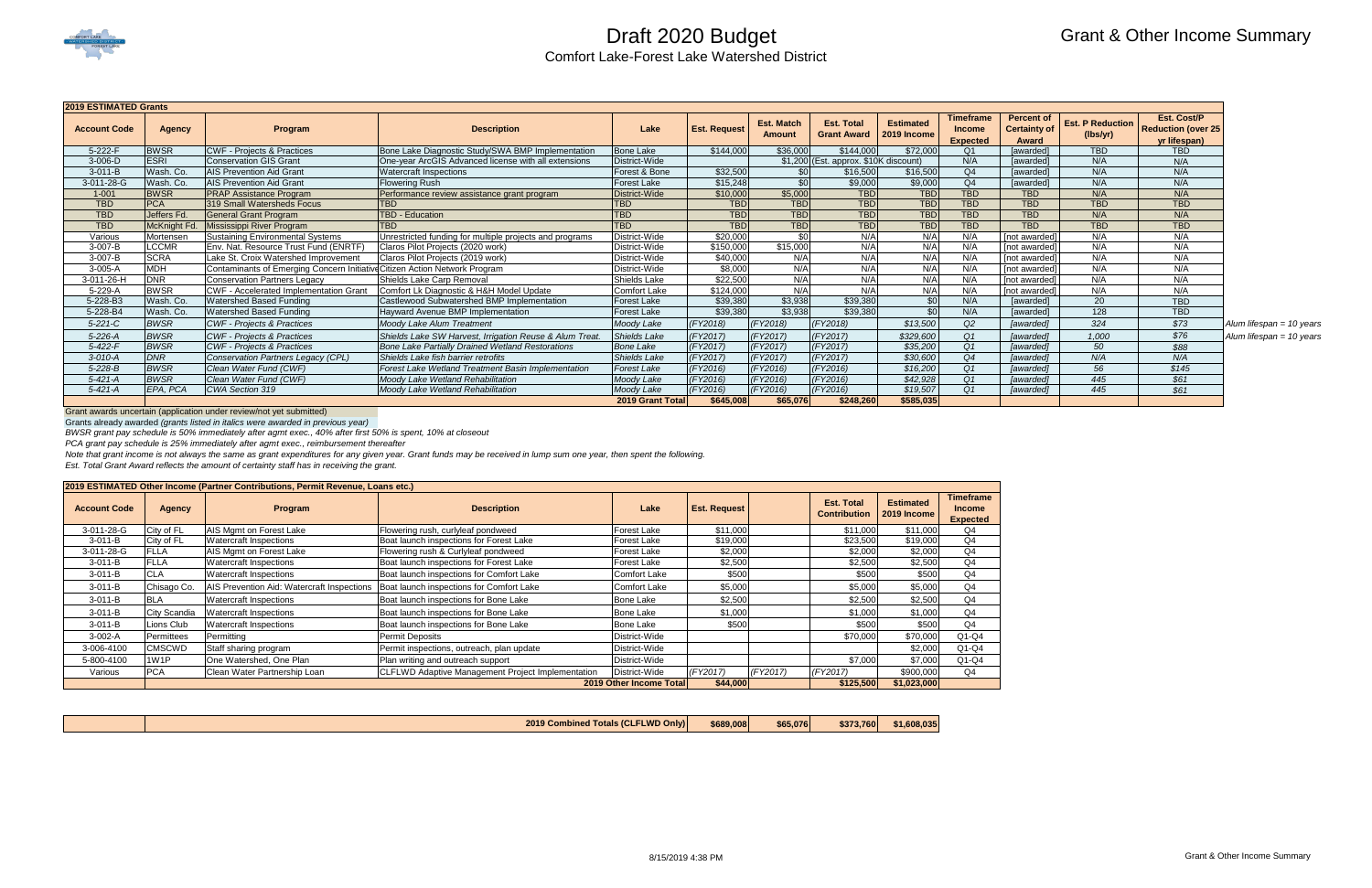

| 2018 Grants         |               |                                           |                                                           |                     |                     |                                    |                                          |                                     |
|---------------------|---------------|-------------------------------------------|-----------------------------------------------------------|---------------------|---------------------|------------------------------------|------------------------------------------|-------------------------------------|
| <b>Account Code</b> | <b>Agency</b> | Program                                   | <b>Description</b>                                        | Lake                | <b>Est. Request</b> | <b>Est. Match</b><br><b>Amount</b> | <b>Est. Total</b><br><b>Grant Award</b>  | <b>Actual 2018</b><br><b>Income</b> |
| 5-228-B             | <b>BWSR</b>   | <b>Watershed Based Funding</b>            | <b>FL Diagnostic Implementation - Castlewood/Hayward</b>  | <b>Forest Lake</b>  | \$78,760            | \$7,876                            | \$78,760                                 | \$39,380                            |
| $5 - 221 - C$       | <b>BWSR</b>   | <b>CWF - Projects &amp; Practices</b>     | Moody Lake Alum Treatment                                 | Moody Lake          | \$135,000           | \$100,000                          | \$135,000                                | \$67,500                            |
| 3-004-C             | <b>BWSR</b>   | <b>CWF - Projects &amp; Practices</b>     | Bone Lake SWA Implementation (Ag. BMPs)                   | <b>Bone Lake</b>    | \$240,000           | \$60,000                           | \$0                                      |                                     |
| 5-229-D & E         | <b>BWSR</b>   | <b>CWF - Projects &amp; Practices</b>     | Sunrise River Tax Forfeit Project                         | <b>Comfort Lake</b> | \$390,000           | \$97,500                           | \$0                                      | \$0                                 |
| $3-011-B$           | Wash. Co.     | <b>AIS Prevention Aid Grant</b>           | <b>Watercraft Inspections</b>                             | Forest & Bone       | \$32,500            | \$31,000                           | \$16,500                                 | \$16,500                            |
| 3-011-28-G          | Wash. Co.     | <b>AIS Prevention Aid Grant</b>           | <b>Flowering Rush</b>                                     | <b>Forest Lake</b>  | \$10,850            | \$8,950                            | \$8,000                                  | \$8,000                             |
| 3-011-28-G          | DNR**         | <b>AIS Control Projects</b>               | <b>CLP. EWM. FR Treatment</b>                             | <b>Forest Lake</b>  | N/A                 | N/A                                | N/A                                      | N/A                                 |
| 3-011-22-G          | DNR**         | <b>AIS Control Projects</b>               | <b>ICLP. EWM Treatment</b>                                | <b>Bone Lake</b>    | N/A                 | N/A                                | N/A                                      | N/A                                 |
| 3-011-29-G          | DNR**         | <b>AIS Control Projects</b>               | <b>ICLP. EWM Treatment</b>                                | <b>Comfort Lake</b> | N/A                 | N/A                                | N/A                                      | N/A                                 |
| $3-005-A$           | <b>SCMWS</b>  | <b>St. Croix Master Watershed Steward</b> | Lakes Area Television educational special                 | District-Wide       | \$5,000             | \$0                                | \$0                                      |                                     |
| 3-005-A             | <b>SCMWS</b>  | <b>St. Croix Master Watershed Steward</b> | Standard project signage initiative                       | District-Wide       | \$5,000             | \$0                                | \$0                                      | \$0                                 |
| 3-006-D             | <b>ESRI</b>   | <b>Conservation GIS Grant</b>             | One-year license of ArcGIS Advanced with all extensions   | District-Wide       |                     |                                    | \$1,200 (Est. approx. \$10,000 discount) |                                     |
| Various             | <b>PCA</b>    | <b>Environmental Assistance</b>           | Forest Lake Feasibility Studies and Story Map             | <b>Forest Lake</b>  | \$30,000            | \$5,400                            | \$0                                      |                                     |
| 5-340               | <b>LCCMR</b>  | Env. Nat. Resource Trust Fund (ENRTF      | Sunrise River Restoration                                 | <b>Comfort Lake</b> | \$575.000           | \$100.000                          | \$0                                      | \$0                                 |
| $3-010-A$           | <b>DNR</b>    | Conservation Partners Legacy (CPL)        | Shields Lake fish barrier retrofits                       | Shields Lake        | (FY2017)            | (FY2017)                           | (FY2017)                                 | \$0                                 |
| 5-226-A             | <b>BWSR</b>   | <b>CWF</b> - Projects & Practices         | Shields Lake SW Harvest, Irrigation Reuse & Alum Treat.   | <b>Shields Lake</b> | (FY2017)            | (FY2017)                           | (FY2017)                                 | \$0                                 |
| $5 - 422 - F$       | <b>BWSR</b>   | <b>CWF</b> - Projects & Practices         | <b>Bone Lake Partially Drained Wetland Restorations</b>   | <b>Bone Lake</b>    | (FY2017)            | (FY2017)                           | (FY2017)                                 | \$0                                 |
| 5228B               | <b>BWSR</b>   | <b>CWF</b> - Accelerated Implementation   | Forest Lake Enhanced Street Sweeping Plan                 | <b>Forest Lake</b>  | (FY2017)            | (FY2017)                           | (FY2017)                                 | \$14,400                            |
| 5-421-A             | <b>BWSR</b>   | Clean Water Fund (CWF)                    | Moody Lake Wetland Rehabilitation                         | Moody Lake          | (FY2016)            | (FY2016)                           | (FY2016)                                 | \$0                                 |
| 5-421-A             | EPA, PCA      | CWA Section 319                           | Moody Lake Wetland Rehabilitation                         | Moody Lake          | (FY2016)            | (FY2016)                           | (FY2016)                                 | \$0                                 |
| 5228B               | <b>BWSR</b>   | Clean Water Fund (CWF)                    | <b>Forest Lake Wetland Treatment Basin Implementation</b> | <b>Forest Lake</b>  | (FY2016)            | (FY2016)                           | (FY2016)                                 | \$0                                 |
| 5-228-A             | <b>PCA</b>    | Clean Water Partnership (CWP)             | <b>Forest Lake Diagnostic Study</b>                       | <b>Forest Lake</b>  | (FY2015)            | (FY2015)                           | (FY2015)                                 | \$5,984                             |
|                     |               |                                           |                                                           | 2018 Grant Total    | \$1,502,110         | \$411,926                          | \$238,260                                | \$151,764                           |

*\*Grants listed in italics were awarded in previous year* \*\*DNR AIS Grant Program will not be offered in 2018

|             |              | 2018 ESTIMATED Other Income (Partner Contributions, Permit Revenue, Loans etc.) |                                                          |                         |             |             |             |           |
|-------------|--------------|---------------------------------------------------------------------------------|----------------------------------------------------------|-------------------------|-------------|-------------|-------------|-----------|
| 3-011-28-G  | City of FL   | AIS Mgmt on Forest Lake                                                         | Flowering rush, curlyleaf pondweed                       | <b>Forest Lake</b>      | \$16,000    |             | \$16,000    | \$19,380  |
| $3-011-B$   | City of FL   | <b>Watercraft Inspections</b>                                                   | Boat launch inspections for Forest Lake                  | Forest Lake             | \$14,000    |             | \$14,000    | \$23,500  |
| 3-011-28-G  | FLLA         | AIS Mgmt on Forest Lake                                                         | Flowering rush                                           | Forest Lake             | \$2,500     |             | \$2,500     | \$2,500   |
| $3-011 - B$ | FLLA         | <b>Watercraft Inspections</b>                                                   | Boat launch inspections for Forest Lake                  | Forest Lake             | \$2,500     |             | \$2,500     | \$2,500   |
| $3-011-B$   | CLA          | <b>Watercraft Inspections</b>                                                   | Boat launch inspections for Comfort Lake                 | Comfort Lake            | \$2,000     |             | \$2,000     | \$500     |
| 3-011-B     | Chisago Co.  | AIS Prevention Aid: Watercraft Inspections                                      | Boat launch inspections for Comfort Lake                 | <b>Comfort Lake</b>     | \$5,000     |             | \$5,000     | \$5,000   |
| $3-011 - B$ | IBLA         | Watercraft Inspections                                                          | Boat launch inspections for Bone Lake                    | <b>Bone Lake</b>        | \$2,000     |             | \$2,000     | \$2,000   |
| $3-011 - B$ | City Scandia | <b>Watercraft Inspections</b>                                                   | Boat launch inspections for Bone Lake                    | <b>Bone Lake</b>        | \$1,000     |             | \$1,000     | \$1,000   |
| $3-011 - B$ | Lions Club   | <b>Watercraft Inspections</b>                                                   | Boat launch inspections for Bone Lake                    | <b>Bone Lake</b>        | \$500       |             | \$500       | \$500     |
| $3-002-A$   | Permittees   | Permittina                                                                      | Permit Deposits                                          | District-Wide           |             |             | \$70,000    | \$70,000  |
| Various     | <b>PCA</b>   | Clean Water Partnership Loan                                                    | <b>CLFLWD Adaptive Management Project Implementation</b> | District-Wide           | \$1,500,000 | \$1,000,000 | \$1,500,000 | \$0       |
|             |              |                                                                                 |                                                          | 2018 Other Income Total | \$1,545,500 | \$1,000,000 | \$1,615,500 | \$126,880 |

| <b>Applying</b><br><b>Organization</b> | <b>Agency</b> | <b>Program</b>   | <b>Description</b>                              | Lake                               | <b>Est. Request</b> | <b>Est. CLFLWDI</b><br><b>Match</b><br><b>Contribution</b> I | <b>Actual Award</b> | <b>Est. Actual</b><br><b>Income</b> |
|----------------------------------------|---------------|------------------|-------------------------------------------------|------------------------------------|---------------------|--------------------------------------------------------------|---------------------|-------------------------------------|
| City of Forest Lake BWSR               |               | Clean Water Fund | Street Sweeper Purchase                         | <b>Forest Lake</b>                 | \$220,000           | \$19.415                                                     | \$220,000           | \$01                                |
| LSC 1W1P LGUs IBWSR                    |               | Clean Water Fund | Lower St. Croix One Watershed-One Plan Planning | District-Wide                      | \$185,000 (in-kind) |                                                              | \$185,000           | \$0                                 |
|                                        |               |                  |                                                 | <b>2018 Supported Grants Total</b> |                     |                                                              |                     |                                     |

CLFLWD match contributions for grants and loans may be partially funded by other grants or loans.

**\$3,047,610 \$1,431,341 \$1,853,760 \$278,644 2018 Combined Totals (CLFLWD Only)**

#### **2018 ESTIMATED Other Agency Grants (District would support, but not manage funds directly)**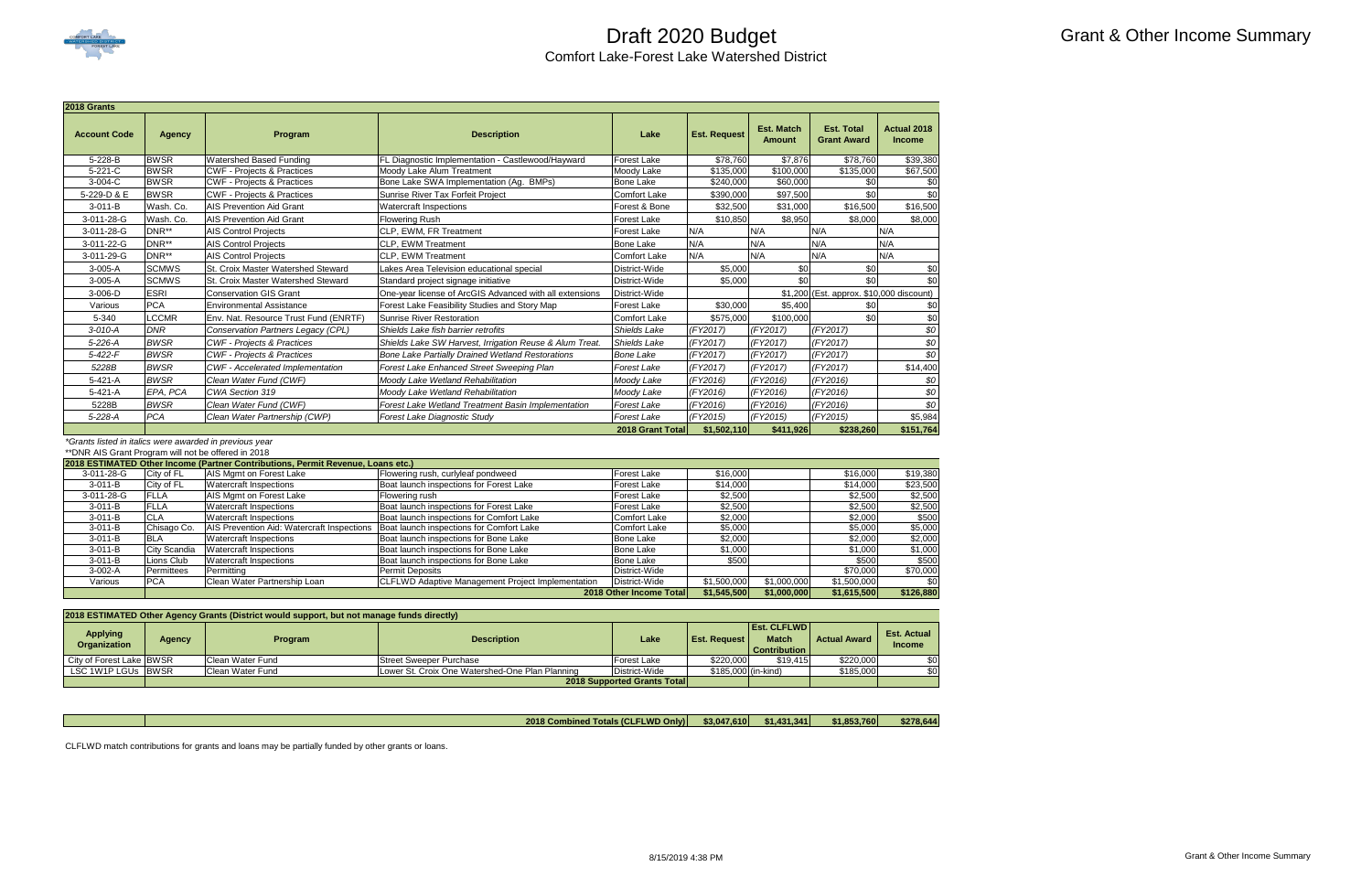

| 2017 Grants     |             |                                         |                                                           |                     |                     |                        |                             |                            |
|-----------------|-------------|-----------------------------------------|-----------------------------------------------------------|---------------------|---------------------|------------------------|-----------------------------|----------------------------|
| <b>WMP Code</b> | Agency      | Program                                 | <b>Description</b>                                        | Lake                | <b>Est. Request</b> | <b>Match</b><br>Amount | <b>Total Grant</b><br>Award | Est. Actual<br>2017 Income |
| 5226A           | <b>BWSR</b> | CWF - Projects & Practices              | Shields Lake SW Harvest, Irrigation Reuse & Alum Treat.   | Shields Lake        | \$824,000           | \$206,000              | \$824,000                   | \$412,000                  |
| 5228D           | <b>BWSR</b> | <b>CWF - Projects &amp; Practices</b>   | Forest Lake South BMPs (SEH projects)                     | Forest Lake         | \$105,949           | \$26,487               | \$0                         | \$0                        |
| 5422F           | <b>BWSR</b> | <b>CWF - Projects &amp; Practices</b>   | Bone Lake Partially Drained Wetland Restorations          | Bone Lake           | \$88,000            | \$22,000               | \$88,000                    | \$44,000                   |
| 5228B           | <b>BWSR</b> | <b>CWF</b> - Accelerated Implementation | Forest Lake Priority Subcatchment Implement. Planning     | Forest Lake         | \$132,000           | \$36,000               | \$0                         |                            |
| 3-011-20B       | Wash. Co.   | <b>AIS Prevention RFP</b>               | <b>Watercraft Inspections</b>                             | Forest Lake         | \$30,500            | \$36,000               | \$17,000                    | \$17,000                   |
| 5228G (AIS)     | Wash. Co.   | <b>AIS Prevention RFP</b>               | <b>Flowering Rush</b>                                     | Forest Lake         | \$10,850            | \$10,300               | \$9,000                     | \$9,000                    |
|                 | Wash. Co.   | <b>AIS Prevention RFP</b>               | Clean, Drain, Dry, Dispose (CD3) Station                  | Forest Lake         | \$9,500             |                        | \$0                         | \$0                        |
|                 | Wash. Co.   | <b>AIS Prevention RFP</b>               | <b>AIS Identification Workshop</b>                        | District-Wide       | \$1,050             | \$0                    | \$0                         | \$0                        |
| 3010A           | <b>DNR</b>  | Conservation Partners Legacy (CPL)      | Shields Lake fish barrier retrofits                       | Shields Lake        | \$30,600            | \$8,000                | \$30,600                    | \$0                        |
| 3011-28B        | <b>DNR</b>  | <b>AIS Control Projects</b>             | Curly-leaf pondweed treatment                             | Forest Lake         | \$4,999             |                        | \$4,999                     | \$4,999                    |
| 3011-28B        | <b>DNR</b>  | <b>AIS Control Projects</b>             | Eurasian watermilfoil treatment                           | Forest Lake         | \$500               |                        | \$900                       | \$900                      |
| 3011-28B        | <b>DNR</b>  | <b>AIS Control Projects</b>             | Flowering rush treatment                                  | Forest Lake         | \$800               |                        | \$1,200                     | \$1,200                    |
| 3011-22B        | <b>DNR</b>  | <b>AIS Control Projects</b>             | Curly-leaf pondweed treatment                             | Bone Lake           | \$250               |                        | \$200                       | \$200                      |
| 3011-22B        | <b>DNR</b>  | <b>AIS Control Projects</b>             | Eurasian watermilfoil treatment                           | Bone Lake           | \$250               |                        | \$50                        | \$0                        |
| 3011-29B        | <b>DNR</b>  | <b>AIS Control Projects</b>             | Curly-leaf pondweed treatment                             | Comfort Lake        | \$400               |                        | \$50                        | \$0                        |
| 3011-29B        | <b>DNR</b>  | <b>AIS Control Projects</b>             | Eurasian watermilfoil treatment                           | <b>Comfort Lake</b> | \$400               |                        | \$375                       | \$375                      |
| 5228B           | <b>BWSR</b> | Clean Water Fund (CWF)                  | <b>Forest Lake Wetland Treatment Basin Implementation</b> | Forest Lake         | (FY2016)            | (FY2016)               | (FY2016)                    | \$64,800                   |
| 5421A           | <b>BWSR</b> | Clean Water Fund (CWF)                  | Moody Lake Wetland Rehabilitation                         | Moody Lake          | (FY2016)            | (FY2016)               | (FY2016)                    | \$171,714                  |
| 5421A           | EPA, PCA    | CWA Section 319                         | Moody Lake Wetland Rehabilitation                         | Moody Lake          | (FY2016)            | (FY2016)               | (FY2016)                    | \$16,617                   |
| 5-228-A         | <b>PCA</b>  | Clean Water Partnership (CWP)           | <b>Forest Lake Diagnostic Study</b>                       | Forest Lake         | (FY2015)            | (FY2015)               | (FY2015)                    | \$27,161                   |
| 5229G           | <b>BWSR</b> | Clean Water Fund                        | Bixby Park WQ Improvement Project                         | Comfort Lake        | (FY2013)            | (FY2013)               | (FY2013)                    | \$180,375                  |
|                 |             |                                         |                                                           | 2017 Grant Total    | \$1,276,048         | \$353,787              | \$1,012,374                 | \$968,341                  |

*\*Grants listed in italics were awarded in previous year*

| 2017 ESTIMATED Other Income (Partner Contributions, Permit Revenue etc.) |             |                               |                                                           |                                       |          |            |                                          |                              |
|--------------------------------------------------------------------------|-------------|-------------------------------|-----------------------------------------------------------|---------------------------------------|----------|------------|------------------------------------------|------------------------------|
| <b>WMP Code</b>                                                          | Agency      | <b>Program</b>                | <b>Description</b>                                        | <b>Est. Request</b><br>Lake<br>Amount |          | Est. Match | <b>Est. Total</b><br><b>Contribution</b> | Est. Actual<br><b>Income</b> |
| 5228G (AIS)                                                              | City of FL  | AIS Mgmt on Forest Lake       | Flowering rush, curlyleaf pondweed, Eurasian watermilfoil | Forest Lake                           | \$35,000 |            | \$35,000                                 | \$35,366                     |
| 3005B (AIS)                                                              | City of FL  | <b>Watercraft Inspections</b> | Boat launch inspections for Forest Lake                   | Forest Lake                           | \$16,000 |            | \$16,000                                 | \$16,000                     |
| 3005B (AIS)                                                              | <b>FLLA</b> | <b>Watercraft Inspections</b> | Boat launch inspections for Forest Lake                   | Forest Lake                           | \$4,000  |            | \$4,000                                  | \$4,000                      |
|                                                                          | <b>CLA</b>  | <b>Watercraft Inspections</b> | Boat launch inspections for Comfort Lake                  | Comfort Lake                          | \$2,000  |            | \$2,000                                  | \$2,000                      |
| 3005B (AIS)                                                              | Chisago Co. | <b>Watercraft Inspections</b> | Boat launch inspections for Comfort Lake                  | <b>Comfort Lake</b>                   | \$5,000  |            | \$5,000                                  | \$5,000                      |
| 3002A                                                                    | Permittees  | Permitting                    | Permit Deposits                                           | District-Wide                         |          |            | \$55,000                                 | \$60,000                     |
| 3002A                                                                    | Permittees  | Permitting                    | Stormwater Impact Fund                                    | District-Wide                         |          |            |                                          | \$95,376                     |
|                                                                          |             |                               |                                                           | 2017 Other Income Total               | \$67,500 |            | \$122,500                                | \$223,242                    |

*PCA grant pay schedule is 25% immediately, reimbursement thereafter*

| 2017 Combined Totals                                                        | \$1,343,548 | \$353.787 | \$1,134,874 | \$1.191.583 |
|-----------------------------------------------------------------------------|-------------|-----------|-------------|-------------|
| BWSR grant pay schedule is 50% immediately,<br>10% closeout<br>. 40% after. |             |           |             |             |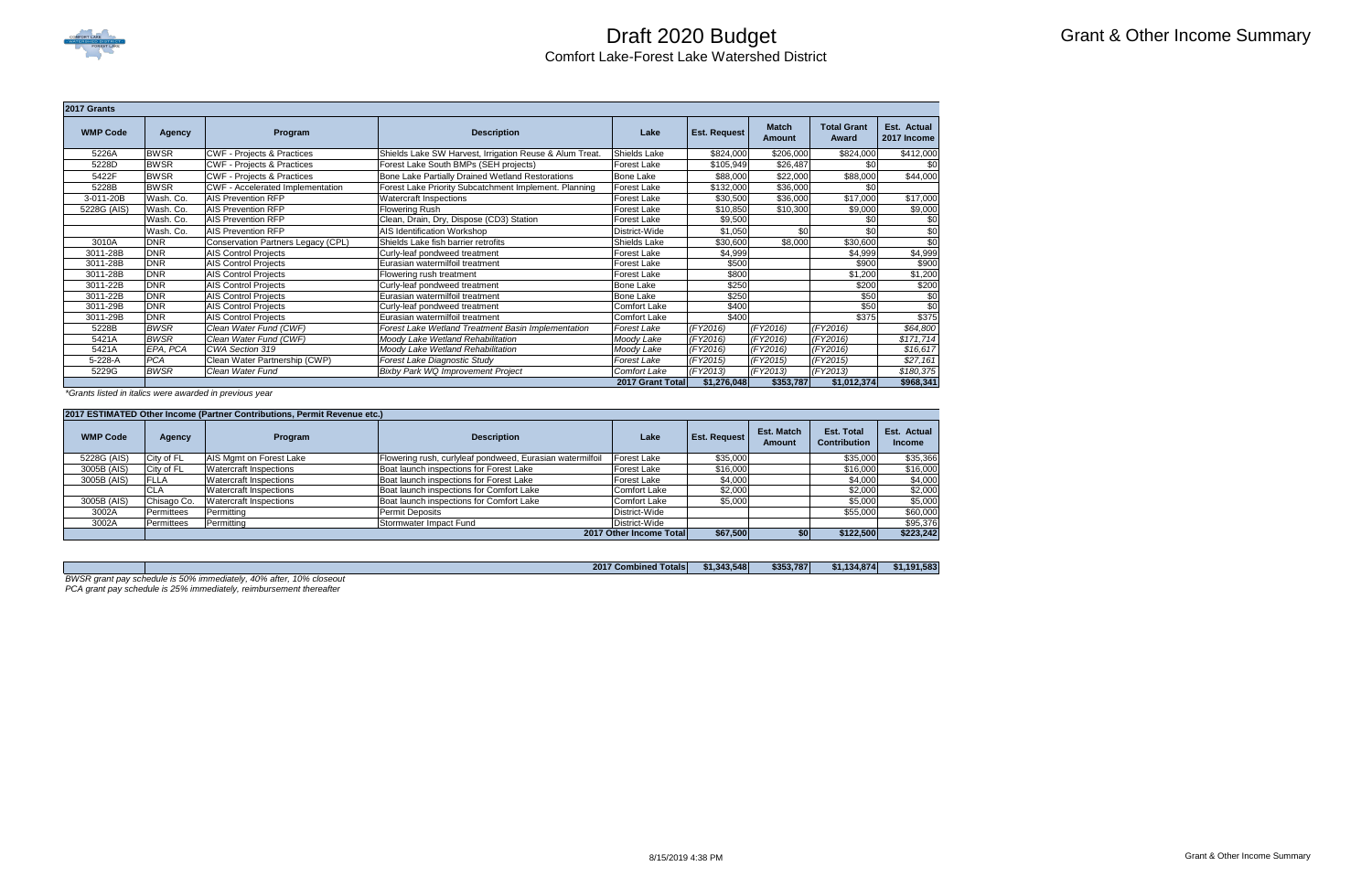#### **RESOLUTION 19-08-01**

#### **COMFORT LAKE-FOREST LAKE WATERSHED DISTRICT BOARD OF MANAGERS**

#### **RESOLUTION TO ADOPT 2020 BUDGET and TAX LEVIES**

Manager \_\_\_\_\_\_\_\_\_\_\_\_\_ offered the following resolution and moved its adoption, seconded by Manager :

**WHEREAS** Minnesota Statutes Sections 103D.911 and 103D.915 require that on or before September 15 of each year, the Board of Managers adopt a budget for the next year; decide on the total amount necessary to be raised from ad valorem tax levies to meet the watershed district's budget; and certify to the auditor of each county within the watershed district the county's share of the tax;

**WHEREAS** pursuant to Minnesota Statutes Section 103D.911, the Comfort Lake-Forest Lake Watershed District Board of Managers held a public hearing, duly noticed, on August 22, 2019, for the purpose of receiving public comment on the proposed budget and levy, and the Board has given due consideration to comment provided;

**THEREFORE BE IT RESOLVED** that a 2020 budget of \$2,643,454 is adopted, to be funded by carryover, reserves, loans, grants and interest of \$1,243,454 and a watershed-wide ad valorem levy of \$1,400,000.

**BE IT FURTHER RESOLVED** that a watershed-wide ad valorem levy in the total amount of \$1,400,000 is certified for the year 2020 and encompasses the following, each to be allocated between Chisago and Washington Counties in proportion to the net tax capacity of that part of the watershed lying within each county:

- A levy of \$250,000, constituting not more than 0.048 percent of estimated market value, for the purpose of paying the General Fund expenses of the District as provided by Minnesota Statutes Section 103D.905, subdivision 3;
- A levy of \$1,141,800, as authorized by the Metropolitan Surface Water Management Act, Minnesota Statutes Section 103B.241, for the purpose of paying the increased costs of preparing a watershed management plan and implementing the projects in that plan;
- A levy of \$8,200, for the purpose of paying the premium costs of liability insurance as provided by Minnesota Statutes § 466.06.

**BE IT FINALLY RESOLVED** that the District Administrator is directed to certify to the auditors of Chisago and Washington Counties each County's share of the District's ad valorem tax levy, by September 15 and otherwise in accordance with Minnesota Statutes section 103D.915.

The question was on the adoption of the above resolution and there were \_\_\_\_\_ ayes and \_\_\_\_\_\_ nays as follows: